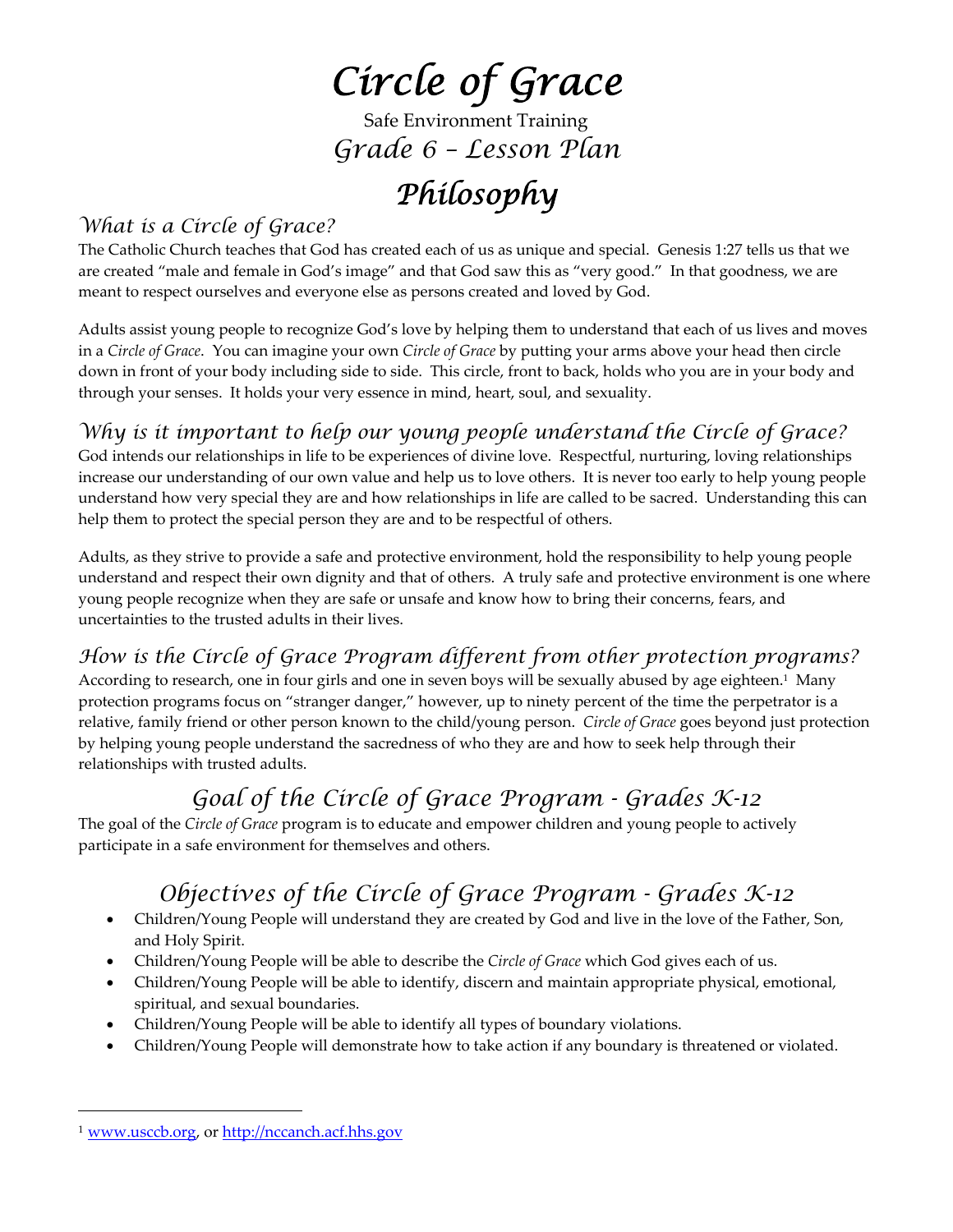# *Grade 6 Leader Guidelines*

- **Leader** is defined as clergy, administrator, director of religious education/formation, teacher, catechist, or youth minister who has been trained to teach the *Circle of Grace* Program.
- Every leader should read the Philosophy, Goals and Key Concepts to better understand and prepare to teach the *Circle of Grace*. The Key Concepts review the essence of the curriculum, that God is always present in our *Circle of Grace* because He desires an intimate relationship with His children.
- The time frame for lessons may vary depending on size of class, age of young people, amount of discussion, etc.
- Vocabularies with definitions are intended for the leader. The explanation of vocabulary should be integrated within the context of the lessons to assist the young people in their understanding of the *Circle of Grace* Program. The depth of the young people's understanding will depend upon their age and developmental stage. A master vocabulary list of the *Circle of Grace* Program is included in all lesson plans. The pertinent vocabulary is listed in each lesson.
- If possible it is always "best practice" to have two adults in the room during the lesson due to the sensitive nature of the material.
- There should be no more than two weeks between the last two lessons. Ongoing reinforcement of the concepts is encouraged throughout the year. Hopefully, the language of *Circle of Grace* will become a part of a positive culture of respect, care, and faith that will help protect our young people and help them to know what to do when they feel unsafe.
- These four lessons can be done as a "retreat" for the youth
- There is a pre and post assessment for this grade. This tool will assist in evaluating the young people's understanding and assimilation of the concepts. The results are to be recorded on the grade evaluation and are not to be shared with the young people.
- Your Administrator, Religious Education Director, or Youth Minister Director will be sending out a letter to all parents regarding *Circle of Grace*. Lesson specific parent information should be handed out as directed. The Parent Packet is included in the Program. Every parish/school is encouraged to provide parent education opportunities both to inform parents about the *Circle of Grace* program and to foster greater communication in families.
- Evaluations for each grade are to be completed and returned to the School Administrator or the Director of Religious Education/Formation. The evaluations will be used to complete the Summary Evaluation that is used for ongoing improvement of the program and for the audit records.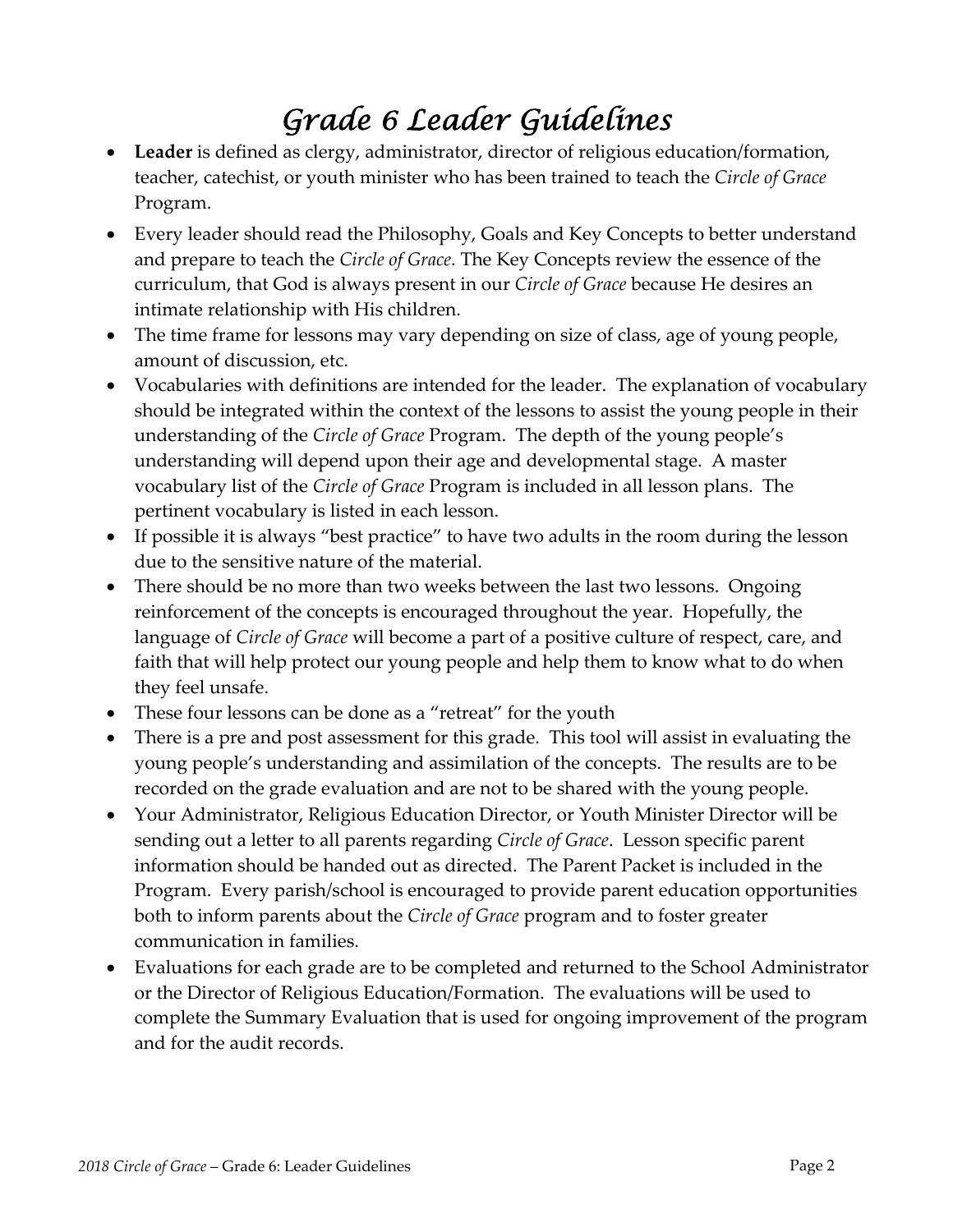# **Summary of the Key Concepts of "***Circle of Grace***"**



#### **God gives each of us a** *Circle of Grace* **(see below) where He is always "Present":**

*Raise your hands above your head, then bring your outstretched arms slowly down. Extend your arms in front of you and then behind you embrace all of the space around you slowly reach down to your feet.*

Knowing that God is in this space with you. This is your Circle of Grace; you are in it.

#### **God is "Present" because He desires a relationship with us.**

- God is with us when we are happy and sad. God does not cause bad things to happen to us. He loves us very much.
- God desires to help us when we are hurt, scared or confused (unsafe).
- Having faith may not take away all of life's struggles. It is because of these struggles, God promised to always "be present"; providing guidance and comfort in our time of need.

#### **God helps us know what belongs in our** *Circle of Grace*

- Our feelings help us know about ourselves and the world around us.
- God helps us know what belongs in our *Circle of Grace* by allowing us to experience peace, love or contentment when something or someone good comes into our *Circle of Grace*.

#### **God helps us know what does not belong in our** *Circle of Grace*

- God desires to help us when we are hurt, scared or confused (unsafe).
- The Holy Spirit prompts (alerts) us that something does not belong in our *Circle of Grace* by giving us "a funny or uncomfortable feeling" that something is not safe. This feeling is there because God wants us to be safe.

#### **God helps us know when to ask for help from someone we trust.**

- God gives us people in our lives to help us when we are troubled or struggling with a concern.
- God wants us to talk to trusted adults about our worries, concerns or "uncomfortable feelings" so they can help us be safe and take the right action.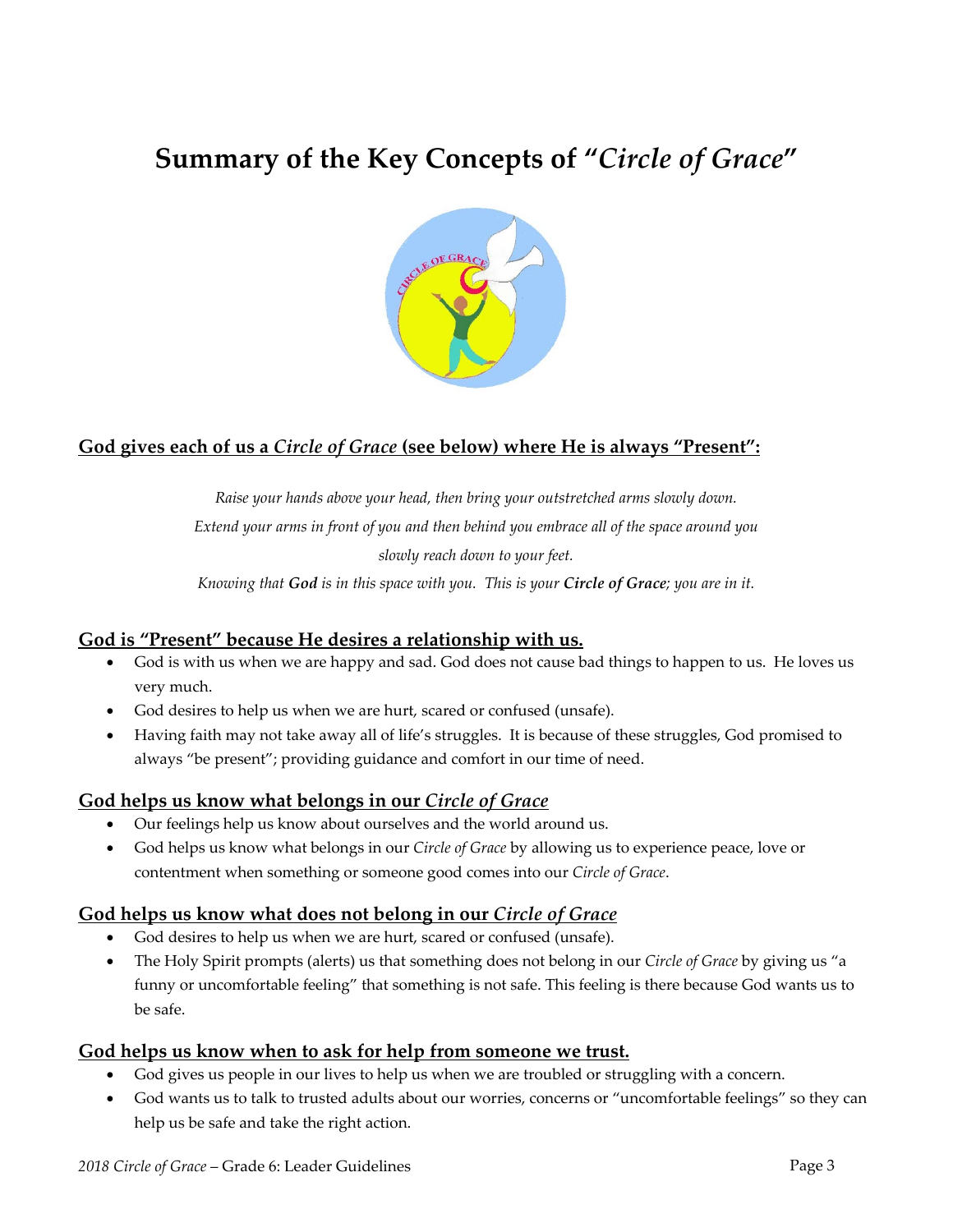# *Circle of Grace Vocabulary*

## **Words introduced in Kindergarten**

**Bullying:** Repeatedly being mean to someone on purpose

**Children of God**: All people are made and loved by God.

*Circle of Grace*: The love and goodness of God which always surrounds me and all others.

**Feelings**: Something I sense inside myself (e.g. angry, sad, happy, afraid, embarrassed, confused, excited, peaceful, etc.) which gives me information about others or myself.

**Grace**: The gift of God's goodness and love to help me live as his child.

**Holy**: Special because of a connection with God.

**Holy Spirit**: God present with and within me. The Holy Spirit helps me to remember that I belong to God. The Holy Spirit helps me to experience and live God's love.

**Respect**: Being kind to others and doing what's best for myself and others because I honor all people as Children of God.

**Safe**: I am safe when my body and my feelings are respected by me and by others.

**Safe Touch**: Touch that respects others and me.

**Secret**: A secret is something I know but do not tell.

**Safe Secret**: A secret is safe when it does not hurt others or me.

**Unsafe Secret**: A secret is unsafe when I think that someone, including me, might be hurt or get in trouble if I do not tell.

**Signal**: A sign that tells me something may be safe or unsafe. This may be internal or external.

**Stoplight**: A traffic light (red, yellow, green) that is a visual signal for keeping vehicles and people safe.

**Trust**: Being able to count on someone to help me to stay safe within my *Circle of Grace*.

**Trusted Adult**: A grown‐up who helps me to stay safe in my *Circle of Grace* and to respect others within their *Circle of Grace*.

**Unsafe**: Anything that causes harm to myself or others.

**Unsafe Touch**: Touch that is disrespectful and hurts, scares, or makes me feel uncomfortable or confused.

## **Words Introduced in First Grade**

**Symbol**: A picture or object that stands for something else.

# **Words Introduced in Second Grade**

No new words.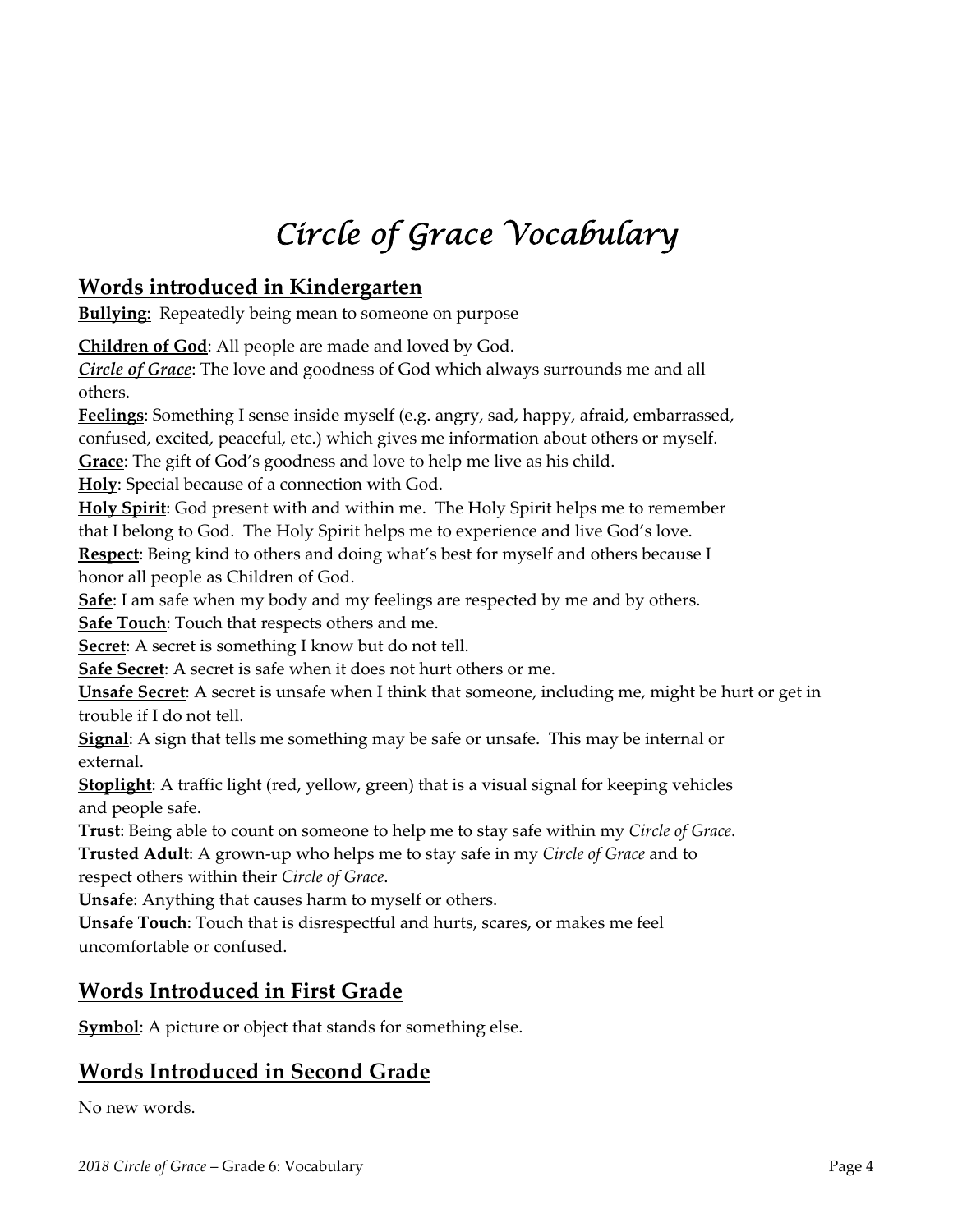# **Words Introduced in Third Grade**

**Boundary**: The borders or limits we need to keep ourselves safe within our *Circle of Grace*.

**Treasured**: We are so unique and precious that we could not be replaced in God's eyes. **Violate**: To break a law, promise, or boundary.

# **Words Introduced in Fourth Grade**

#### **Social Media/Networking**

**Blog**: An online journal. Personal stories or thoughts can be posted as in a personal journal. This is a public journal that anyone can access.

**Chat Room**: The name given to a place or page in a website or online service where people can chat with each other by typing messages which are displayed almost instantly on the screens of others who are in the chat room.

**Instant Messaging (IM)**: Technology similar to that of chat rooms which notifies a user when a person is online allowing them to converse by exchanging text messages.

**Location Application**: An application (app) used in phones to find a location of a popular spot (restaurant, park etc.). People use the application to check in and it broadcasts the location to all of their friends.

**Micro Blogging**: This service allows users to give updates about what they are doing in less than 140 characters. In the near future, it may go to 280 characters.

**Photo Sharing App**: Captures, edits & shares photos, videos & messages with friends & family.

**Social Networking Service and Websites**: These services and websites are used to communicate with (a person) or search for information about (a person).

**Video Sharing Service**: This service allows users to watch videos posted by others and to upload videos of their own.

**Mobile Video App**: Allows you to send videos and pictures, both of which will disappear after about 10 seconds of a person viewing them. You can view them after the 10 seconds if you did a screen shot.

#### **Other Terms**

**Cyber Bullying**: Use of the internet, cell phone or other electronic device to send or post texts or images intended to hurt or embarrass another person.

**E‐mail**: Electronic mail. Sending/ receiving a type written message from one screen to another.

**Flaming**: Sending a deliberately confrontational message to others on the internet. **Inappropriate Material**: Pictures or words on the internet that makes one feel

uncomfortable, scared, or that intentionally degrades a human person.

**Netiquette**: Courteous, honest, and polite behavior practiced on the internet.

**Personal Contact Information**: Information that allows an individual to be contacted or located in the physical world, i.e. a telephone number or an address.

**Phishing**: An identity theft scam in which criminals send out spam that imitates the look and language of legitimate correspondence from e‐commerce sites. The fake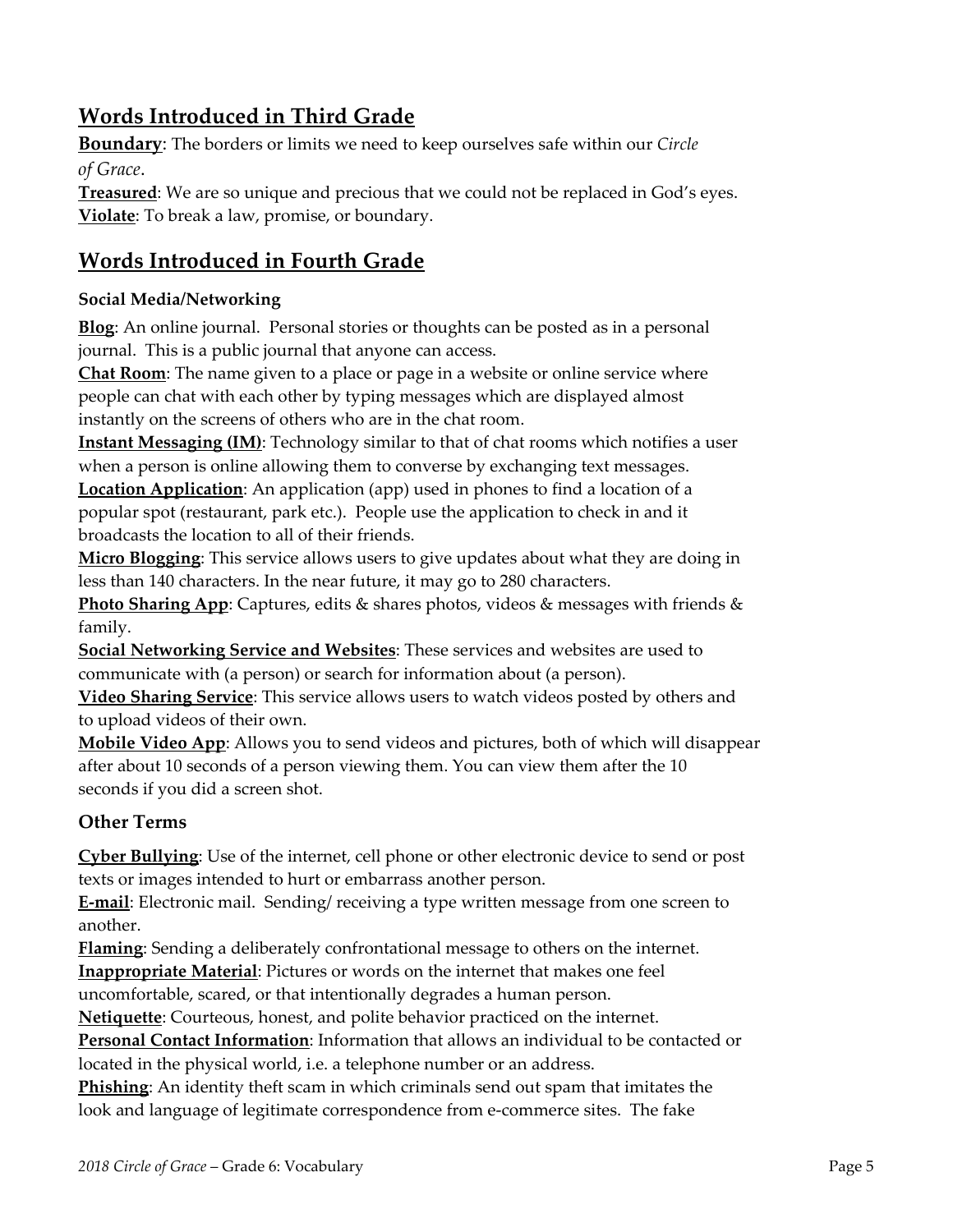messages generally link to websites that are similarly faked to look like the sites of respected companies. On the sites, users are directed to enter their personal information for authentication or confirmation purposes. The information, when submitted, goes to the thieves not to the "spoofed" company.

**Pop Up**: A term for unsolicited advertising that appears as its own browser window. **Predator**: Someone who uses the internet or other means to obtain personal information about others with the intent to do harm.

**Smart Phone**: Is a mobile phone that offers advanced features like the internet, a camera and applications such as games and special interest information.

**Texting**: Sending a short text (typed) message and/or photo between cell phones or other handheld devices.

**Webcam**: A front facing video camera that attaches to a computer or is built into laptop.

# **Words Introduced in Fifth Grade**

**Media**: Mass communication formats (music, TV, magazines, movies, videos, internet, computer games, books, advertisements, news, newspapers, radio, etc.) which provide education, information, entertainment, and advertising.

**Inappropriate Media**: Images, words that are spoken or written, that make one feel uncomfortable or scared. This type of media is disrespectful to people and would be something your parent/trusted adult would not approve.

# **Words Introduced in Sixth Grade**

**Admiration**: A feeling of high regard or sense of awe. **Dream**: A hope or aspiration which we imagine will become real. **Empathy**: The ability to understand the feelings of another person. **Healthy**: That which is sound and good for you in mind, body, and spirit. **Relationship**: An authentic connection with God or others. **Response**: Something said or done as a reaction or answer. **Talent**: A special God‐given ability or gift. **Value**: A principle standard or quality considered desirable. **Violation**: A break or infringement of another person's rights.

#### **Words Introduced in Seventh Grade**

**Bullying**: Any deliberate aggressive behaviors (physical, verbal or social) by a person or group with the intent to inflict harm on or make fun of another person.

**Bystander**: Someone who witnesses the bullying. They can have a negative or positive influence on the bullying behavior.

**Cyber Bullying**: The use of the internet, cell phones or other electronic devices to send or post texts or images intended to hurt or embarrass another person.

**Disrespect**: Treating with rudeness, insult, or lack of respect.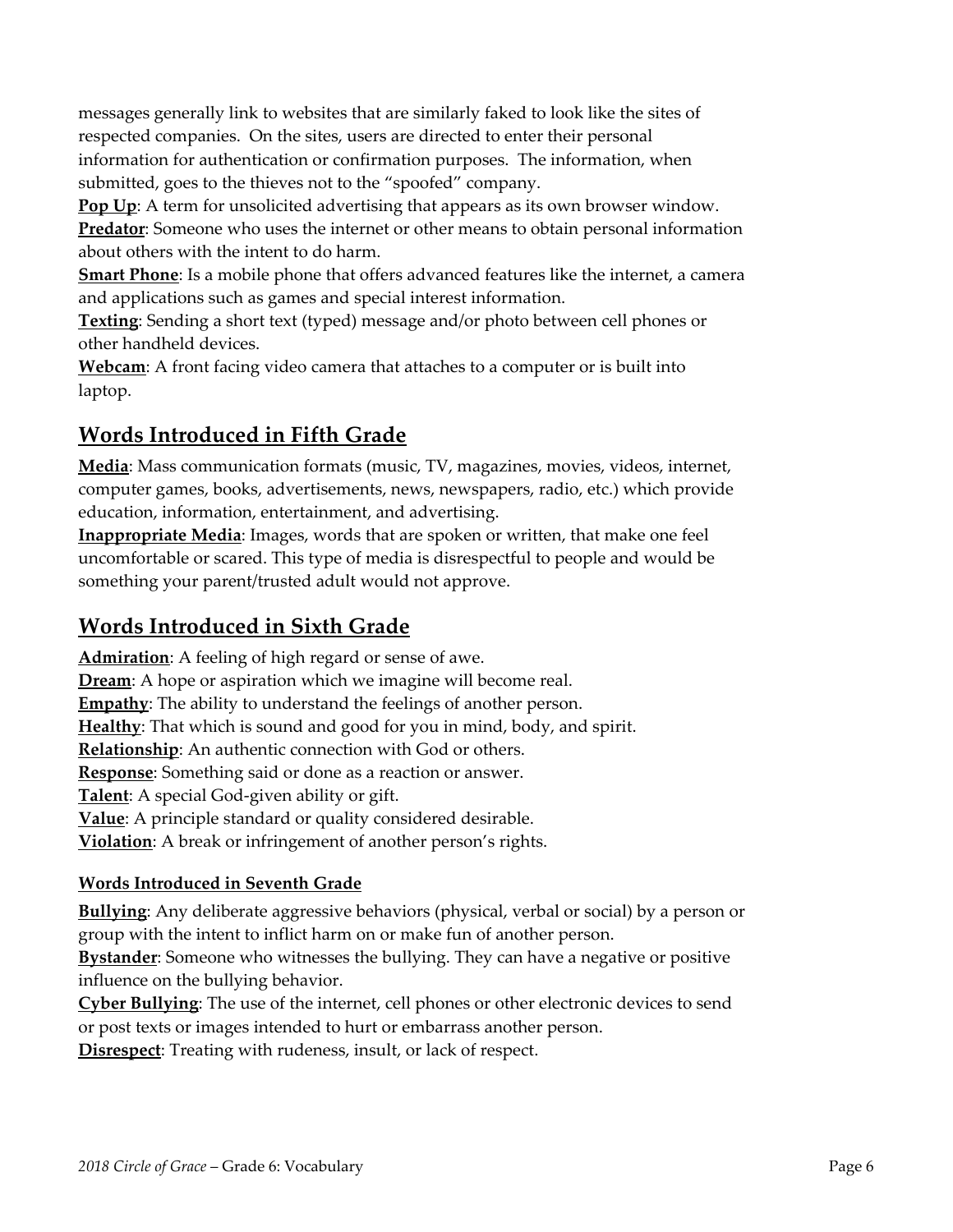# **Words Introduced in Eighth Grade**

**Conscience**: The gift from God that helps us to know the difference between right an wrong.

**Modesty**: The virtue that respects, honors, and protects privacy: the quality of avoiding extremes of emotion, action, dress, and language. Modesty respects my boundaries and the boundaries of others.

**Morality**: The way we put our beliefs into action for good.

Sexuality: Everything that makes us female or male. This includes feelings, attitudes, values, relationships, and ideas.

# **Words introduced in Middle School Alternate Lessons**

**Stress:** A state of mental/emotional strain resulting from adverse or demanding circumstances

**Pressure:** Typically applied from an external source (peers, teachers, family, etc.) in a demand for high performance or healthy/unhealthy behavior,

# **Words Introduced in Ninth Grade**

Exploit: To take unfair advantage of someone/some situation in order to get some benefit. **Forced Isolation**: When someone forces/pressures another to be separated from others in order to gain control.

**Secrecy**: The condition of being hidden or concealed. The habit or practice of keeping secrets or maintaining privacy or concealment.

**Sexting**: Sexually explicit images or text messages sent by way of a phone. There may be legal consequences if one or both persons involved are minors.

**Unequal Power**: When one person has more power in a relationship. This can be in the area of age, size, position, resources, status or knowledge.

# **Words Introduced in Tenth Grade**

**Boundary**: A border or limit that helps keep us safe and separate from another person or entity. Boundaries help define relationships. They are either concrete (physical/visual/audio) or abstract (emotions/beliefs/internal guidelines/rules). **Circle of Virtue**: Our response to the invitation of God's grace by cultivating goodness

# and virtue in our lives.

# **Words Introduced in Eleventh Grade**

**Freely Chosen Violations**: Every person is responsible for those violations they freely choose and know are wrong. We should never blame or accuse persons who are victims of abuse and manipulated or exploited in unequal relationships.

**Moral Responsibility**: As we grow into mature adults, we must take greater

responsibility for protecting ourselves and others from violations of God's plan for our spiritual, sexual, and moral lives.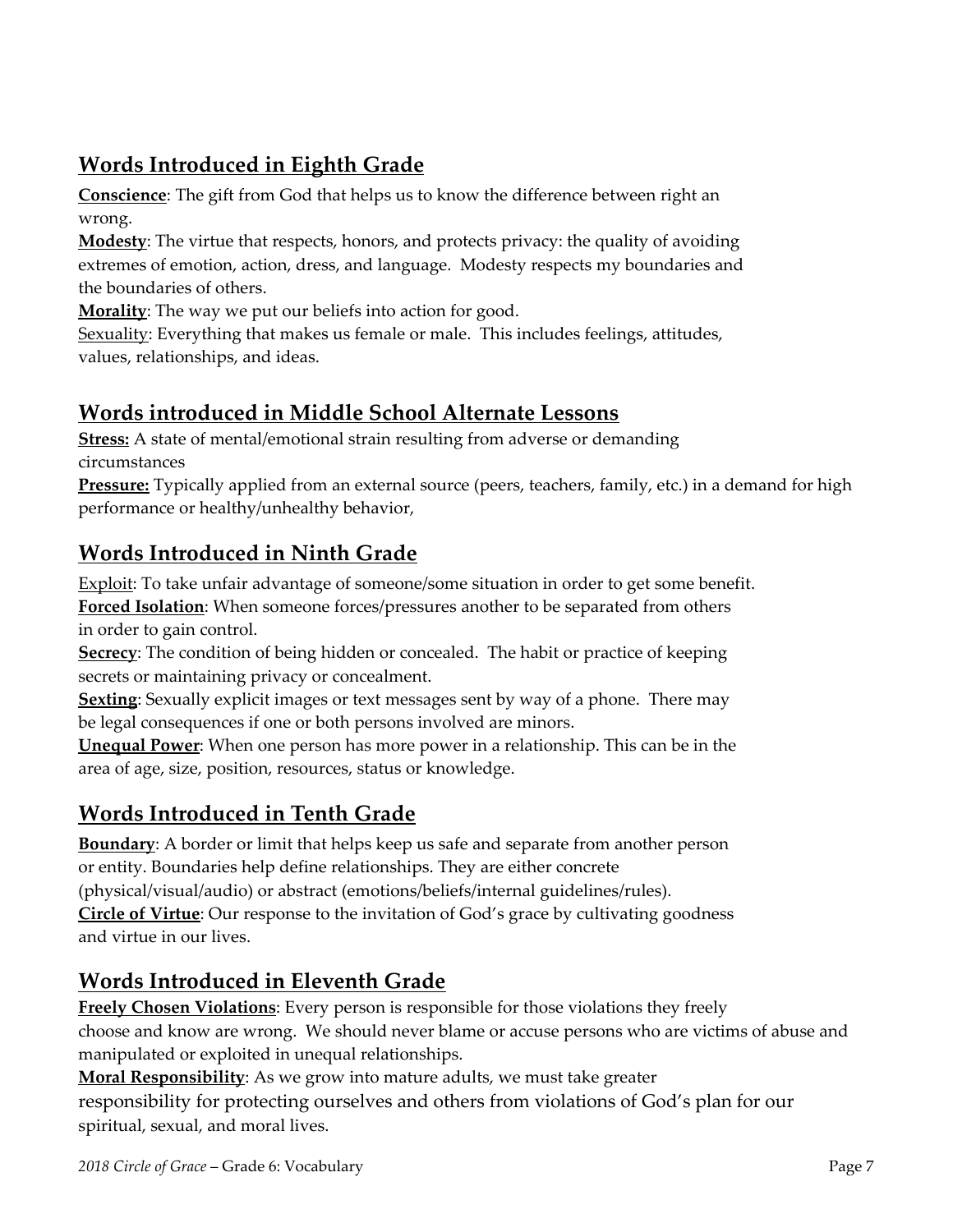**Offender**: Someone who exhibits behaviors for the sole purpose of putting another person in a vulnerable position to be exploited/abused.

**Survivor**: A person who not only lives through but thrives despite abuse, affliction, or adversity.

**Victim**: A person who has suffered injury/harm (physical or emotional) by forces beyond his or her control and not of his or her personal responsibility.

# **Words Introduced in Twelfth Grade**

No new words.

# **Words Introduced in the High School Alternate Lessons**

#### **Human Trafficking: Modern Day Slavery**

**Human Trafficking**: Slavery in the form of *forced labor* or s*ex trafficking* in which the victim is under 18 years of age, or is compelled by force, fraud or coercion, respectively, to provide labor or services, or to engage in a commercial sex act. There is no requirement that the victim be transported or travel across a *national* border.

**Coercion:** Threatening physical or non-physical harm (psychological or financial) against someone in order to manipulate them into doing something they do not want to do or would not normally do.

#### **Modesty: A thing of the Past or Not?**

**Humility**: Understanding of the truth of God and who we truly are; made in His image.

#### **What is Your Motto?**

**Motto/Theme**: A maxim adopted as a guide to oneʹs conduct. This motto can be derived from our Catholic or popular culture

#### **Tech Savvy or Tech Safe?**

**Sexting**: Sexually explicit images or texts sent by way of the phone. There may be legal consequences if one or both persons involved are minors.

**Pornography**: 1: The depiction of erotic behavior (pictures or writing) intended to cause sexual excitement. 2**:** material (as books or a photograph) that depicts erotic behavior and is intended to cause sexual excitement 3**:** the depiction of acts in a sensational manner so as to arouse a quick intense emotional reaction, *Merriam Webster*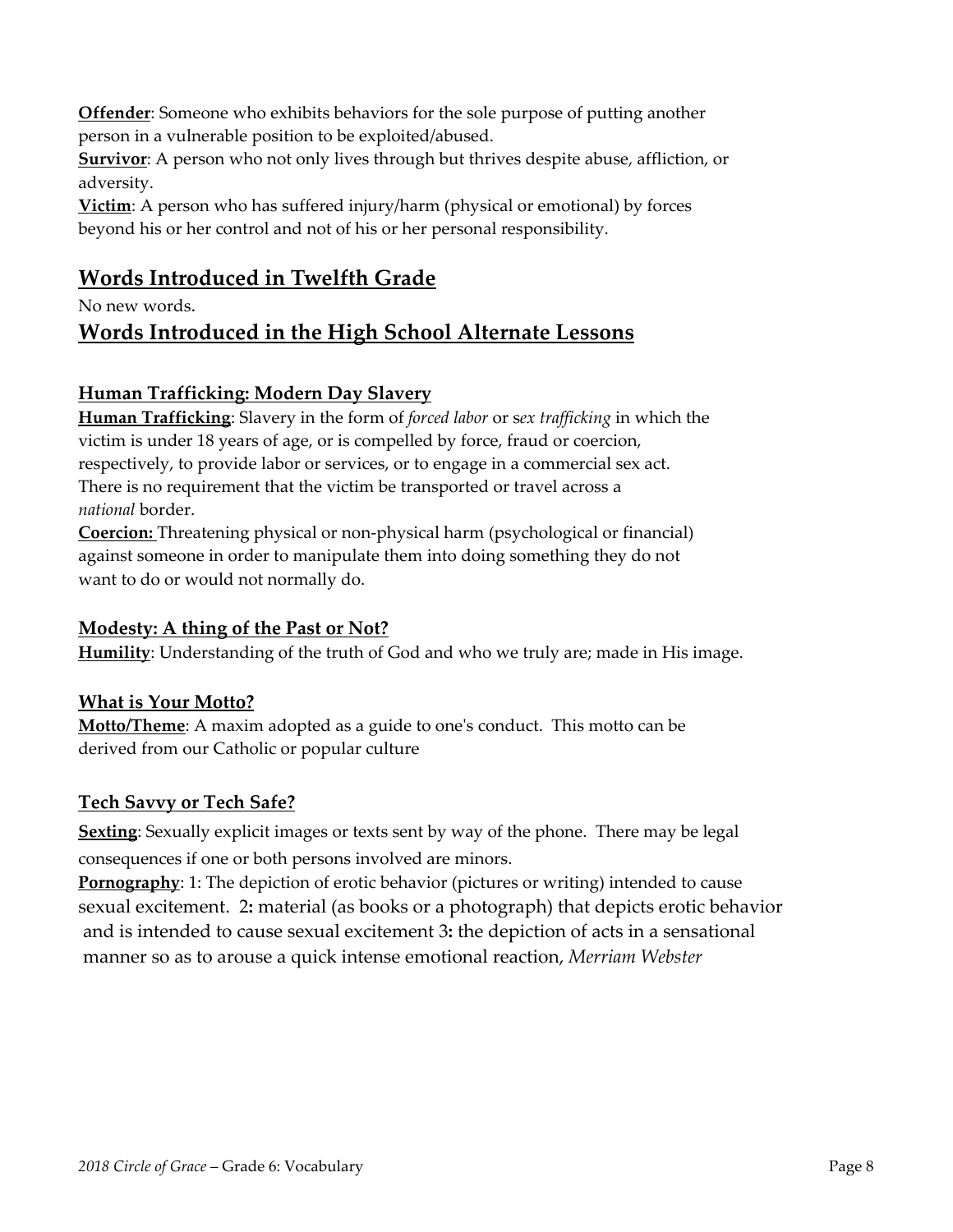# *Lesson 1 Circle of Grace Pieces of the Puzzle*

*Sometimes young people reveal personal information or details about incidents that, in order to respect confidentiality, need to be handled outside of the group environment. If this happens, tell the* young person, "Thank you for sharing that, \_\_\_\_\_\_\_\_\_. That sounds really important. I will talk to you about that later (at the end of class, at the break, as soon as humanly possible, etc.)." When this happens, be sure you talk to the young person at your first opportunity and alert the administration. *Remember that you are the responsible reporter in cases of suspected abuse.*

# **This lesson complements the following Catholic teachings:**

- Belief in the works and presence of the Father, Son, and Holy Spirit
- Christian faith requires a relationship with God and others
- We are called to model our faith in our words and actions
- We are called to make moral decisions consistent with Catholic teaching
- Vocations are God's call to all
- We are all Children of God because of God's creation and covenants
- Individual and cultural differences are gifts from God that should be respected
- Responsible relationships are based on love, honesty, and respect
- Skills such as listening, self‐disclosure, and compromise are necessary for faith filled communications with others

#### **Lesson Goal**

Young People will come to a deeper understanding of their *Circle of Grace*.

## **Lesson Objectives**

#### **Young people will be able to:**

- 1. Understand that God's presence is within us and around us creating our unique *Circle of Grace*
- 2. Identify gifts and talents that make each person unique
- 3. Appreciate that God gave these gifts and talents to everyone
- 4. Understand that every person has a special place in God's creation

#### **Vocabulary**

- 1. **Admiration**: A feeling of high regard or sense of awe.
- 2. **Children of God**: All people are made and loved by God.
- 3. *Circle of Grace*: The love and goodness of God that always surrounds me and all others.
- 4. **Dream**: A hope or aspiration that we imagine will become real.
- 5. **Grace**: The gift of God's goodness and love to help me live as his child.
- 6. **Holy**: Special because of a connection with God.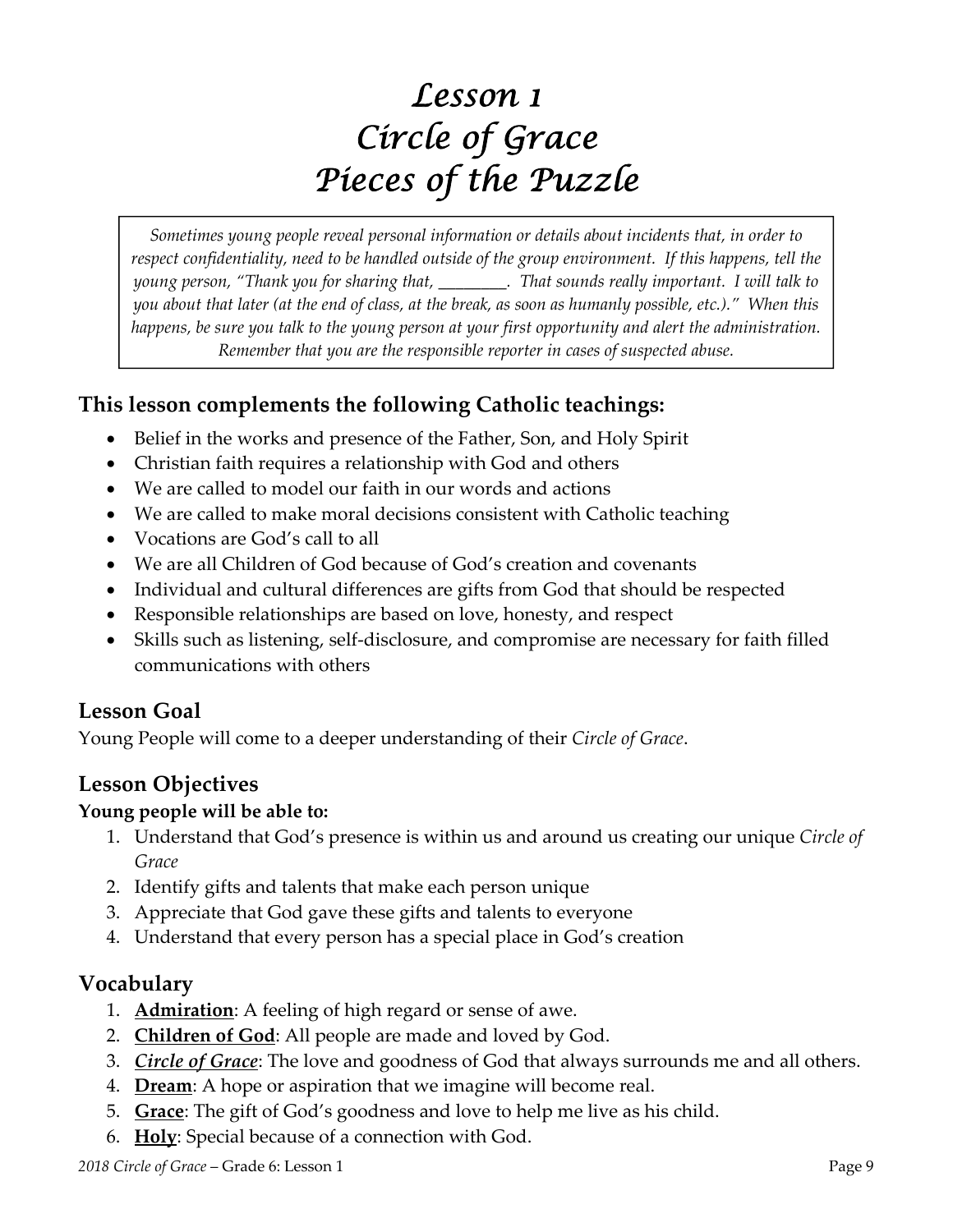- 7. **Holy Spirit**: God present with and within me in a special way. The Holy Spirit helps me to remember that I belong to God. The Holy Spirit helps me to experience and live God's love.
- 8. **Respect**: Being kind to others and doing what's best for myself and others because I honor all people as Children of God.
- 9. **Symbol**: A picture or object that stands for something else.
- 10. **Talent**: A special God‐given ability or gift.
- 11. **Trust**: Being able to count on someone to help me to stay safe within my *Circle of Grace*.
- 12. **Value**: A principle, standard, or quality considered desirable.

# **Materials Needed**

- 1. Pre‐assessment for each young person (see the end of Grade 6 Lessons). You may want to do the pre‐assessment the day before you teach the lessons. It will give you an idea of how much they retained from prior grades.
- 2. Pens, pencils, colored pencils, crayons, or markers
- 3. Scissors
- 4. Tape or glue
- 5. *Circle of Grace* Logo (see the end of Grade 6 Lessons)
- 6. Blank puzzle pieces (see the end of Grade 6 Lessons)
- 7. Magazines (provided or approved by leader)
- 8. Activity Handout for each young person (see the end of Grade 6 lessons)
- 9. Closing Prayer Handout (see the end of Grade 6 Lessons)
- 10. Optional Opening Prayer (see the end of Grade 6 Lessons)

# **Opening Prayer**

How you arrange the young people depends on the size of your group. Invite them to sit or stand with *sufficient space between them. Ask them to quiet themselves and recognize God's presence in them.* Please close your eyes as I read to you from the Gospel of John, words that Jesus spoke to his disciples. (*John 14:15‐18 from the New American Bible*)

**If you love me, you will keep my commandments. And I will ask the Father, and he will give you another Advocate to be with you always, the Spirit of truth, which the world cannot accept, because it neither sees nor knows it. But you know it, because it remains with you, and will be in you. I will not leave you orphans; I will come to you.**

God did send an Advocate, the Spirit of truth whom we usually call the Holy Spirit. Notice how the Holy Spirit is with you and in your *Circle of Grace* as you end this prayer. Think of a time when God was present working in your life. Spend a few minutes thinking about this. When you are finished and your prayer has ended, you may open your eyes.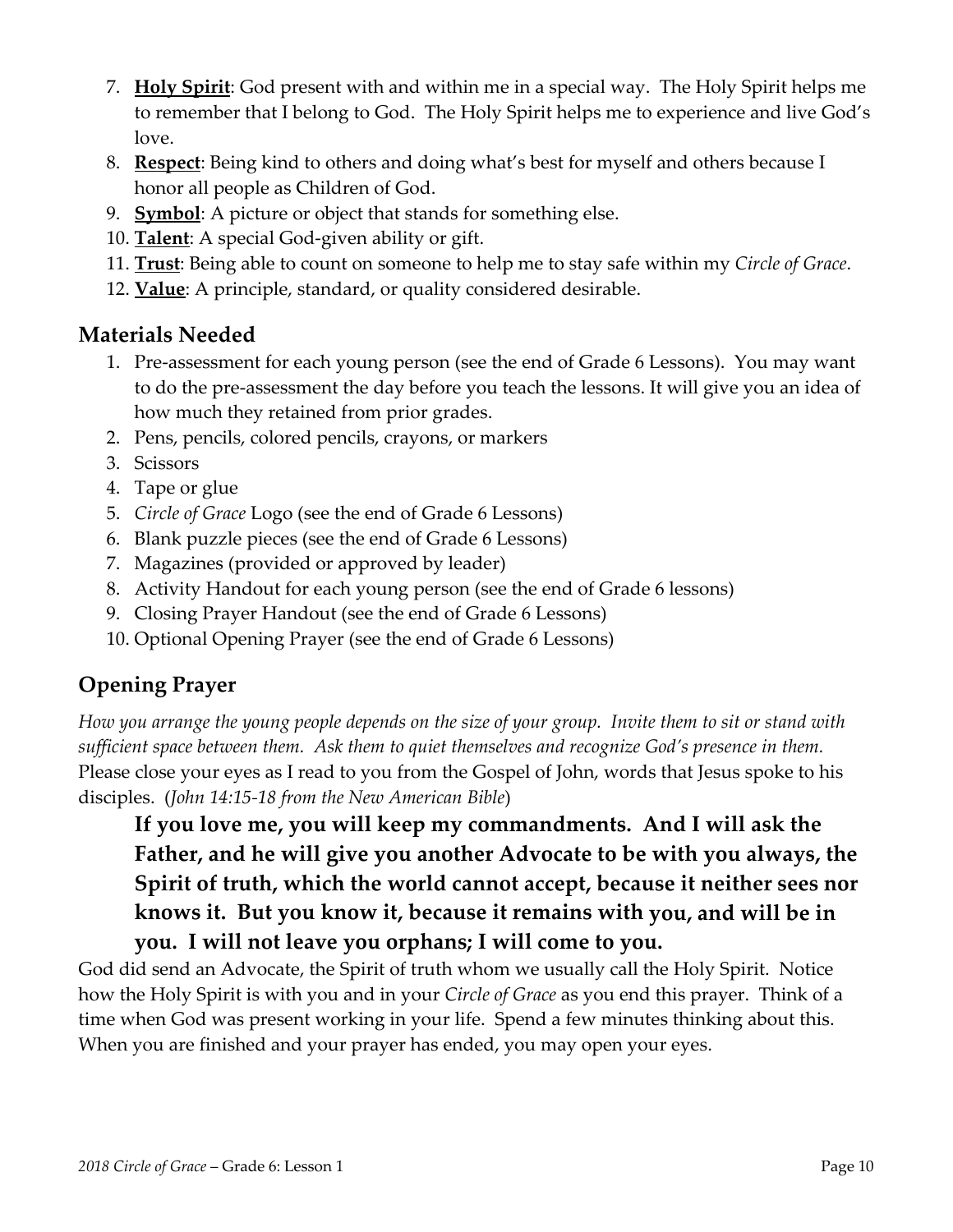#### Optional:

Allow 30-60 seconds for reflection. When most of the young people have opened their eyes, ask the following question. Allow a few of them to share if they wish. You may choose to talk about a time when *you knew God was very present for you. If possible, allow the young people to share first.*

Would anyone like to talk about a time when you knew God was with you?

*(Optional extended prayer ‐ see end of Grade 6 Lessons)*

#### **Getting Started Review**

- 1. Option 1: Distribute and collect the pre-assessments (see the end of Grade 6 Lessons). The results will be recorded on the evaluation. Option 2: Collect the pre-assessments given prior to the lesson.
- 2. *Suggested opening*:

It is important that we understand our *Circle of Grace*. We listened to Scripture tell us of Jesus' promise to come to us, that the Holy Spirit of God would dwell within us and be with us.

We use our arms to help imagine just how close God is to us at all times.

3. *Leader demonstrates the "Sensing our Circle of Grace" exercise:*

*Raise your hands above your head, then bring your outstretched arms slowly down. Extend your arms in front of you and then behind you embrace all of the space around you slowly reach down to your feet. Knowing that God is in this space with you This is your Circle of Grace; you are in it.*

- 4. Jesus told us that he would always love us and always be with us. If God is always with us, we are always in a special, holy place. That place is our *Circle of Grace*. This is the place the Holy Spirit is with us and within us. God is with us because He desires a close relationship with us.
- 5. Show young people the Circle of Grace symbol. Ask what they see in the symbol. Prompt if needed *for the following parts to be identified*:
	- a. Red *Circle of Grace* Words ‐ Color of the Holy Spirit
	- b. Person ‐ Child of God
	- c. Yellow Circle ‐ Grace
	- d. Dove ‐ Holy Spirit
	- e. Blue Background ‐ The World Around Us
- 6. *Reinforce the following concepts:*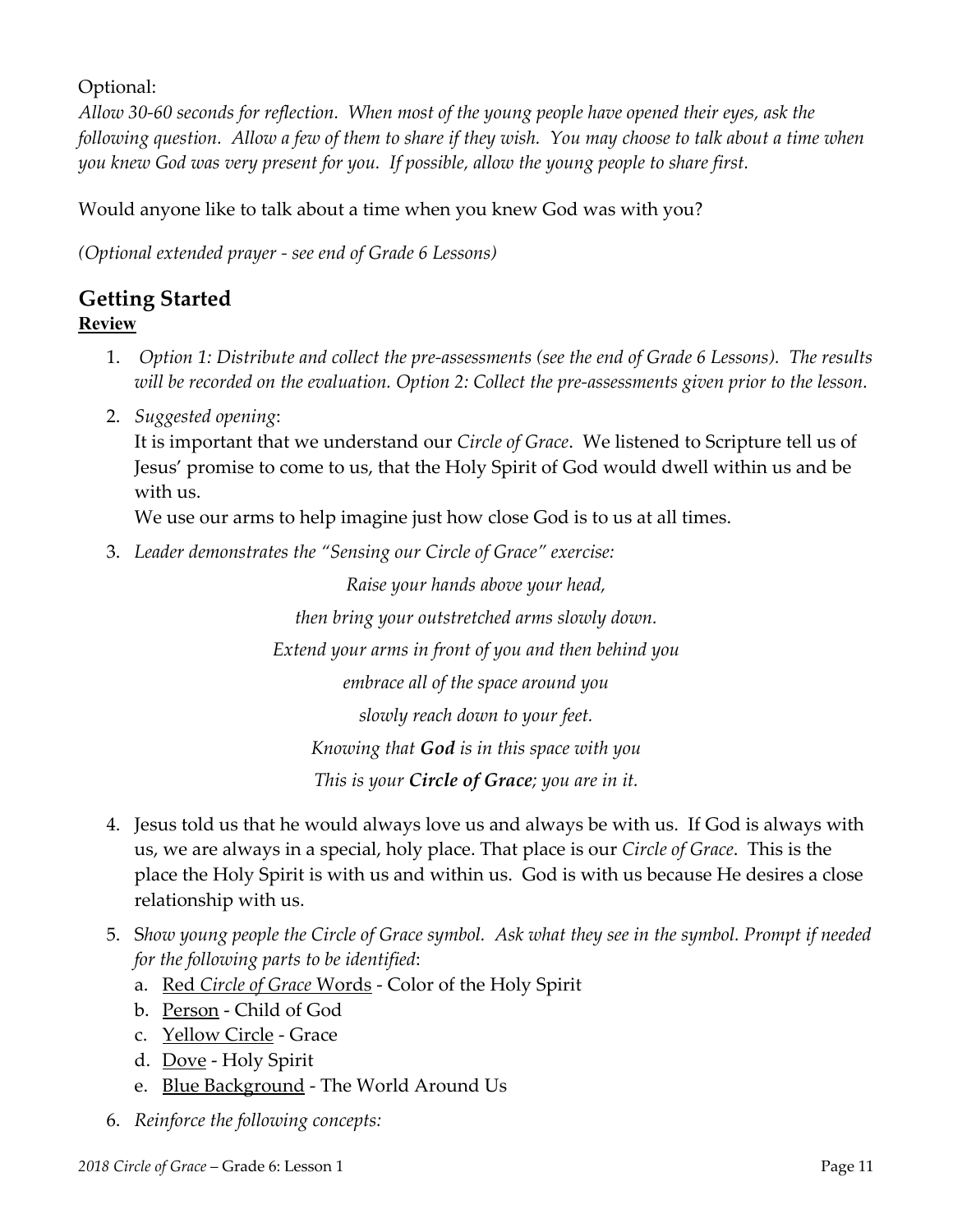- a. We are in a *Circle of Grace* with God and surrounded by God's love. We will behave with respect for ourselves and for others.
- b. We are sacred, holy, and unique because God has created each of us in His image and likeness.

*Optional Activity ‐ Assign the youth to draw an alternate symbol representing the key concepts. This* can be done individually or in groups. It could also be an assignment. Give the students time during this lesson or if it is an assignment, at the beginning of the next lesson have them explain their symbols. *These symbols could be displayed in the classroom.*

# **Lesson Development**

#### **Presentation –** The Puzzle that is You

- Each of us is a special and unique person with our own *Circle of Grace*. Have you ever worked a jigsaw puzzle? In a way, the Kingdom of God is like a whole puzzle, and each of us is a unique piece of that puzzle that God has created in His image.
- Each of us is unique, not like anyone else who has ever lived. Our piece of the puzzle will not fit just anywhere. We are not interchangeable.
- Our shape and design are created by God to be one of a kind. There is no other person in the world like you. No one else can ever take your place in the Kingdom of God.
- Jigsaw puzzle pieces are cut and don't change. We are not like that.
- God created us with a dream in mind, and we get to help with the dream. It is as if we are puzzle pieces that have to cooperate for us to be fully who God wants us to be.
- One way we cooperate is to know what our gifts and talents are and to use them as God intended.
- It is important that we respect and value who we are and who others are.

## **Activity**

- 1. Everyone will take a puzzle piece and make it into something that will help the rest of us understand more about who you are. You can draw on it; make a collage using pictures, etc. Decorate your puzzle piece with those things that say something about the real you. Then cut out the puzzle piece and write your name on the back.
- 2. Before you begin, ask yourself the questions from the handout and write out your responses *(copy of handout at end of the Grade 6 Lessons):*
	- **What are some things that people have told you that you are good at?** God often lets you see your gifts and talents through other people.
	- **Whom do you admire? What qualities in them would you like to develop in yourself?** This is God's way of helping you recognize qualities you would like to imitate.
	- **What are some things that you enjoy doing? Do you like art or writing? Do you take care of animals or the environment?** Using your special gifts brings pleasure to you and to God.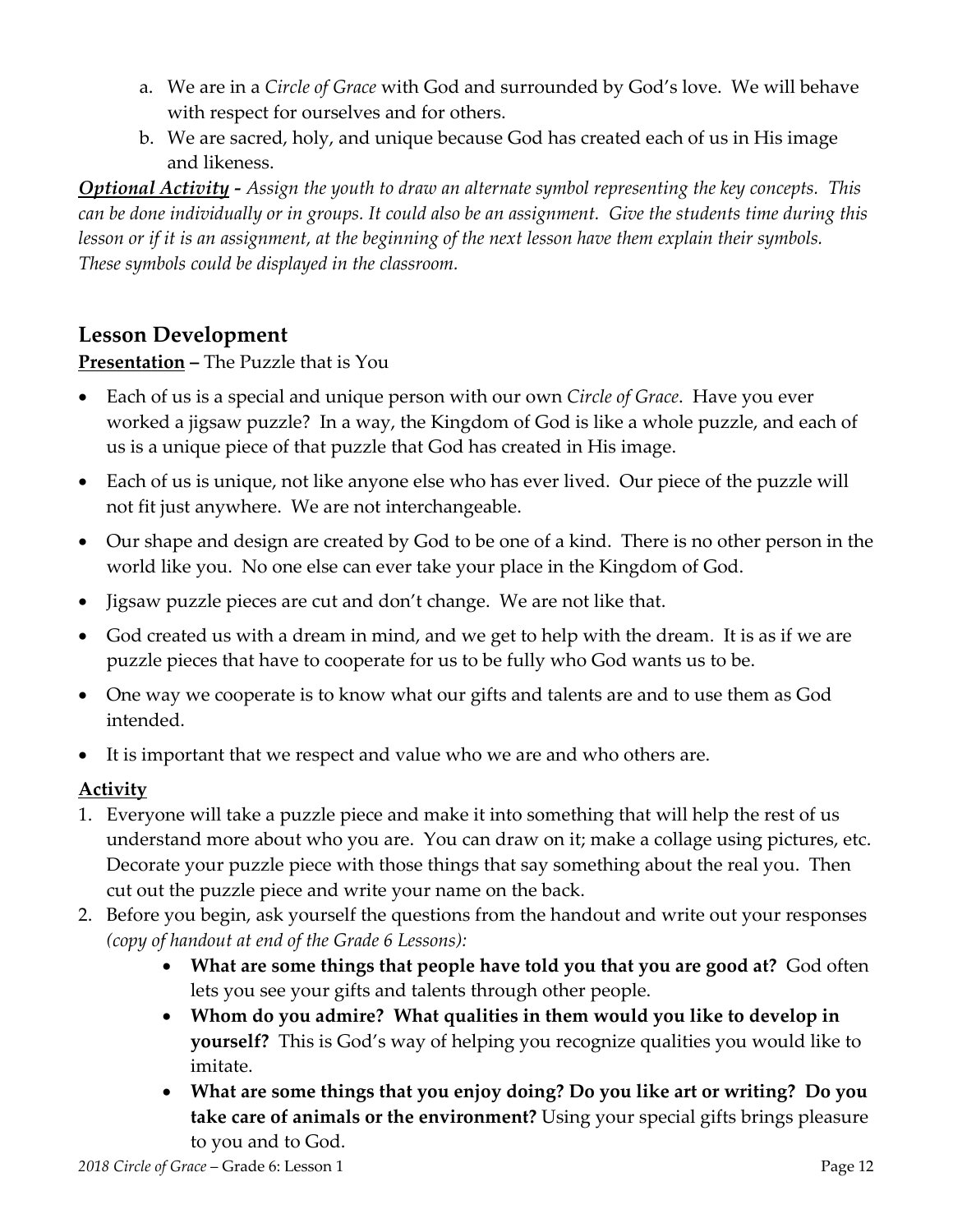- **What are your hopes and dreams for yourself?** What would you like to be or to do? Our hopes and dreams are special gifts that God uses to help us understand God's dream for us.
- **What are some special things about your personality?** Are you patient or kind? Do you have a great smile, or are you always ready to help out? Are you funny? Do you notice when others are hurting?

*When the young people are finished, collect the puzzle pieces to save for use in lesson 2.*

#### **Closing Prayer**<sup>2</sup> *(see the end of Grade 6 Lessons)*

**Leader:** But now, thus says the LORD, who created you, O Jacob, and formed you, O Israel: Fear not, for I have redeemed you; I have called you by name: you are mine.

**Response:** Eternal God, we bear your name, your imprint.

**Leader:** For I am the LORD, your God, the Holy One of Israel, your savior.

**Response:** You have impressed your Son, your likeness, on us and we are yours.

**Leader:** Because you are precious in my eyes and glorious, and because I love you.

**Response:** We ask you that we may mirror your life in us and reflect your grace in all our human relationships as Christ our brother did in serving this world today and every day, forever and ever.

**All:** Amen.

 $\overline{a}$ 

<sup>&</sup>lt;sup>2</sup> Isaiah 43:1-4 with adaptation from Van Breeman, Peter SJ, The God Who Won't Let Go. Notre Dame, IN: Ave Maria Press, 2001.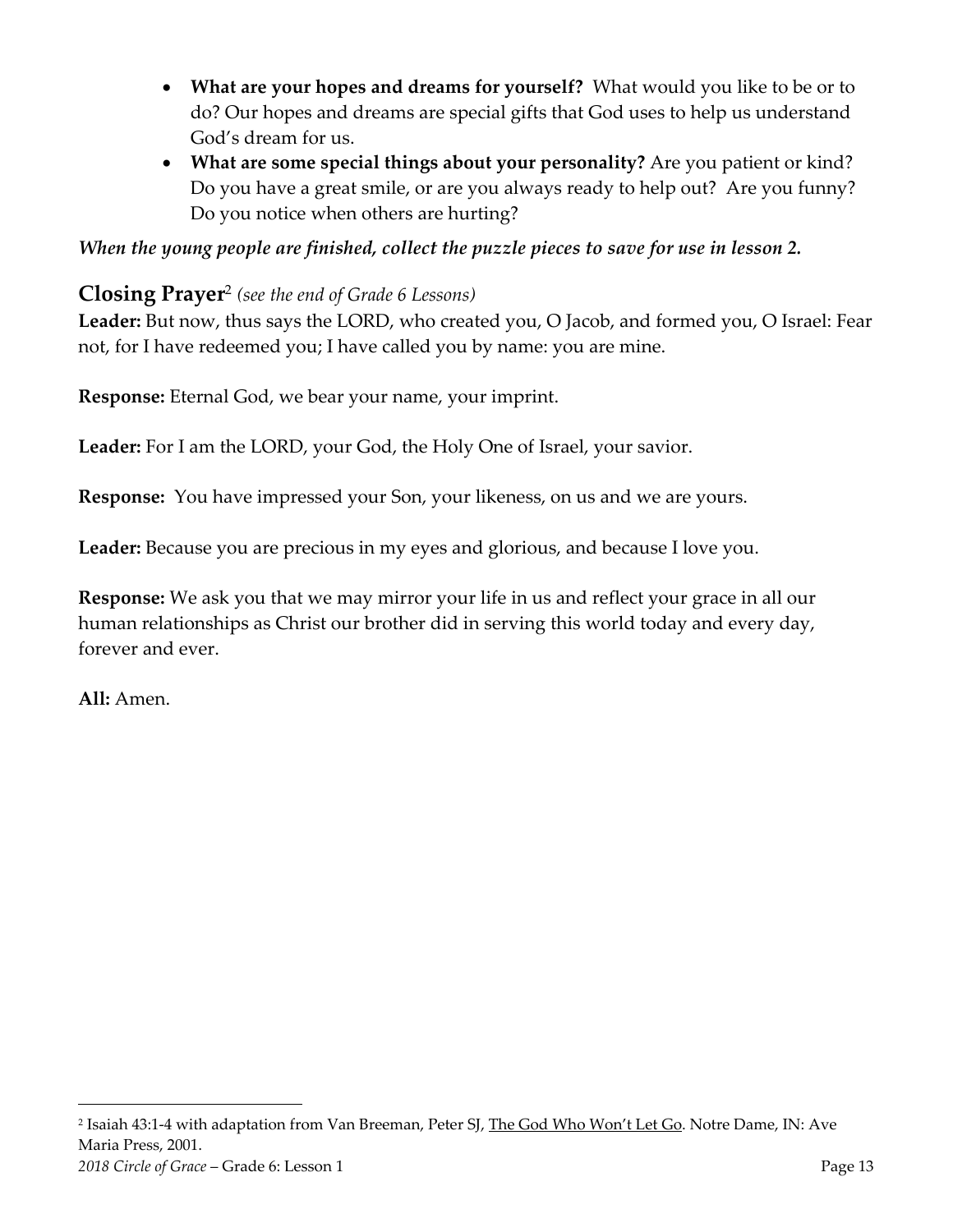# *Lesson 2 Safe Relationships Putting the Puzzle Together*

*Sometimes young people reveal personal information or details about incidents that, in order to respect confidentiality, need to be handled outside of the group environment. If this happens, tell the* young person, "Thank you for sharing that, \_\_\_\_\_\_\_\_\_. That sounds really important. I will talk to you about that later (at the end of class, at the break, as soon as humanly possible, etc.)." When this happens, be sure you talk to the young person at your first opportunity and alert the administration. *Remember that you are the responsible reporter in cases of suspected abuse.*

# **This lesson complements the following Catholic teachings:**

- Belief in the works and presence of the Father, Son, and Holy Spirit
- Christian faith requires a relationship with God and others
- We are called to model our faith in our words and actions
- We are called to make moral decisions consistent with Catholic teaching
- Vocations are God's call to all
- We are all Children of god because of God's creation and covenants
- Individual and cultural differences are gifts from God that should be respected
- Responsible relationships are based on love, honesty, and respect
- Skills such as listening, self‐disclosure, and compromise are necessary for faith filled communications with others

## **Lesson Goal**

Young people will be better able to identify, form, and maintain healthy relationships.

## **Lesson Objectives**

#### **Young people will be able to:**

- 1. Understand that we are all inherently precious and worthy of respect because we are created in God's image.
- 2. Identify and articulate elements of healthy relationships.
- 3. Apply positive behaviors in relationships with God, self, and others.

## **Vocabulary**

- 1. **Empathy**: The ability to understand the feelings of another person.
- 2. **Feelings**: Something I sense inside myself (e.g. angry, sad, happy, afraid, embarrassed, confused, excited, peaceful, etc.) that gives me information about others or myself.
- 3. **Healthy**: That which is sound and good for you in mind, body, and spirit.
- 4. **Holy Spirit**: God present with and within me in a special way. The Holy Spirit helps me to remember that I belong to God. The Holy Spirit helps me to experience and live God's love.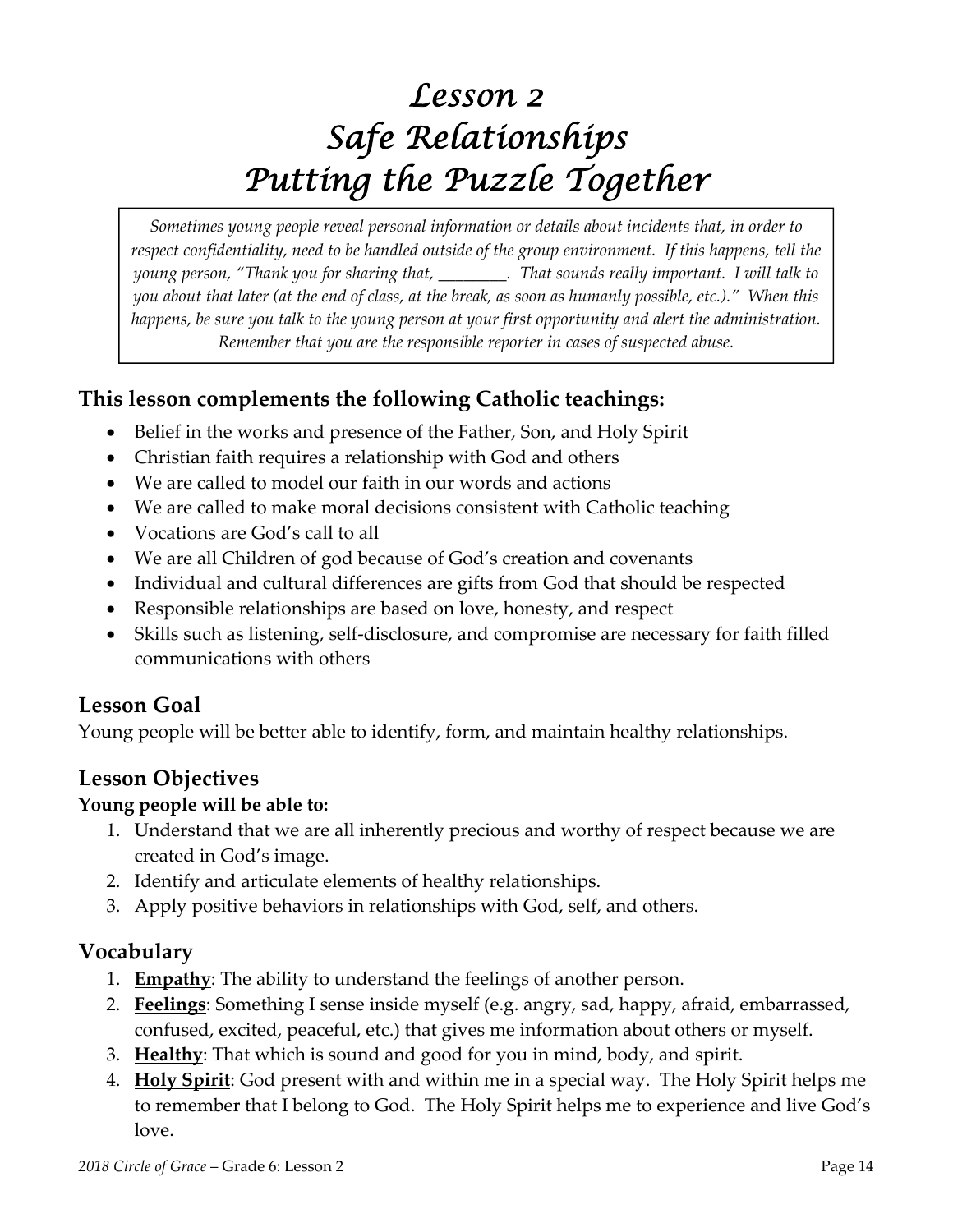- 5. **Relationship**: An authentic connection with God or others.
- 6. **Respect**: Being kind to others and doing what's best for myself and others because I honor all people as Children of God.
- 7. **Response**: Something said or done as a reaction or answer.
- 8. **Safe**: I am safe when my body and my feelings are respected by me and by others.
- 9. **Safe Touch**: Touch that respects me and others.
- 10. **Signal**: A sign that tells me something may be safe or unsafe. This may be internal or external.
- 11. **Trust**: Being able to count on someone to help me to stay safe within my *Circle of Grace*.
- 12. **Trusted Adult**: A grown‐up who helps me to stay safe in my *Circle of Grace* and to respect others within their *Circle of Grace*.
- 13. **Unsafe**: Anything that causes harm to myself or others.
- 14. **Unsafe touch**: Touch that is disrespectful and hurts, scares, or makes me feel uncomfortable or confused.

## **Materials Needed**

- 1. Completed puzzle pieces from the previous lesson (**save these decorated and signed puzzle pieces for lesson 4**).
- 2. Whiteboard or chalkboard
- 3. Dry erase markers in a variety of bright colors and one black marker or colored chalk
- 4. Optional Feeling Faces Chart (see the end of Grade 6 Lessons)
- 5. Opening and Closing Prayer Handout (see the end of Grade 6 Lessons)
- 6. Optional Extended Opening and Closing Prayer (see the end of Grade 6 Lessons)
- 7. Parent Letter (see the end of Grade 6 Lessons)

#### *Parent Letter Instructions:*

*The Parent Letter is not to be sent home with young people due to the sensitive information regarding unsafe sexual behaviors. Suggested methods of delivery to parents: include in a mailing, hand to parents personally, or make available at the parish office for parents to pick up.*

*AGAIN: DO NOT send the parent letter home with the young people.*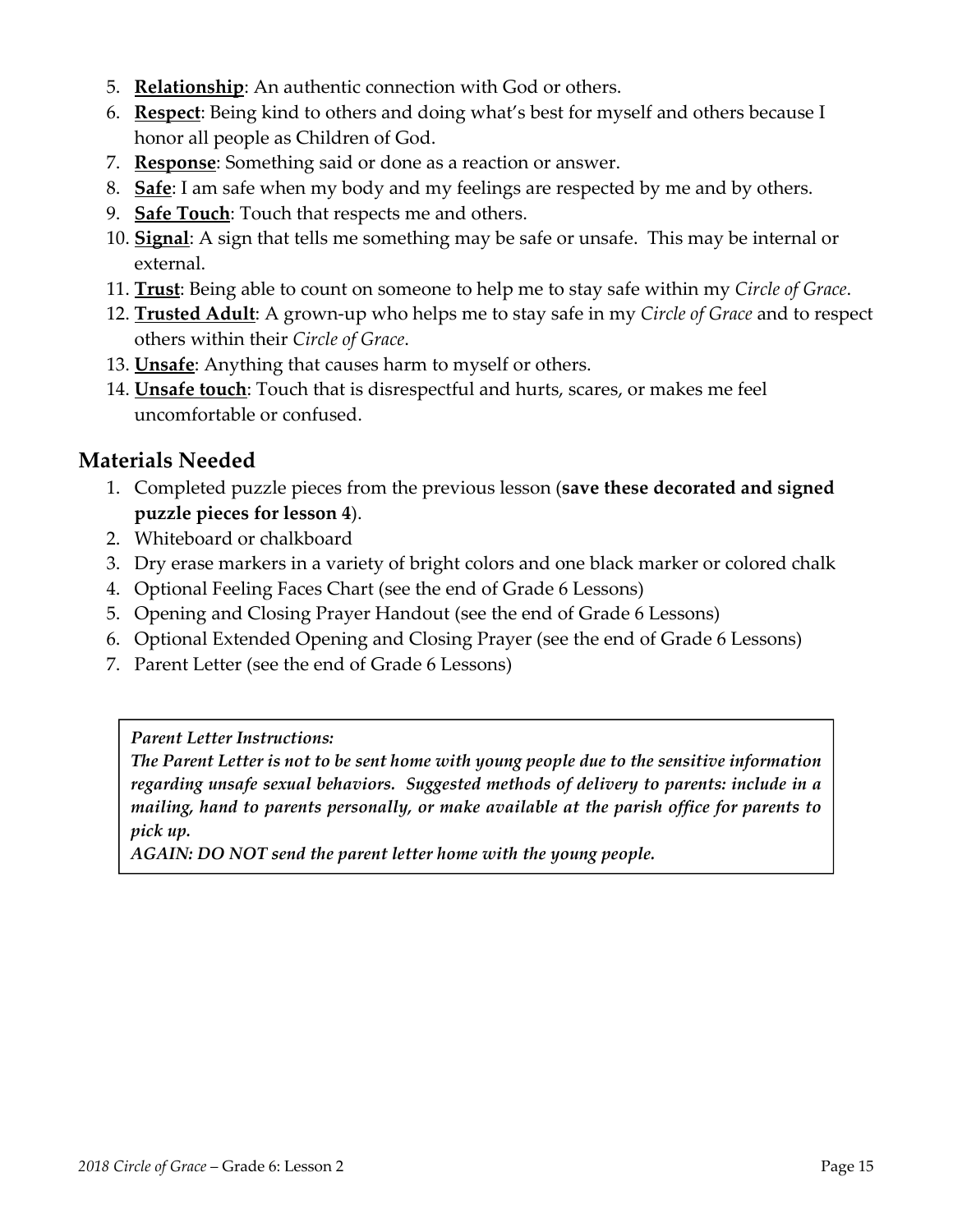# **Opening Prayer**

**God sees the goodness in each of us and continues to bless us. God wants us to live in His presence and love, our** *Circle of Grace***. God entrusts us with His grace so that we might help in His work of caring for ourselves and others filled with the love of the Father, the Son, and the Holy Spirit. Amen.**

*(Optional extended prayer, see the end of the Grade 6* Lessons*)*

# **Getting Started**

*Have the young people put their puzzle pieces together to form a whole puzzle. Briefly review:*

- *How they form a whole that is interesting and colorful.*
- Have them look at how each piece adds something special. Without any one piece there would be a *hole ‐ something missing. Each piece represents one of them.*
- *Emphasize how the whole puzzle represents our community and our world. Each young person is a special, interesting part of that community and world. Each young person adds something that the rest of us need.*
- *The puzzle piece that each young person created is a symbol of themselves. These symbols deserve respect. How do we show respect for them?*

*Have the young people brainstorm ideas. Possible responses include:*

- Don't laugh at what someone else puts on their puzzle piece.
- Don't destroy or damage the puzzle.
- Admire how others have decorated their puzzle piece even though it is different than yours.
- Touch them only with respect.
- How do we show this same respect for each other?

#### *Summary comments*:

- Notice that the pieces fit together. As we begin to discover where we fit in the world, we make authentic connections with others called relationships.
- Healthy relationships are those in which the *Circle of Grace* of ourselves and others is respected.
- We feel honored and valuable as Children of God. These relationships help us to be safe and to be the person God desires us to be.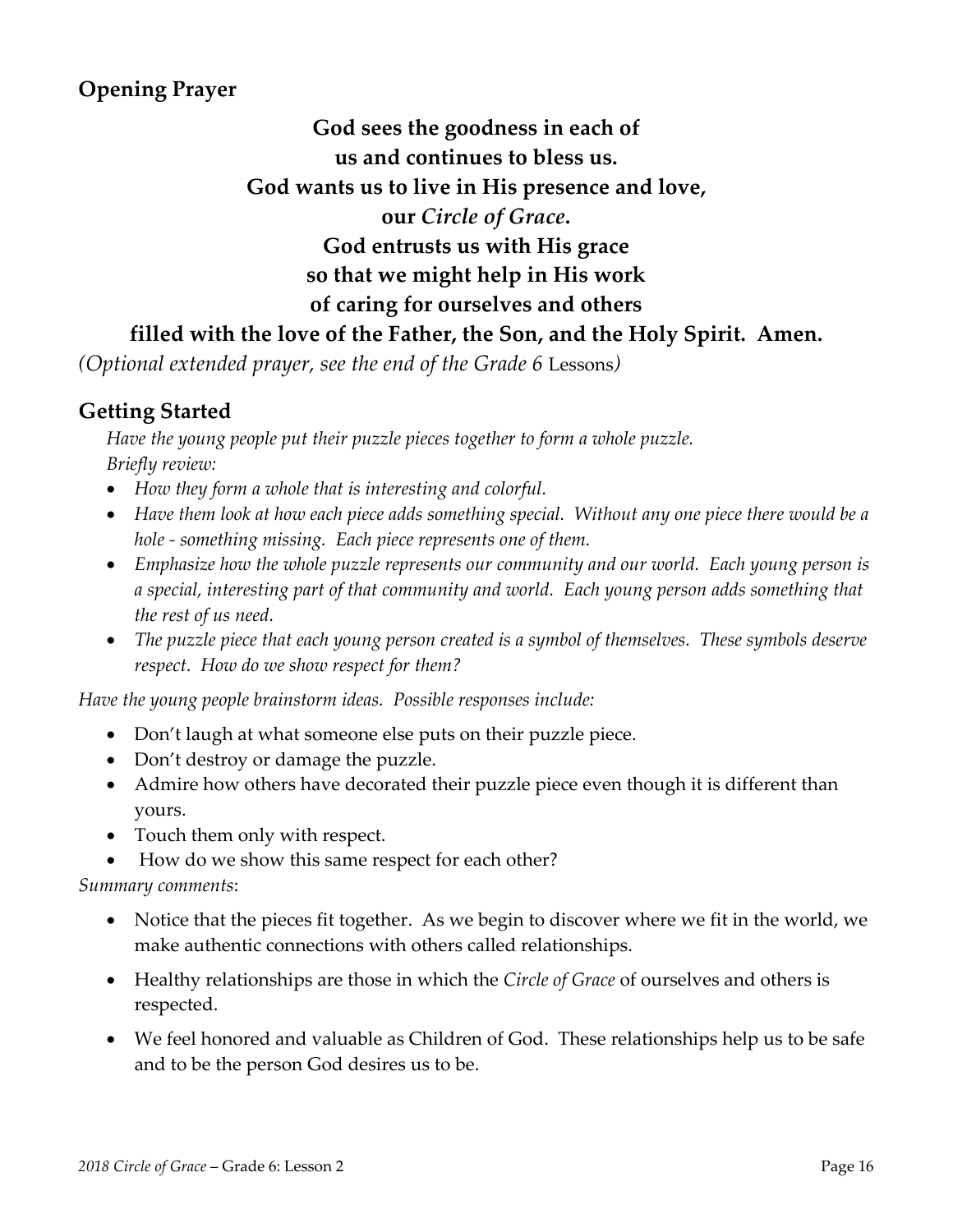# **Lesson Development**

*Present the following:*

 We all have many relationships. We have relationships with our parents, our brothers, and sisters. Who are some of the other people that we have relationships with?

*Allow the young people to respond. Possible responses include leaders, friends, coaches, bus driver, favorite clerk at the store, other relatives, classmates, etc.*

 How can we tell when a relationship is safe? What is it like to have your *Circle of Grace* respected and valued?

These are just questions to ask for the young people to think about but do not require a response.

 God has given us signals to help us know when we are safe, valued, and respected. They are called feelings and are one of the ways the Holy Spirit helps us.

#### **Activity**

Leader will make a chart on the board entitled "Actions and Words". Allow the young people to name *actions and words that are safe and belong in their* Circle of Grace *by responding to the following:*

- Think of relationships that are good for you and the other person.
- What is it like to be respected?
- What do people do or say when they respect me?
- What kinds of things do I do and say when I respect someone else?

After the list is compiled, ask the young people to talk about how these actions and/or words might make *them feel. (May use optional labeled feeling chart. See the end of the Grade 6 Lessons.)*

Can you see the connection between the way people treat you and how you feel? Our feelings are signals from God about what is going on inside us. They are neither good nor bad. Feelings give us information about ourselves and our world. We should pay attention to them, name them, and talk to God about them.

Would everyone respond the same way to the same action? Probably not. Why? Perhaps it is because we are all different. But one thing we have in common is that God gave us the ability to decide how we will respond. We can ask the Holy Spirit to help us know how to respond in a way that keeps us safe and also respects others. We cannot control how others act and talk but we can decide how we are going to act.

#### *Remember:*

*The Parent Letter is not to be sent home with young people due to the sensitive information regarding unsafe sexual behaviors. Suggested methods of delivery to parents: include in a mailing, hand to parents personally, make available at the parish office for parents to pick up.*

*AGAIN: DO NOT send the parent letter home with the young people.*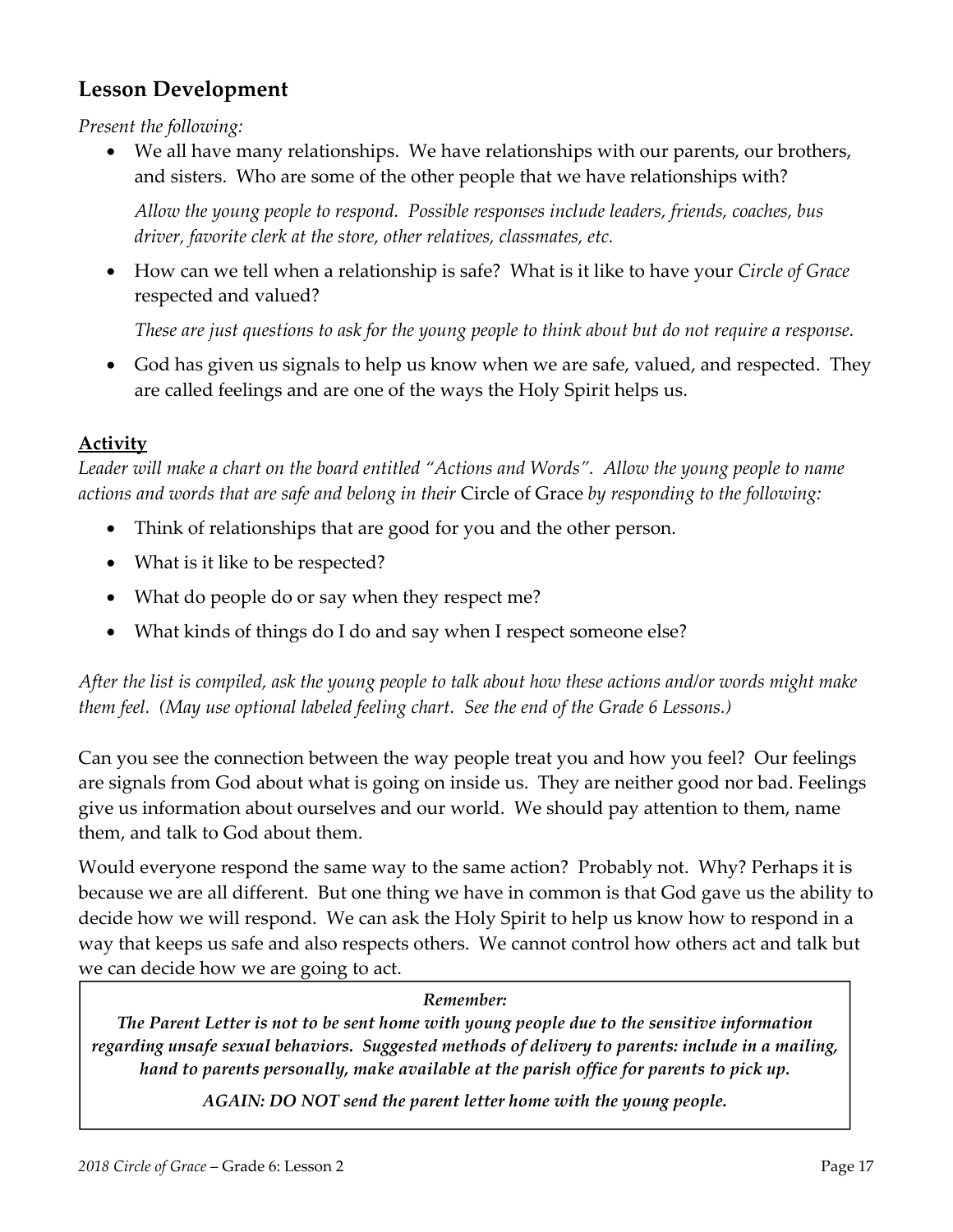# **Closing prayer**

**Lord, teach us to have loving and respectful relationships, ones in which we feel safe and valued.**

**Guide us to treat ourselves and others with respect, honoring all of our** *Circle of Grace***.**

**Help us to model your unconditional love, realizing we need to value everyone, even those we do not like or who are different from us.**

**Enlighten us to know that God has created each of us to be an important piece of His puzzle, His creation of life.**

**Give us courage and desire to build healthy relationships prompt us to value others as Children of God lead all to participate in His masterpiece, the glorious Kingdom of God.** 

 **Amen.**

*Optional extended closing prayer (see the end of Grade 6 Lessons)*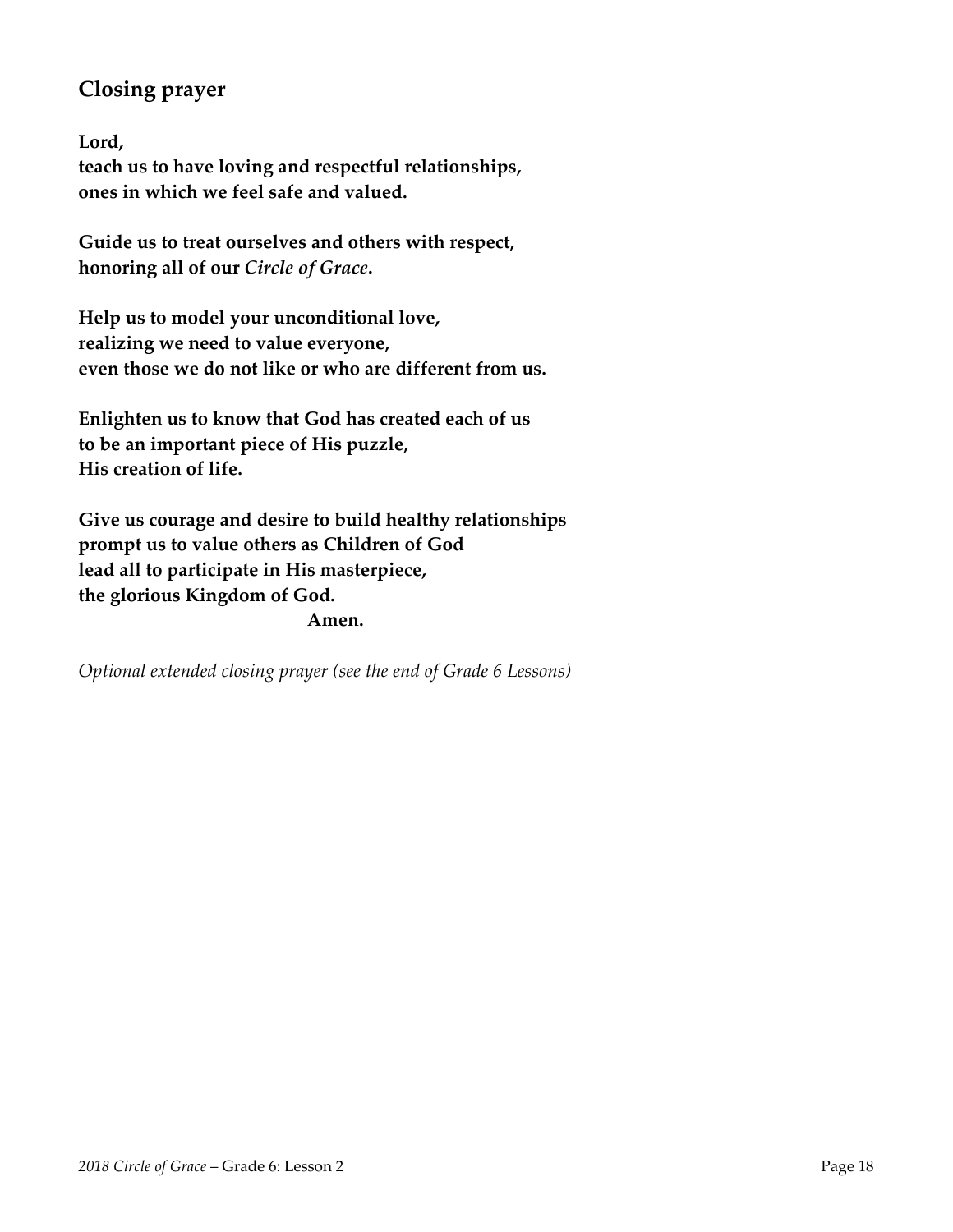# *Lesson 3 Boundaries Every Piece has Its Border*

Sometimes young people reveal personal information or details about incidents that, in order to respect confidentiality, need to be handled outside of the group environment. If this happens, tell the young person, "Thank you for sharing that, \_\_\_\_\_\_\_\_. That sounds really important. I will talk to you about that later (at the end of class, at the break, as soon as humanly possible, etc.)." When this happens, be sure you talk to the young person at your first opportunity and alert the administration. Remember that you are the responsible reporter in cases of suspected abuse.

# **This lesson complements the following Catholic teachings:**

- Belief in the works and presence of the Father, Son, and Holy Spirit
- Christian faith requires a relationship with God and others
- We are called to model our faith in our words and actions
- We are called to make moral decisions consistent with Catholic teaching
- Vocations are God's call to all
- We are all Children of God because of God's creation and covenants
- Individual and cultural differences are gifts from God that should be respected
- Responsible relationships are based on love, honesty, and respect
- Skills such as listening, self‐disclosure, and compromise are necessary for faith filled communications with others

## **Lesson Goal**

Young people will be better able to distinguish between healthy and unhealthy relationships.

## **Lesson Objectives**

#### **Young People will be able to:**

- 1. Recognize safe and unsafe situations in a person's *Circle of Grace*.
- 2. Acknowledge and respect the boundaries surrounding their own *Circle of Grace* and those of others.
- 3. Identify actions or words that violate one's *Circle of Grace*.

## **Vocabulary**

- 1. **Boundary**: The borders or limits we need to keep ourselves safe within our *Circle of Grace*.
- 2. **Feelings**: Something I sense inside myself (e.g. angry, sad, happy, afraid, embarrassed, confused, excited, peaceful, etc.) that gives me information about others or myself.
- 3. **Safe**: I am safe when my body and my feelings are respected by me and by others.
- 4. **Secret**: Something I know but do not tell.

**Safe secret**: A secret is safe when it does not hurt others or me.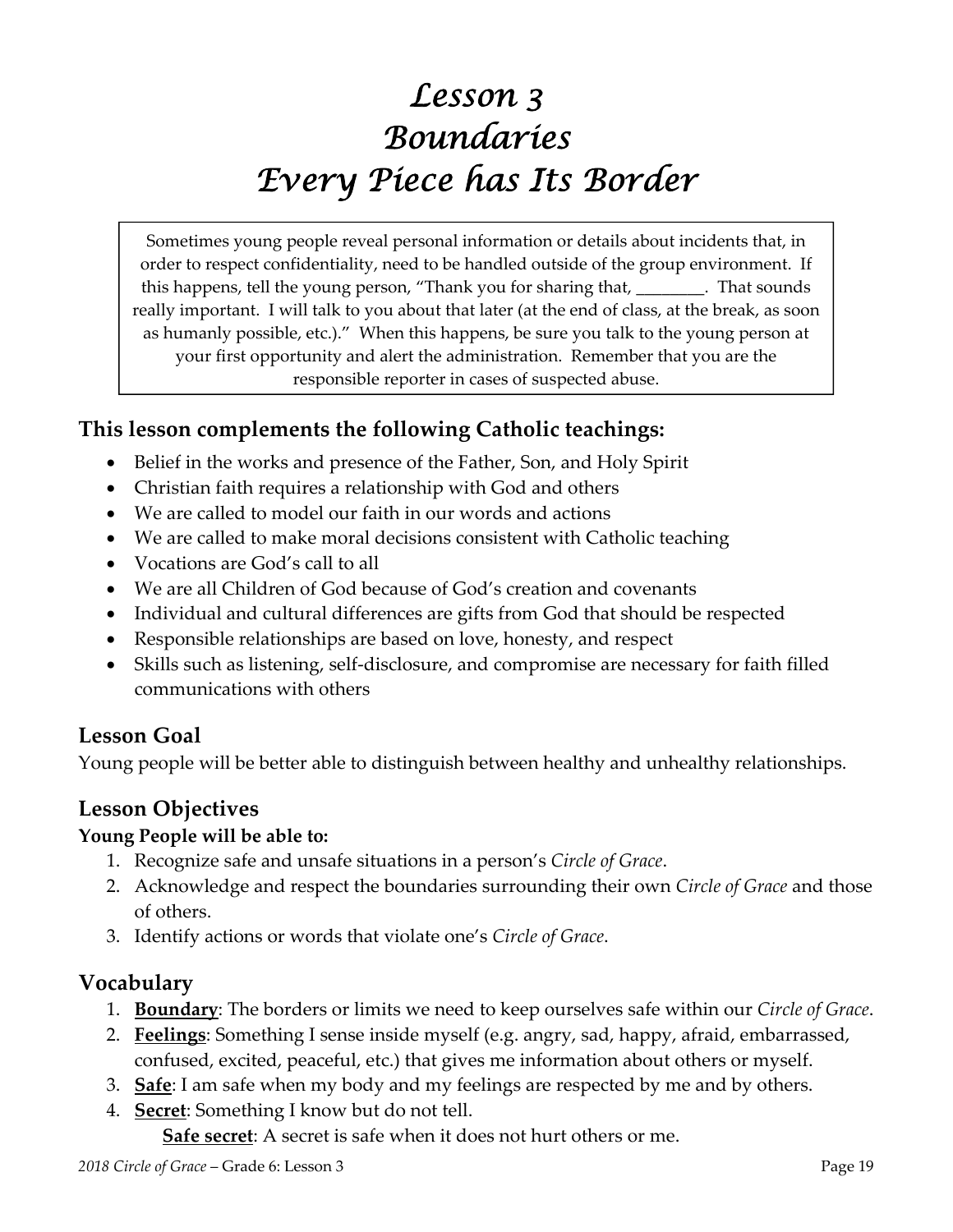**Unsafe secret**: A secret is unsafe when I think that someone including me might be hurt or get in trouble if I do not tell.

- 5. **Signal**: A sign that tells me something may be safe or unsafe. This may be internal or external.
- 6. **Trusted Adult**: A grown‐up who helps me to stay safe in my *Circle of Grace* and to respect others within their *Circle of Grace*.
- 7. **Violation**: A break or infringement of another person's rights.

# **Materials Needed**

- 1. Safe and Unsafe Handout for each young person (see the end of Grade 6 Lessons)
- 2. Optional Feeling Faces Chart (see the end of Grade 6 Lessons)
- 3. Guidelines for Protecting Boundaries Handout for each young person (see the end of Grade 6 Lessons)

# **Opening Prayer**

Today we will be doing a quiet prayer. This is a prayer between you and Jesus. Put down anything that is in your hands and sit in a way that will be comfortable for a while. Close your eyes and imagine that you are in a place where you would feel very safe. (*Pause*)

Last time we talked about feelings and how feelings can be signals from God to help us understand more about what is going on in our lives. It is important that we pay attention to these feelings because they can help us know when we are safe and when we are not. They can help us know when we have been respected or hurt. And they can help us know who is trustworthy. Take a moment and notice what you are feeling like inside right now. Don't try to change how you feel ‐ just notice. Maybe there is excitement . . . worry . . . anger . . . happiness . . . sadness ‐ or something that is hard to name.

You may find more than one feeling happening at the same time. You may even have feelings that are confusing. Just hold these feelings as valuable signals about what is going on within you right now. Imagine that your hands are gently holding them.

Now imagine that Jesus is walking up to you. He is here to help you hold these feelings and know how to deal with them. He puts his hands under yours very gently. He looks at you, and you know deep in your heart that he really cares about you and wants what is best for you. In the silence of your heart, let yourself share with him whatever you would like to say about these feelings. And then listen to what he says to you in return. We will have a few minutes of quiet so everyone can share their thoughts and feelings with Jesus.

#### *Pause for several minutes.*

When you are ready, open your eyes and we will begin our lesson.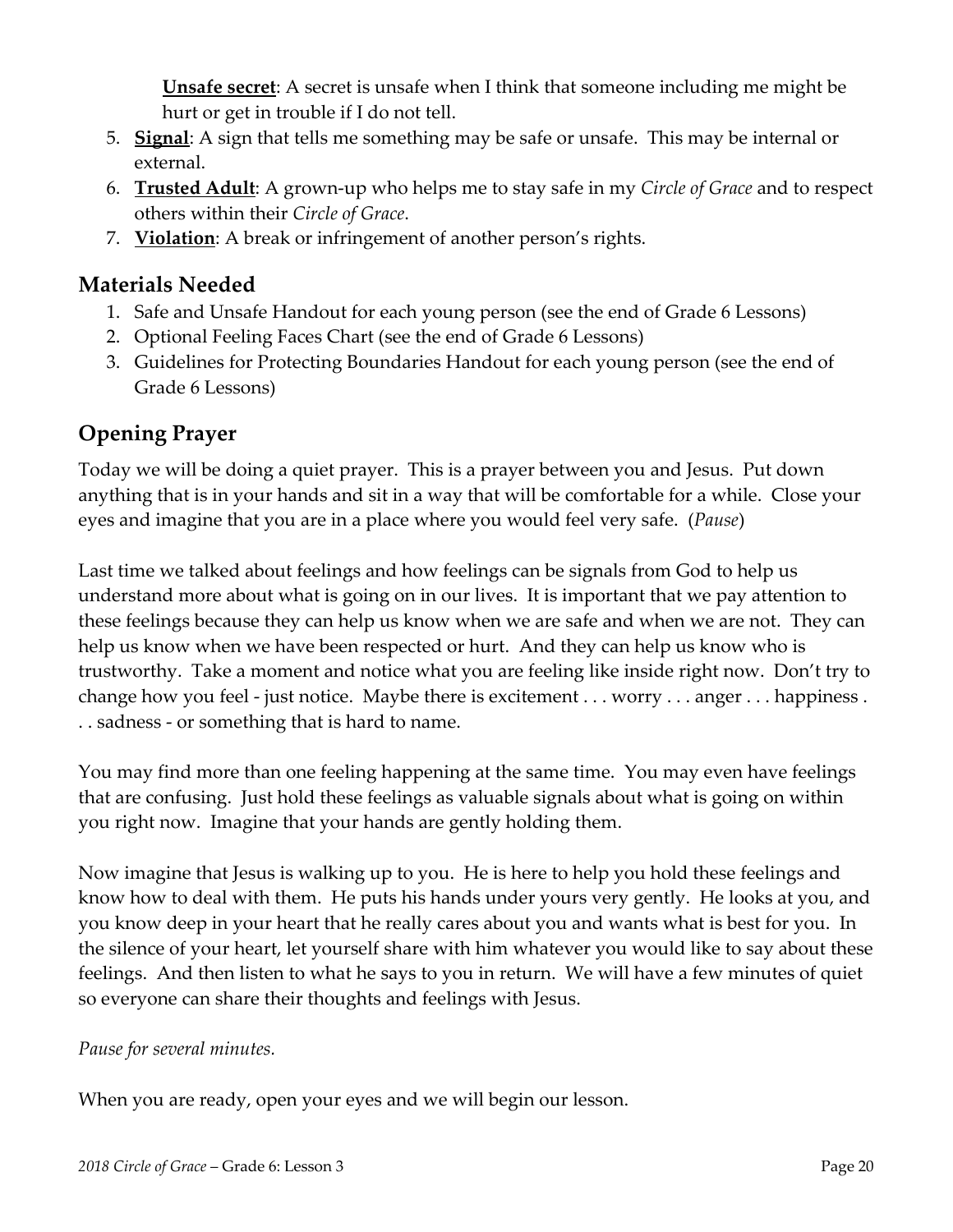*Optional: the leader may choose to share something about her/his own experience of prayer. For example,* the leader may share that they were worried about a situation in their life. They could talk about what it was like to let Jesus help them to deal with this feeling of worry. This should be short and not too personal. The situation should not be described. The leader is modeling for the young people how to pray *about feelings.*

# **Getting Started**

Today, we will be talking about the boundaries of our *Circle of Grace*. As we begin to understand our *Circle of Grace* as something real that surrounds us always, we begin to realize that there are some things we can do to protect our *Circle of Grace* and those of others. Jesus gives us some very important guidelines about how we can form and keep our relationships safe and healthy. He says simply to love God above all things and to love our neighbor as ourselves.

# **Lesson Development**

#### **Discussion**

*Provide for each young person:*

- A paper that has SAFE and UNSAFE (see the end of Grade 6 Lessons). Ask them to fold it in half and make a tent.
- Guidelines for Protecting Boundaries Handout

#### **Special note to leaders**

*It is important to begin the lesson by explaining that God does not want or cause bad things to happen. There may be young people in every group who have already experienced unsafe or hurtful situations. Please be sensitive to this possibility. God is with them even during difficult times.*

#### **Review**

*Present the following:*

- Today we are going to talk about some specific situations.
- Each of you has a sheet of paper with SAFE on one half and UNSAFE on the other. Fold it in half and make a tent.
- When I read the scenario, place your tent on your desk with your answer facing me.
- Talking about these situations will help you know in the future what kinds of situations might violate your *Circle of Grace* or that of another person.

The purpose of this activity is to help young people identify situations that might violate the boundary of their Circle of Grace. These scenarios may be used as a time to review the young person's sacredness as *taught by previous lessons.*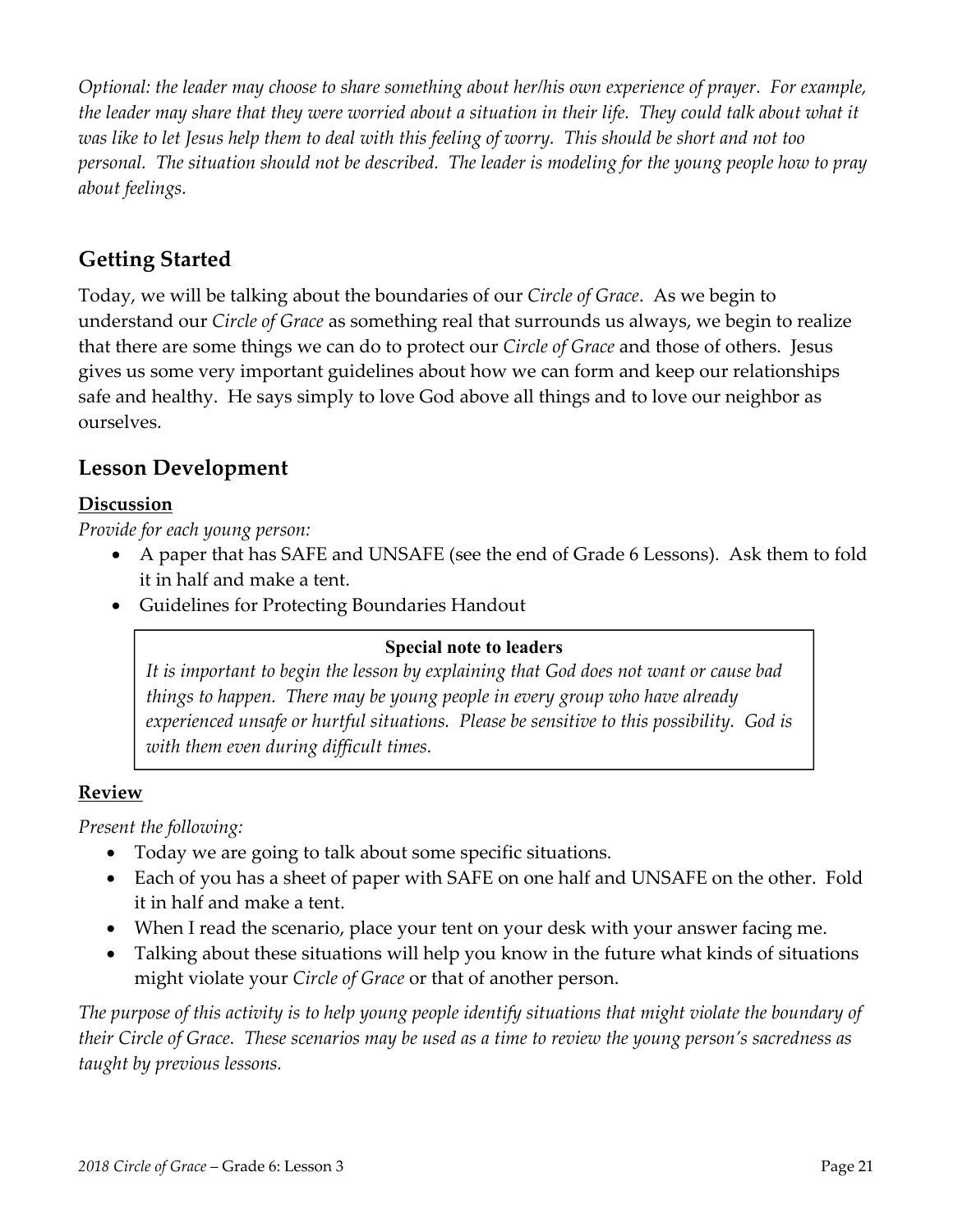The leader reads each scenario and allows the young people to respond. Notice how the young people *respond. Pay close attention to their responses, especially noticing any young person who consistently* responds incorrectly. This is not to be addressed in the class but may be a "red flag" that that young person is in unsafe situations. Consult with the Director of Religious Education or the Principal if you *become aware of such a situation.*

#### **Scenarios** *Select at least five scenarios to assure youth's discernment of unsafe situations*

1. An older student in your school/religious education program comments about how you are dressed that day while looking at you in a way that makes you uncomfortable. The student asks to take a picture of you with his cell phone. Is this safe or unsafe? *Pause.*

This situation is unsafe. What is unsafe here?

- An older student talks about things that make you feel uncomfortable.
- Differences in age and status influence your response.

What would need to change to make this situation safe? *(Brainstorm ideas with the young people to address the unsafe circumstances listed above.)*

2. One of the popular church leaders in your parish invites you to a special meeting or trip. The adult leader gives you a permission slip to take to your parents but tells you not to tell other adult leaders in the church because he wants this to be your special time together. Is this safe or unsafe? *Pause.*

This situation is confusing and unsafe. What is unsafe here?

 The adult in this scenario attempts to get the young person to keep a secret from parents or other respected adults. When in a situation like this, you should let your parents and other trusted adults know that this adult leader is telling you to keep a secret from them. Then your parents and other adults who care about you have more information about the situation and can better keep you safe.

 The adult is planning private activities with a young person. What would need to change to make this situation safe? *(Brainstorm ideas with the young people to address the unsafe circumstances listed above.)*

3. You are the first one in your family to get home after school. Your adult neighbor, whom you have known since kindergarten, often waves at you and calls on the phone to check on you. One day you hear a funny noise in the house when you are alone. You call your neighbor to ask for help. The neighbor says he and his wife will be over and tells you to call your parents and let them know what is going on. Is this situation safe or unsafe? *Pause.*

This situation is safe. Why is it safe?

- It is important to identify trusted adults who are respectful of your *Circle of Grace* and their own.
- Two adults are coming over and parents are aware of the situation.
- The adult told the young person to notify parents. He did not try to keep it a secret.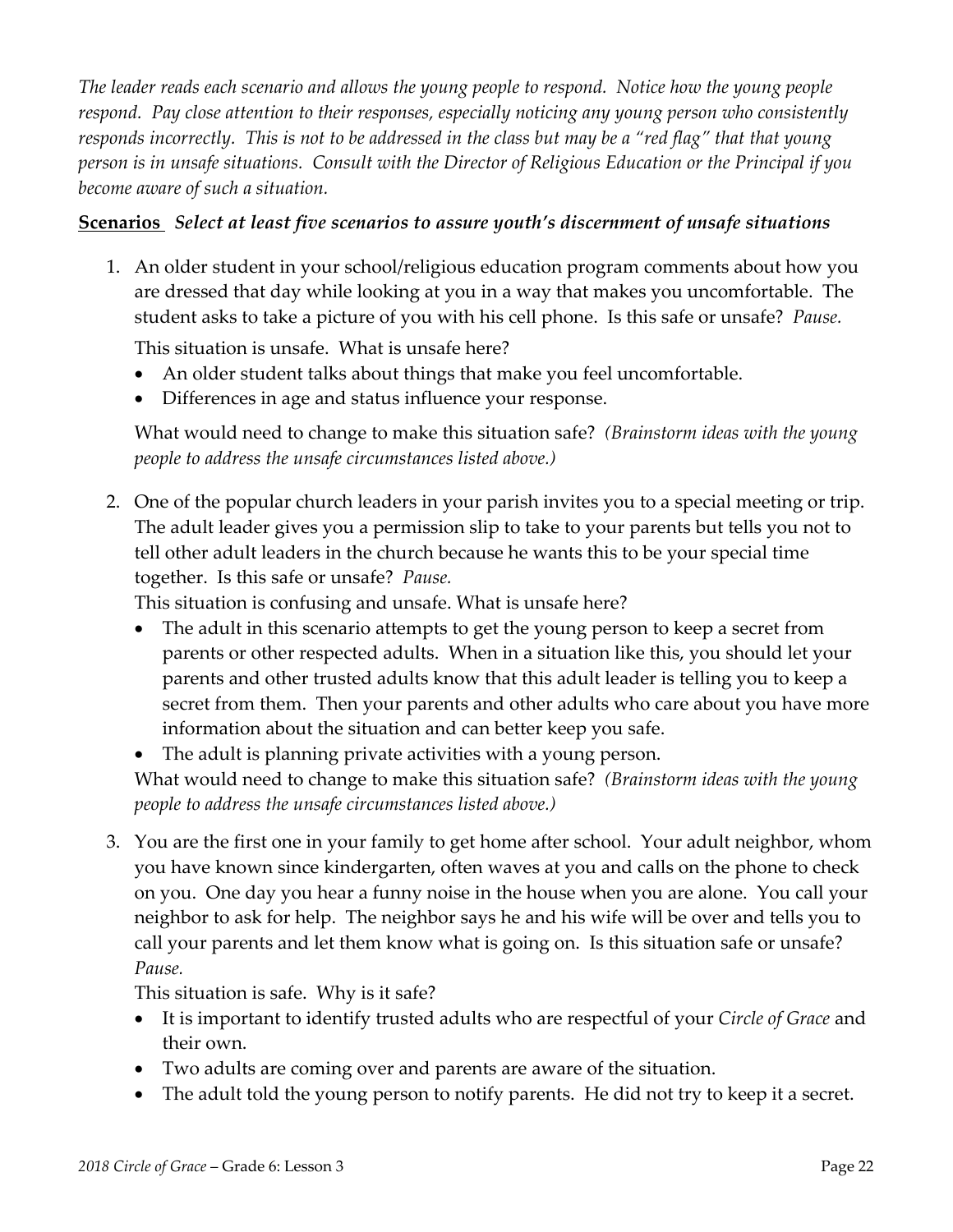4. An instructor at your school invites you and a friend to go to a movie on Friday night. The instructor offers to take you and bring you home. He says he will pay for the movie and the refreshments. Is the situation safe or unsafe? *Pause.* This situation may be confusing. But it is not safe.

 An adult may lure young people into his company with gifts or special information. What would need to change to make this situation safe? *(Brainstorm ideas with the young people to address the unsafe circumstances listed above.)*

5. One of your coaches thinks you can make the select team if you work a little harder on some skills. The coach offers to stay late and work one on one with you to help improve skills after everyone else has gone home. *Pause.*

This situation is unsafe. What is unsafe here?

- An adult arranges to be with a young person alone.
- Does it matter if the coach is a male or female? Why or why not?

What would need to change to make this situation safe? *(Brainstorm ideas with the young people to address the unsafe circumstances listed above.)*

6. A new friend asks you to come over and help him practice using his webcam. You go over to the friend's house and he asks you to take your shirt off in front of his webcam. You decide to keep your school sweatshirt on and instead just make funny faces in the camera. Is this safe or unsafe? *Pause.*

This situation is confusing but unsafe. What is unsafe here?

- Removing clothing is not an appropriate request or action.
- The young person still revealed personal information via his/her school sweatshirt.
- The young person was pressured into doing something that was unsafe instead of saying, "No," and leaving.
- Webcam information is widely distributed to millions of unknown persons. This can be viewed and manipulated without young person's knowledge or permission. This would include images sent via cell phones.

What would need to change to make this situation safe? *(Brainstorm ideas with the young people to address the unsafe circumstances listed above.)*

- 7. Your best friend confides in you that she tried some beer at a party she attended last week. She says it made her laugh then made her sick. She says it was not a great experience but she asks you to keep it secret from your parents and hers. *Pause.* This situation is not safe. What is unsafe here?
	- A young person is asked to keep a secret from an adult.
	- The friend is put at risk for future problems.
	- The person who provided the alcohol is protected.

What would need to change to make this situation safe? *(Brainstorm ideas with the young people to address the unsafe circumstances listed above.)*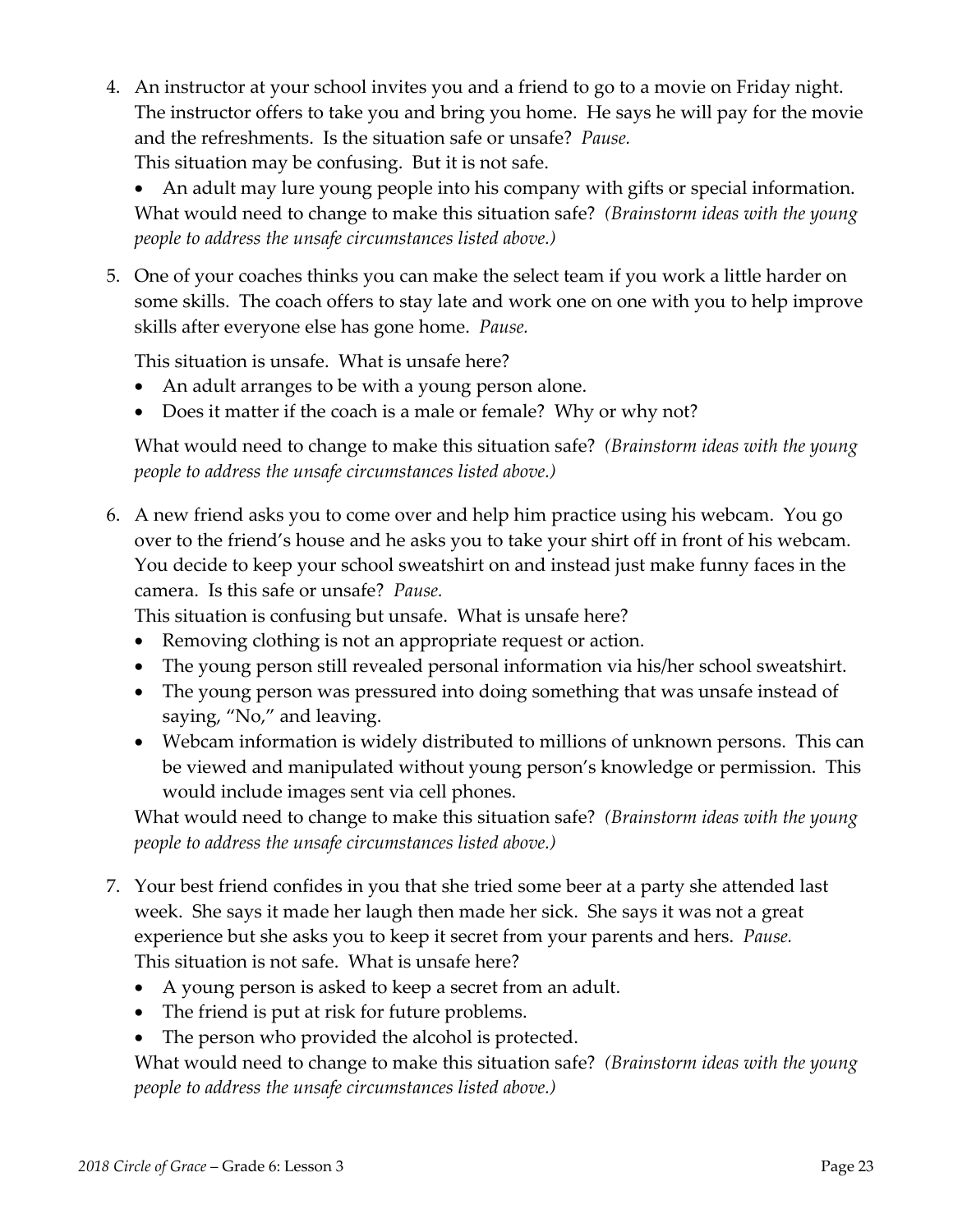- 8. A person you know from the internet wants to meet you at the mall this weekend. You have been communicating on a social network site and texting for six months. Your parents do not know about your internet friend. Is this situation safe or unsafe? *Pause.* This situation is unsafe. What is unsafe here?
	- You have never met the person face-to-face.
	- You do not really know this person.
	- You have no way to verify whatever this person has said.
	- You have no way of knowing who else has seen the information that you have shared. They may have cut and pasted the information into a blog or website or shared it with a group of friends.
	- This person has your cell number and possibly other personal information because of interacting on a social network site.

What would need to change to make this situation safe? *(Brainstorm ideas with the young people to address the unsafe circumstances listed above.)*

- 9. You stay overnight at a friend's house. After his/her parent's go to bed, your friend starts to sneak out to go to another friend's house where there is a party going on. Your friend expects you to go. You don't want to go. You tell your friend that you feel sick and want to call your parents to come and get you. Is this situation safe or unsafe? *Pause.* This situation is unsafe but the young person's response is safe. Why?
	- The young person has listened to his/her feelings (instincts) that tell him/her not to go to the party.
	- The young person states his/her need to call parents.

What would need to change to make this situation safe? *(Brainstorm ideas with the young people to address the unsafe circumstances listed above.)*

10. You are watching TV with your cousin who is in high school. She puts in a DVD that is R rated. All the adults are upstairs visiting. The DVD you are watching features people who are dressed with very little on. They are dancing in a suggestive manner by themselves and with other people. You know your parents would disapprove but you continue to watch it. She then snuggles up to you and said isn't this cool? Is this situation safe or unsafe? *Pause.*

This situation is unsafe. What is unsafe here?

- Watching shows that feature people being disrespectful to their own *Circle of Grace* does not help you to respect and protect yours and those of others.
- It is important to know what boundaries you should set for yourself regarding what you watch, read, listen to, etc., when you are alone in order to protect your *Circle of Grace*.
- When you routinely view images that are inappropriate, you become desensitized to what is safe and unsafe.

What would need to change to make this situation safe? *(Brainstorm ideas with the young people to address the unsafe circumstances listed above.)*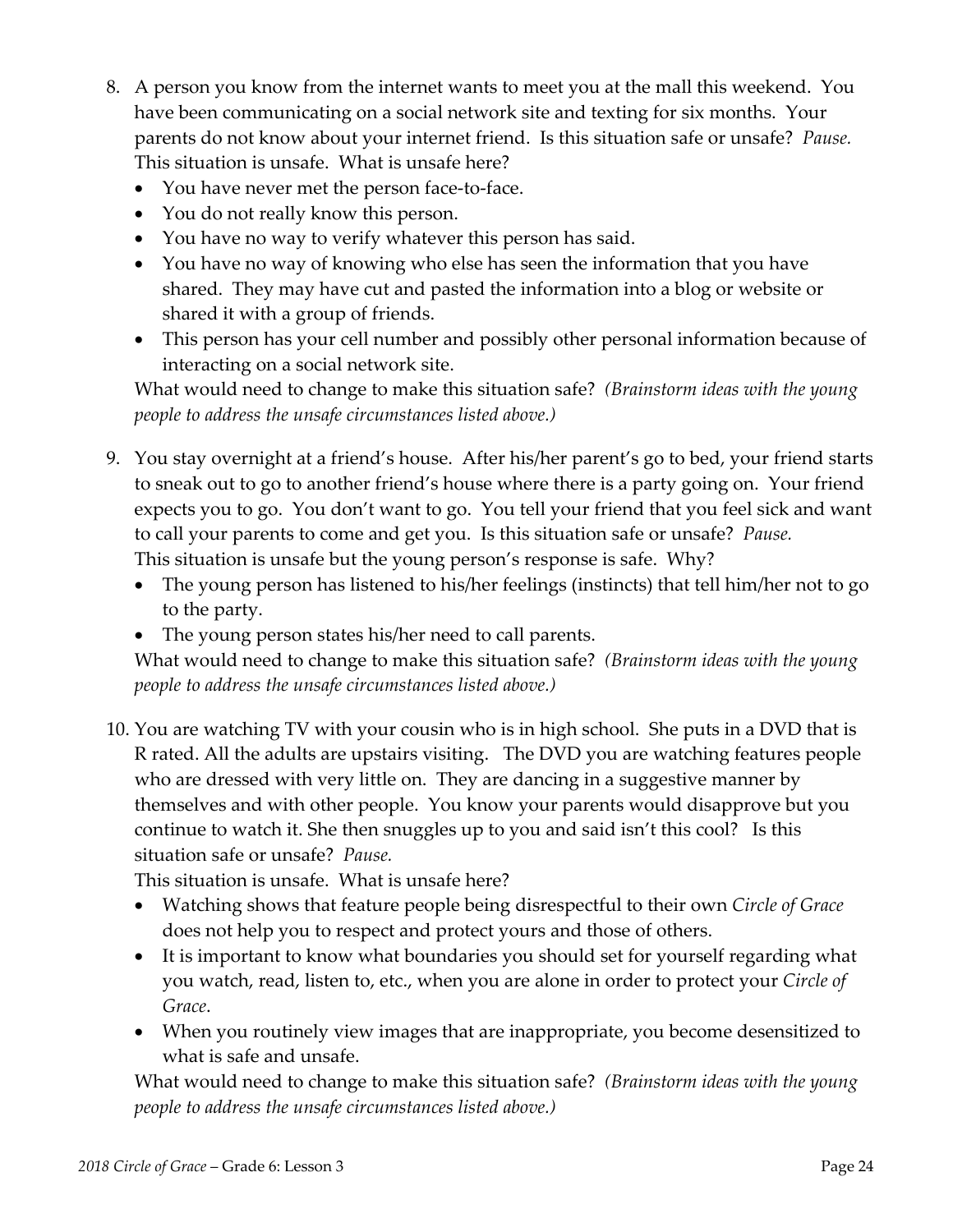#### **Review**

- *Review the "Guidelines for Protecting Boundaries" Handout.*
- We have been using puzzle pieces as symbols for ourselves. We have seen the unique designs that have made each piece special just as each of us is special.
- When we join with other pieces to create a pattern, just as when we join with other people to form healthy relationships, we can see how we all fit into God's plan as the puzzle would not be complete without your piece. God's plan would not be complete without you.
- By forming and respecting healthy relationships we are following the example of Jesus who came to Earth to be one of us. He modeled healthy relationships and became the essential piece of God's plan for salvation.
- Today, we have learned some very important ways to protect our own boundaries and those of others.
- No one has the right to violate our boundaries.
- Just as we have a right to protect our boundaries, we also have a responsibility to protect the boundaries of others.
- By protecting our boundaries and those of others, we keep ourselves and others *Circle of Grace* safe, living more fully in the grace which God gives us.

## **Closing Prayer**

**Each night when you go to bed, it's a great idea to think back over your day and name the feelings of the day and tell Jesus. Remember that Jesus is with us in good times and bad. It may take a while to learn to listen. Sometimes we think prayer is all about us talking. But if we listen, we will eventually notice that God is responding ‐ though not necessarily in the way we might expect.**

**Close your eyes and think about tonight when you go to bed.** 

**What will you share with Jesus about your day? What will you ask Him?** *PAUSE:*

**We ask for patience and openness to truly hear His response.**

**In Jesus' name we pray.**

**Amen.**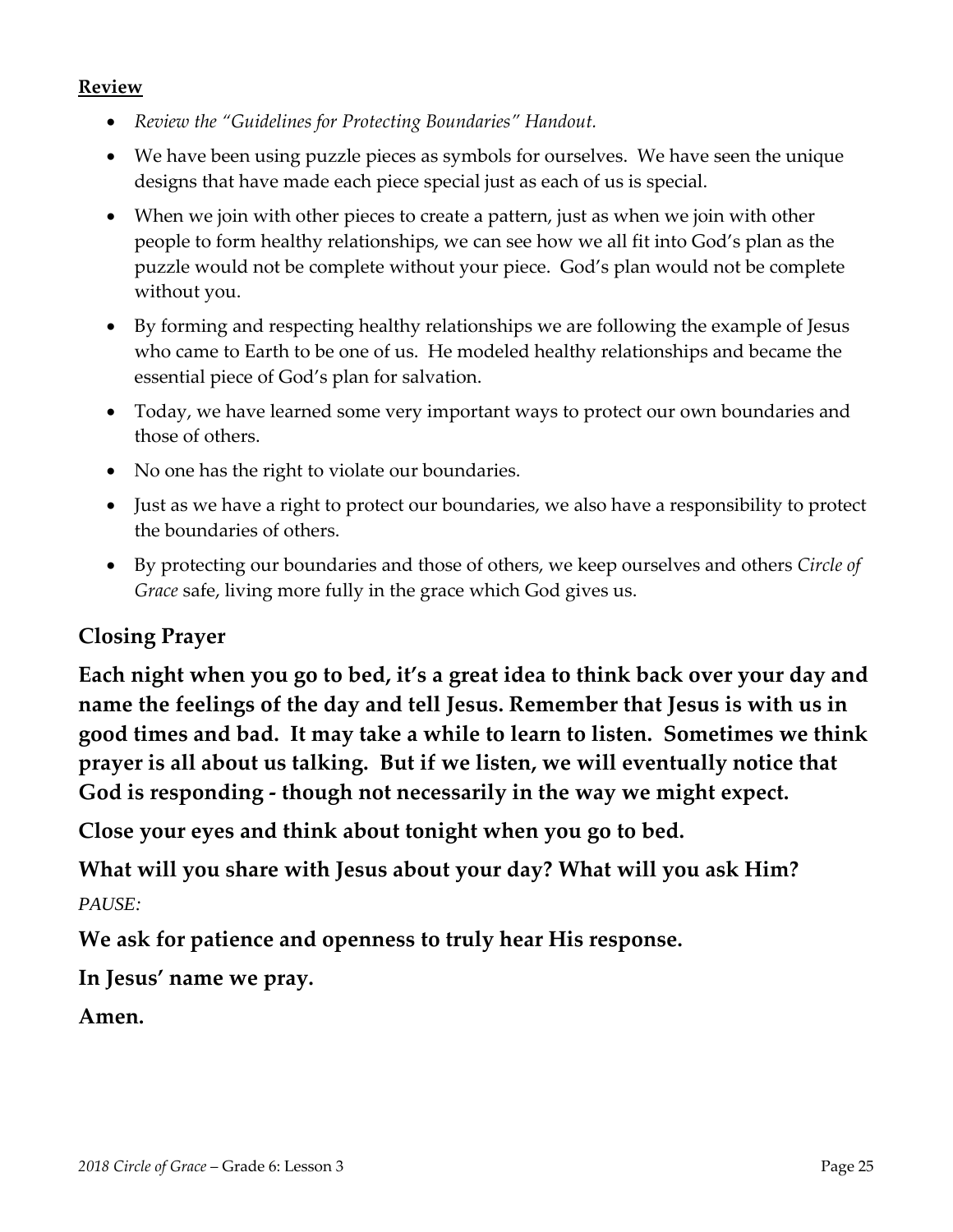# *Lesson 4 Safety PLAAN When Something Doesn't Fit*

*Sometimes young people reveal personal information or details about incidents that, in order to respect confidentiality, need to be handled outside of the group environment. If this happens, tell the* young person, "Thank you for sharing that, \_\_\_\_\_\_\_\_. That sounds really important. I will talk to you about that later (at the end of class, at the break, as soon as humanly possible, etc.)." When this happens, be sure you talk to the young person at your first opportunity and alert the administration. *Remember that you are the responsible reporter in cases of suspected abuse.*

# **This lesson complements the following Catholic teachings:**

- Belief in the works and presence of the Father, Son, and Holy Spirit
- Christian faith requires a relationship with God and others
- We are called to model our faith in our words and actions
- We are called to make moral decisions consistent with Catholic teaching
- Vocations are God's call to all
- We are all Children of God because of God's creation and covenants
- Individual and cultural differences are gifts from God that should be respected
- Responsible relationships are based on love, honesty, and respect
- Skills such as listening, self‐disclosure, and compromise are necessary for faith filled communications with others

#### **Lesson Goal**

Young people will be better able to safeguard their *Circle of Grace* from violations.

## **Lesson Objectives**

#### **Young person will be able to:**

- 1. Assess threats to their own *Circle of Grace* and those of others
- 2. Comprehend that as a precious young person of God they are authorized to defend the integrity of their *Circle of Grace* from all violations
- 3. Learn appropriate responses to perceived threats to ensure their physical and spiritual safety: PLAAN.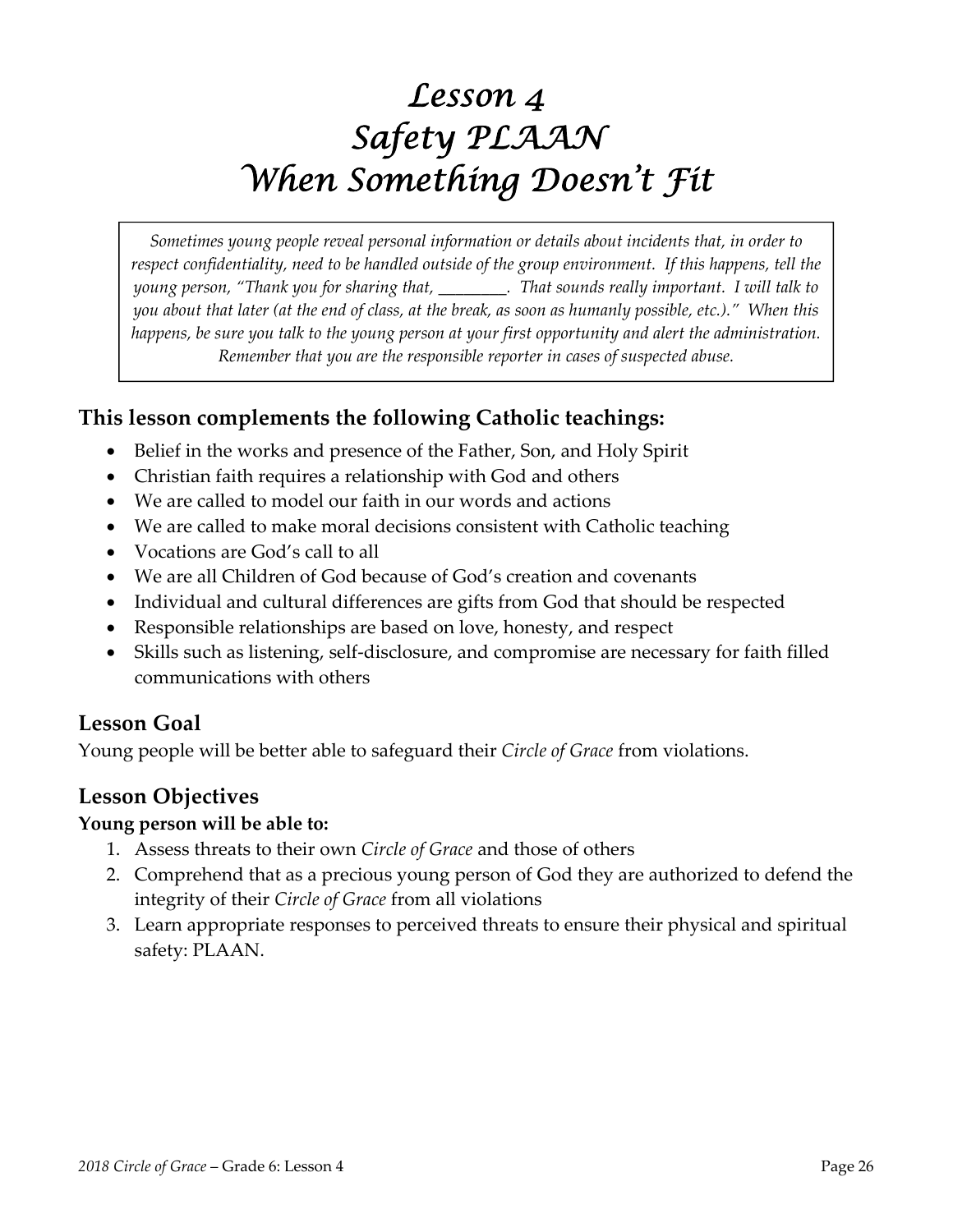# **Vocabulary**

- 1. **Trust**: Being able to count on someone to help me to stay safe within my *Circle of Grace*.
- 2. **Trusted Adult**: A grown‐up who helps me to stay safe in my *Circle of Grace* and to respect others within their *Circle of Grace*.

# **Materials Needed**

- 1. Whiteboard or chalkboard
- 2. Decorated and signed Puzzle Pieces created in Lesson 2
- 3. Copy of "Feeling Faces Chart/No Labels" handout for each young person (see the end of Grade 6 Lessons)
- 4. Copy of "Trusted Adult Home Activity Sheet for Parents" for each young person (see the end of Grade 6 Lessons)
- 5. Optional background music
- 6. Post‐Assessment for each young person (see the end of Grade 6 Lessons)

# **Opening Prayer**

Invite young people into their preferred prayer posture, sitting in a circle on the floor or standing at their *desks.*

Now it is time to quiet ourselves and call to mind the presence of the *Circle of Grace* that surrounds us at all times. Let us invite the Holy Spirit to be present in our hearts. As the Spirit fills us we are filled with a sense of peace and trust. We know that we are in a place that is safe – a place where we can ask for help. Please listen as I read the following passage from the gospel of Luke 11:9‐13.

**And I tell you, ask and you will receive; seek and you will find; knock and the door will be opened to you. For everyone who asks, receives; and the one who seeks, finds; and to the one who knocks, the door will be opened. What father among you would hand his son a snake when he asks for a fish? Or hand him a scorpion when he asks for an egg? If you then, who are wicked, know how to give good gifts to your children, how much more will the Father in heaven give the Holy Spirit to those who ask him?**<sup>3</sup>

#### *The Leader continues:*

So as Jesus instructs us, we bring our petitions to the Lord.

Please respond, **"Come, Holy Spirit."**

When we try to find our special place in God's plan…

#### **Come, Holy Spirit.**

When we are feeling grateful for the gifts and talents that make us special…

## **Come, Holy Spirit.**

When we celebrate the things that make us different…

 $\overline{a}$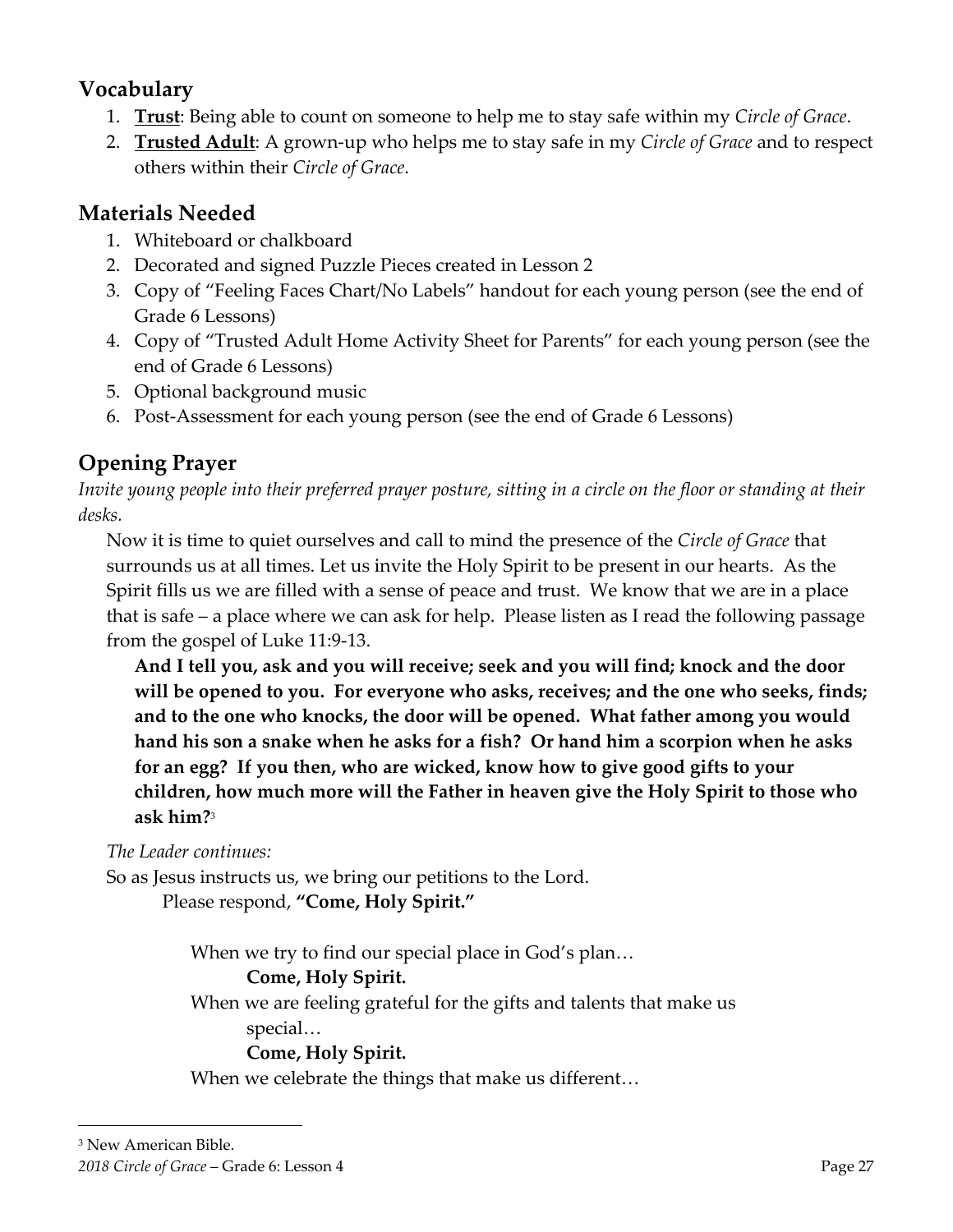**Come, Holy Spirit.** When we enter into relationships… **Come, Holy Spirit.** When we experience feelings that make us feel confused… **Come, Holy Spirit.** When we need someone to listen and understand… **Come, Holy Spirit.** For all of the intentions that we hold in the silence of our hearts… **Come, Holy Spirit.**

#### **Amen.**

#### **Getting Started**

*Ask the following questions to review prior lessons:*

- What are some of the unsafe situations that we talked about in the last lesson?
- What unsafe relationships might even be dangerous?

All unsafe relationships have the potential to become dangerous. Anytime a person is in a relationship where the other does not respect the *Circle of Grace*, it is a time when hurt and damage may occur. Unsafe relationships are particularly hurtful and dangerous when there is abuse.

Do you think most young people tell an adult when something unsafe happens to them?

No, they don't tell, especially when the situation involves a family member. Many times unsafe situations happen when there are no witnesses. Sometimes young people are afraid that they will not be believed if they do tell someone. However, young people who are in confusing or unsafe situations should always tell a trusted adult.

#### **Lesson Development**

#### **Introduction**

- 1. Last time, we began to realize that there are some things that we can do to protect our *Circle of Grace* and those of others. We learned about how to identify situations that were safe and unsafe. Today we will learn some additional tools that we can practice to stay safe.
- 2. *Write on the board:*
	- *P ‐ Protect*
	- *L ‐ Listen*
	- $A Ask$
	- *A ‐ Act*
	- *N ‐ Notify*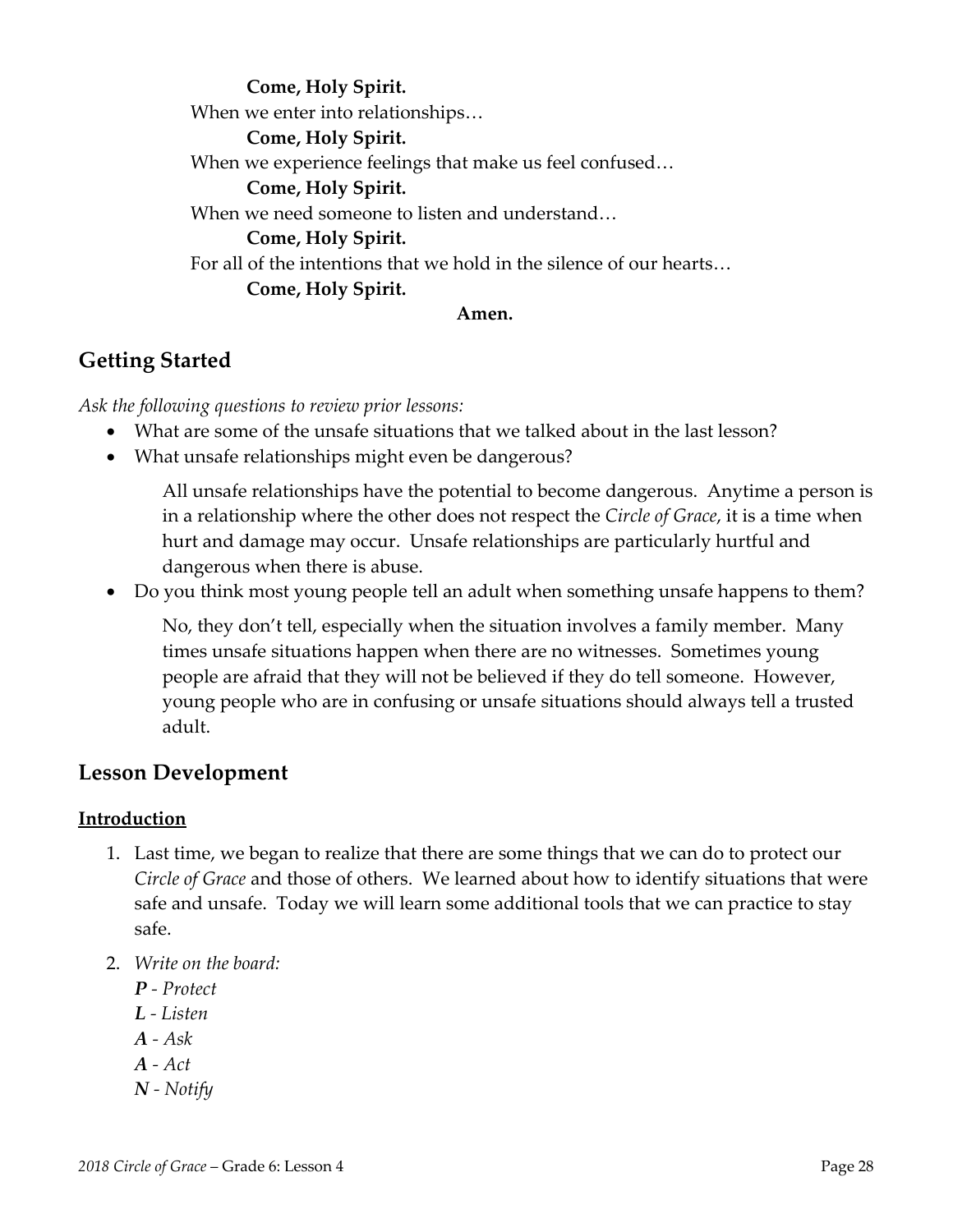3. Today we are going to talk about what to do when you think you might be in an unsafe situation and what you can do to protect yourself. We have a plan. *(Leader points to the letters "PLAAN" on the board.)*

#### *Present the following:*

1. The first letter **"P"** reminds us to **"Protect with respect."**

*Ask,* "How do you think respect can help us protect our *Circle of Grace*?" *Answers should include: respecting ourselves as a Child of God; respecting others because they are also Children of God, keeping unsafe words, touches, and images out of our Circle of Grace.*

2. The letter **"L"** reminds us to **"Listen".** In every situation we need to remember that the Holy Spirit is always with us to help us stay safe. We don't know all the ways that the Holy Spirit helps us, but we do know that Jesus promised us a Helper and a Guide. The Holy Spirit gives us feelings or instincts and we need to listen to them. Feelings are not good or bad, they just tell us more about ourselves. You can help yourself recognize your feelings by naming them. This may take a little practice.

#### **Activity** *‐ (Letter "L" Activity)*

- *Distribute a copy of the "Feeling Faces Chart/No Labels" handout to each young person (see the end of Grade 6 Lessons).*
- Take a moment to look at the handout with faces on it. Give each face a feeling name. Look at the face and imagine what feeling matches that face. You may not use the same feeling name twice on this page.
- *Allow for a few responses*. *There are no right or wrong feelings for the faces.*
- 3. The letter **"A"** reminds us to **"Ask".**
	- a. When you have an uncomfortable feeling, you are recognizing the Holy Spirit helping you know that something is not right.
	- b. You can ask questions to help you know how to act.
		- What are you doing? Why are you saying that? Where are you going? Who are you? What is this?
	- c. You can even ask yourself: Why am I feeling this way? Who can I ask for help?
	- d. What are other questions you can ask? *Allow for a few responses.*
- 4. The next letter **"A"** reminds us to **"Act".** Your parents are not with you each time you have an uncomfortable feeling or when your gut instinct (Holy Spirit prompting) tells you that you are not in a safe situation. As you have grown older, you have learned some skills you need to know when your parents are not with you. One of those skills is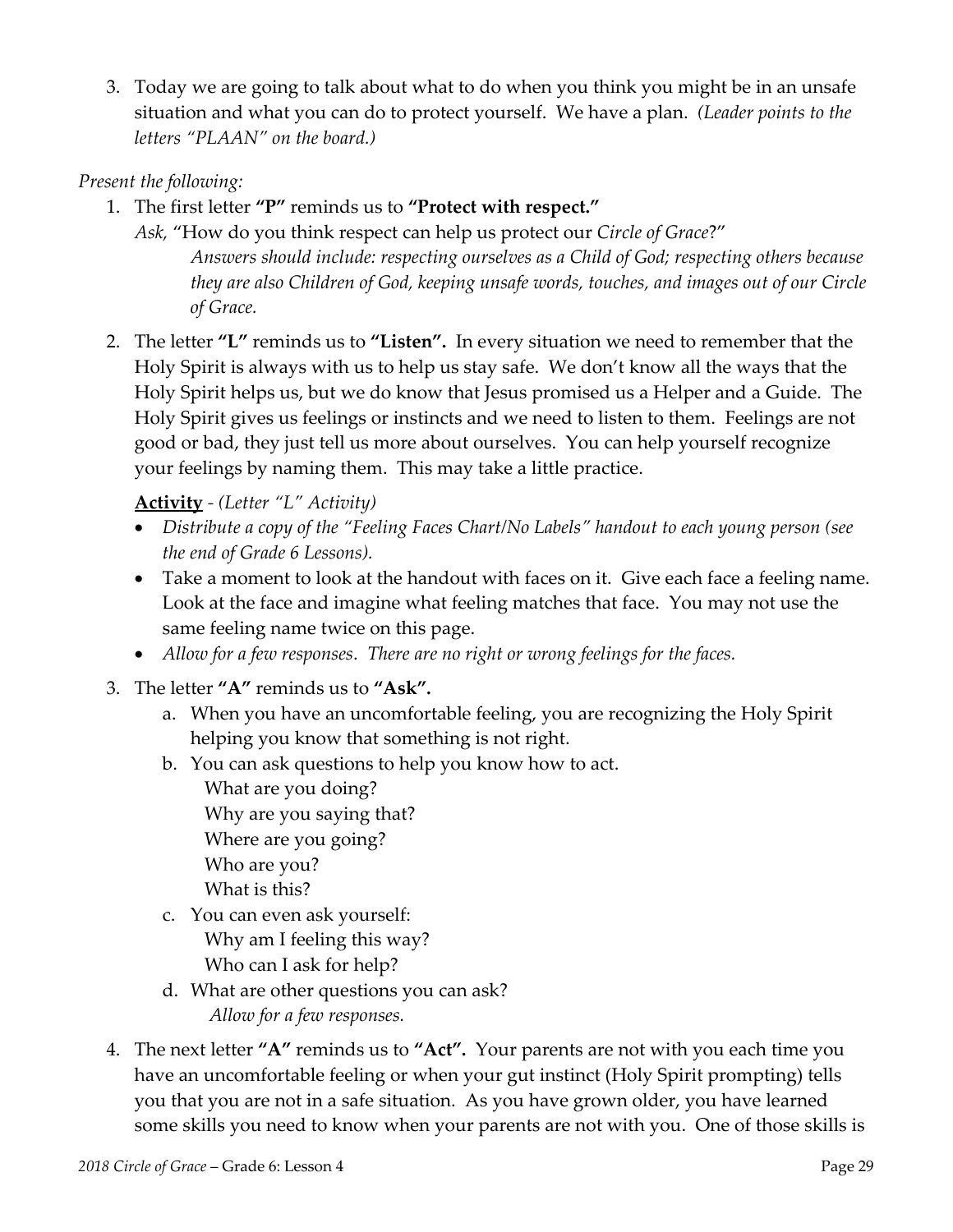to take action by stating your needs clearly. It is simple to tell others when you are hungry, when you are sick, or when you are cold. To help protect yourself in your *Circle of Grace*, you need to tell others your internal needs too. This may take some practice.

#### **Activity** *‐ (Second letter "A" Activity)*

- *Divide young people into pairs or groups of three seated or standing close to each other*.
- Together we are going to practice stating our needs clearly. After I state each need I want each of you to repeat the statements to your small group. We will start with some easier ones.
	- o I need to go to sleep.
	- o I need help with my homework.
	- o I need to call my parents.
	- o I need you to get away from me.
	- o I need to leave. Now.
- Some of these statements may sound rude*.* Remember, we don't use "need statements" to hurt someone when we are angry; we use these statements when we have an uncomfortable feeling inside of ourselves and want to protect ourselves and others. They help us to resist unsafe situations. What are some other "need statements" that will help us resist? *Allow for a few responses.*
- There are things we can do to help us to remove ourselves from unsafe situations. These include:
	- o getting away
	- o yelling for help
	- o always have a buddy with you
	- o refraining from giving personal information or photos of yourself on the internet.
- *Have the young people give other examples of actions to use when they are in an unsafe situation. Allow for a few responses.*
- *The young people who have moved to participate in this activity may return to their places now*.
- 5. The last letter **"N"** reminds us to **"Notify".** Notify your parents or another trusted adult whenever someone or something has not respected your *Circle of Grace* or someone else's *Circle of Grace*.
	- Take a moment and think of three people besides your parents whom you can trust.
		- o Do these people respect your *Circle of Grace*?
		- o Do they respect their own *Circle of Grace*?
		- o Do they respect the *Circle of Grace* of other people that you know?
	- As you decide whom you want to be your trusted adults, you should be cautious of persons:
		- o who enjoy having kids, rather than adults, as friends
		- o who tell you it's OK to disobey the rules of parents or leaders
		- o who give you gifts that make you feel uncomfortable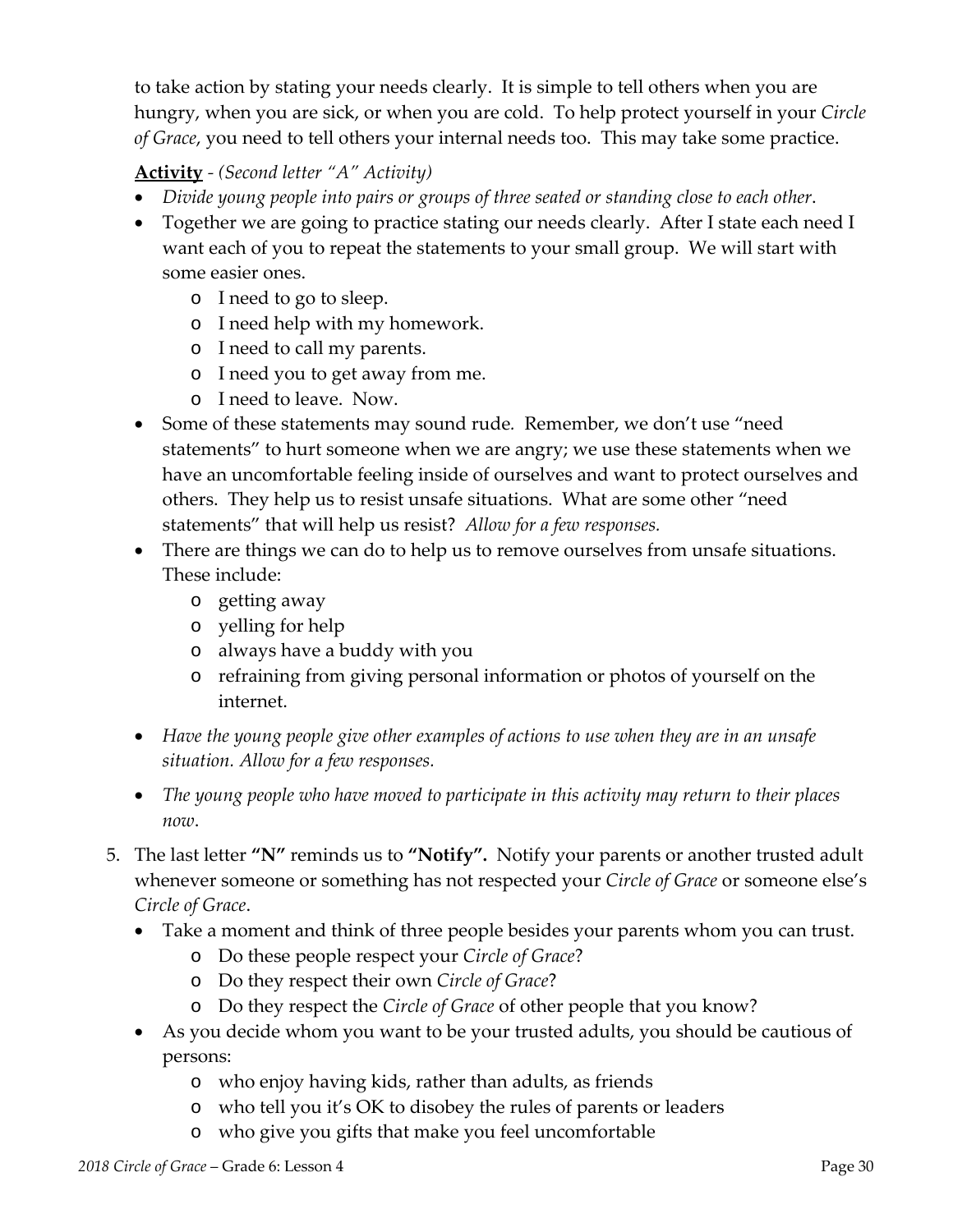- o who plan "private" activities for you or other groups of young people
- o who ask you to keep secrets.
- Trusted adults want what is best for you; they want your *Circle of Grace* to be respected.

#### **Take Home Activity**

*Distribute Trusted Adult Home Activity Sheet and the writing paper.*

- 1. On the writing paper, list the three persons in addition to your parents whom you have identified as trusted adults. Take this paper along with the activity sheet home to discuss with your parents.
- 2. The steps for talking with a trusted adult about an unsafe situation are:
	- o Look at the person.
	- o Say, "I need to tell you something important."
	- o Clearly describe the unsafe situation.
	- o Thank the person for helping you.

#### **Review (Optional)**

Let's review our PLAAN.

Q. What does "P" remind us of?

A. *Protect with respect.*

Q. What does respect do for our *Circle of Grace*?

A. *Values our uniqueness, honors boundaries, and creates healthy relationships*.

- Q. What does "L" remind us of? A. *Listen.*
- Q. What do we need to listen to? A. *Holy Spirit's presence in our Circle of Grace.*
- Q. How do we know that the Holy Spirit is present? A. *Jesus promised us a Helper/Guide; feelings.*
- Q. What should we do about our feelings? A. *Listen to our feelings and name them.*
- Q. What does the first "A" remind us of? A. *Ask.*
- Q. Why do we ask questions? A. *To help us decide what to do next.*
- Q. What does the second "A" remind us of? A. *Act.*
- Q. What are some ways to resist?
	- A. *Stating what we need.*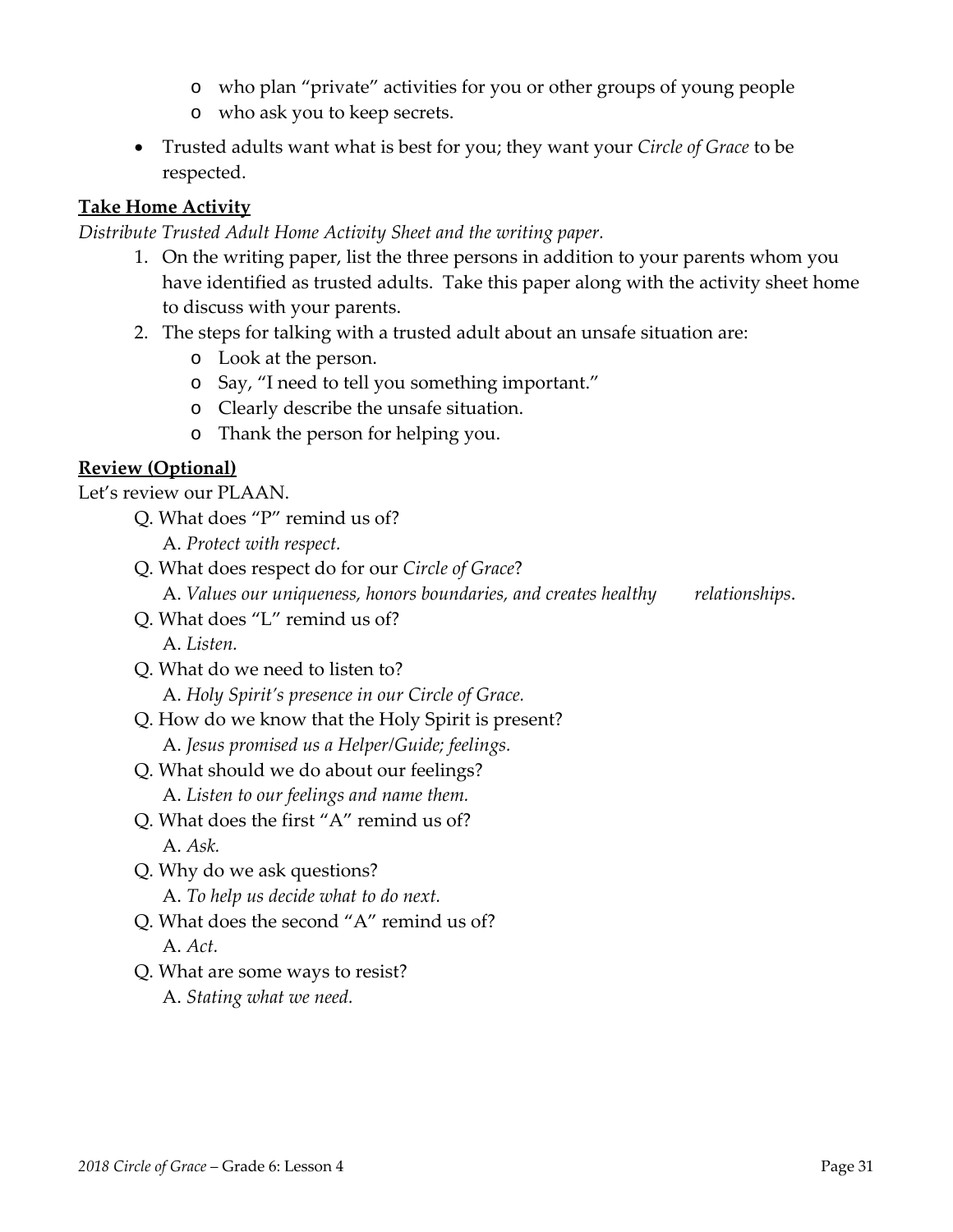Q. And what does the "N" remind us of?

A. *Notify.*

- Q. Whom should you notify? A. *Trusted adult, which may be parents.*
- Q. How do you know someone can be a trusted adult? A. *Respects my Circle of Grace and others' Circle of Grace.*

# **Closing Prayer**

- 1. *Distribute puzzle pieces. Ask the young people to remain silent during this prayer time. Background music could be played.*
	- In these lessons we have talked about how each of us is unique and special. We decorated our puzzle pieces to reflect our gifts and talents that make us just who we are. We learned that we are in relationships with other people and that our puzzle pieces fit together to form a pattern. We also learned about unsafe situations that do not belong in our *Circle of Grace*; they don't fit into our puzzle.
	- Your puzzle piece is a symbol of you along with some of your gifts and talents within your *Circle of Grace*.
	- Hold this symbol of who you are gently in your hands. Please close your eyes again as I read to you from the Gospel of John words that Jesus spoke to his disciples. (*John 14:15‐18 from the New American Bible*)

**If you love me, you will keep my commandments. And I will ask the Father, and he will give you another Advocate to be with you always, the Spirit of truth, which the world cannot accept, because it neither sees nor knows it. But you know it, because it remains with you, and will be in you. I will not leave you orphans; I will come to you.** 

God did send an Advocate, a Helper, whom we call the Holy Spirit. Notice how the Holy Spirit is with you and in your *Circle of Grace* as you end this prayer. Think of how God is present working in your life. Spend a few minutes thinking about this. When you are finished and your prayer has ended, you may open your eyes.

2. *Gently end the background music (if used) and invite the young people to open their eyes. Instruct them to take home the Trusted Adult Handout to share with their parents and their Puzzle Piece Art to remind them of the Circle of Grace lessons*.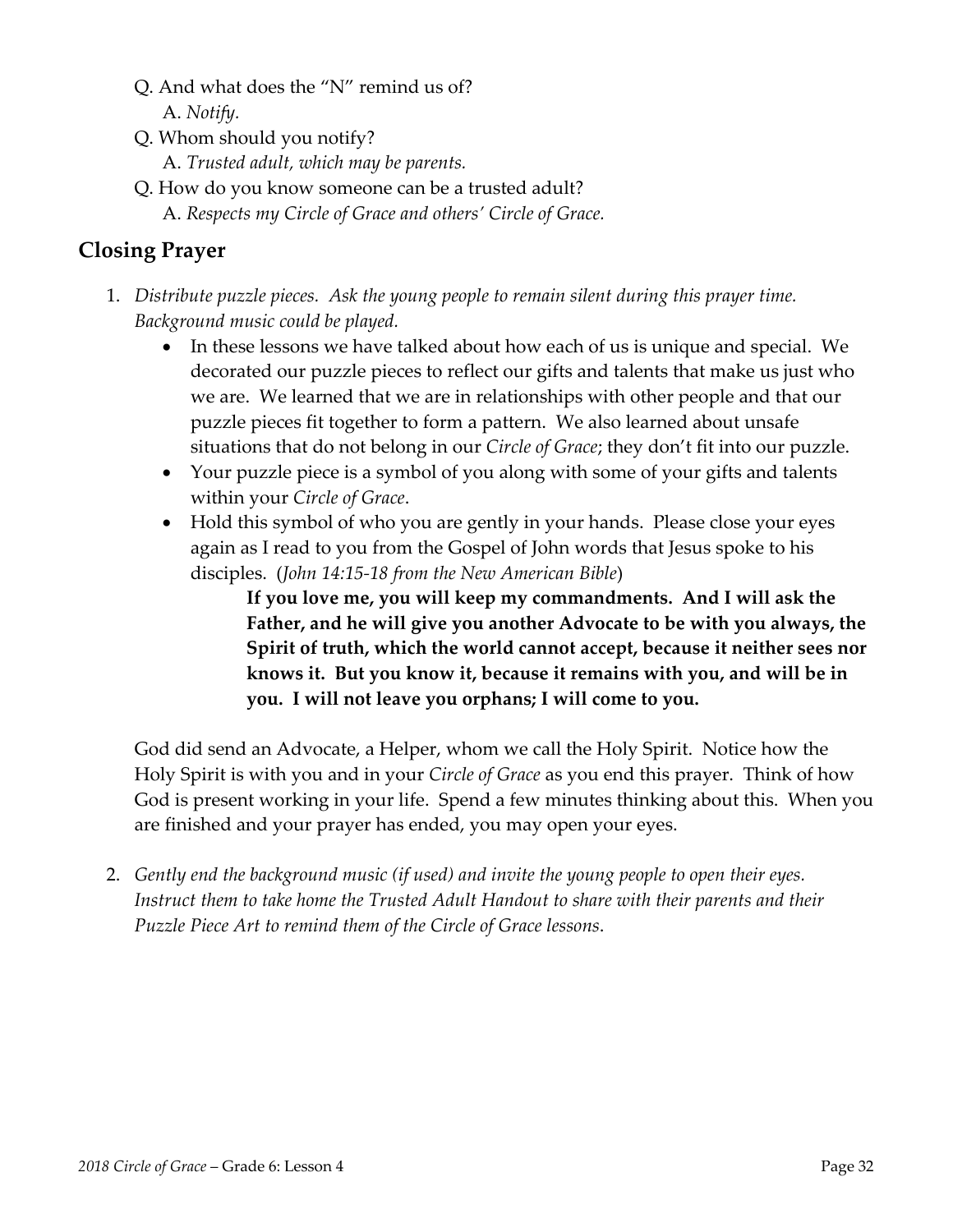# *Pre-Assessment Grade 6*

Write the correct word or phrase for each definition.

|      | Circle of Grace            |                                                                                                   | Respect                                                                                                                                                                                                                                                                                                                                                                                                 | <b>Trusted Adult</b>                                                                              | Boundary                                                                                                                       |  |  |
|------|----------------------------|---------------------------------------------------------------------------------------------------|---------------------------------------------------------------------------------------------------------------------------------------------------------------------------------------------------------------------------------------------------------------------------------------------------------------------------------------------------------------------------------------------------------|---------------------------------------------------------------------------------------------------|--------------------------------------------------------------------------------------------------------------------------------|--|--|
|      |                            | 1.<br>2.<br>3.<br>4.                                                                              | Being kind to others and doing what's best for<br>myself and others.<br>A border or limit that defines our Circle of Grace. It<br>tells us whether something belongs or does not<br>belong in our Circle of Grace.<br>The love and goodness of God that always<br>surrounds me.<br>A grown-up who helps me to stay safe in my Circle<br>of Grace and to respect others within their Circle of<br>Grace. |                                                                                                   |                                                                                                                                |  |  |
|      | Circle the correct answer. |                                                                                                   |                                                                                                                                                                                                                                                                                                                                                                                                         |                                                                                                   |                                                                                                                                |  |  |
| True | False                      |                                                                                                   |                                                                                                                                                                                                                                                                                                                                                                                                         | me information about myself or others.                                                            | 5. Feelings are something I sense inside myself (angry, sad,<br>happy, afraid, embarrassed, confused, excited, etc.) that give |  |  |
| True | False                      | 6. Unsafe touch is disrespectful, hurts, scares, or makes me<br>feel uncomfortable or confused.   |                                                                                                                                                                                                                                                                                                                                                                                                         |                                                                                                   |                                                                                                                                |  |  |
| True | False                      | 7. Always talk to a trusted adult when a situation or secret<br>makes me feel unsafe or confused. |                                                                                                                                                                                                                                                                                                                                                                                                         |                                                                                                   |                                                                                                                                |  |  |
|      |                            |                                                                                                   |                                                                                                                                                                                                                                                                                                                                                                                                         | Circle the correct answer for the following situations.                                           |                                                                                                                                |  |  |
| Safe | Unsafe                     |                                                                                                   |                                                                                                                                                                                                                                                                                                                                                                                                         | 8. Your big brother's friend wants you to watch a movie<br>your mom or dad told you not to watch. |                                                                                                                                |  |  |
| Safe | Unsafe                     | mom.                                                                                              |                                                                                                                                                                                                                                                                                                                                                                                                         | 9. Your dad is planning a surprise birthday party for your                                        |                                                                                                                                |  |  |
| Safe | Unsafe                     | and refreshments.                                                                                 |                                                                                                                                                                                                                                                                                                                                                                                                         | 10. An instructor at your school invites you and a friend to                                      | go to a movie on a Friday night. The instructor offers to take<br>you and bring you home. He says he will pay for the movie    |  |  |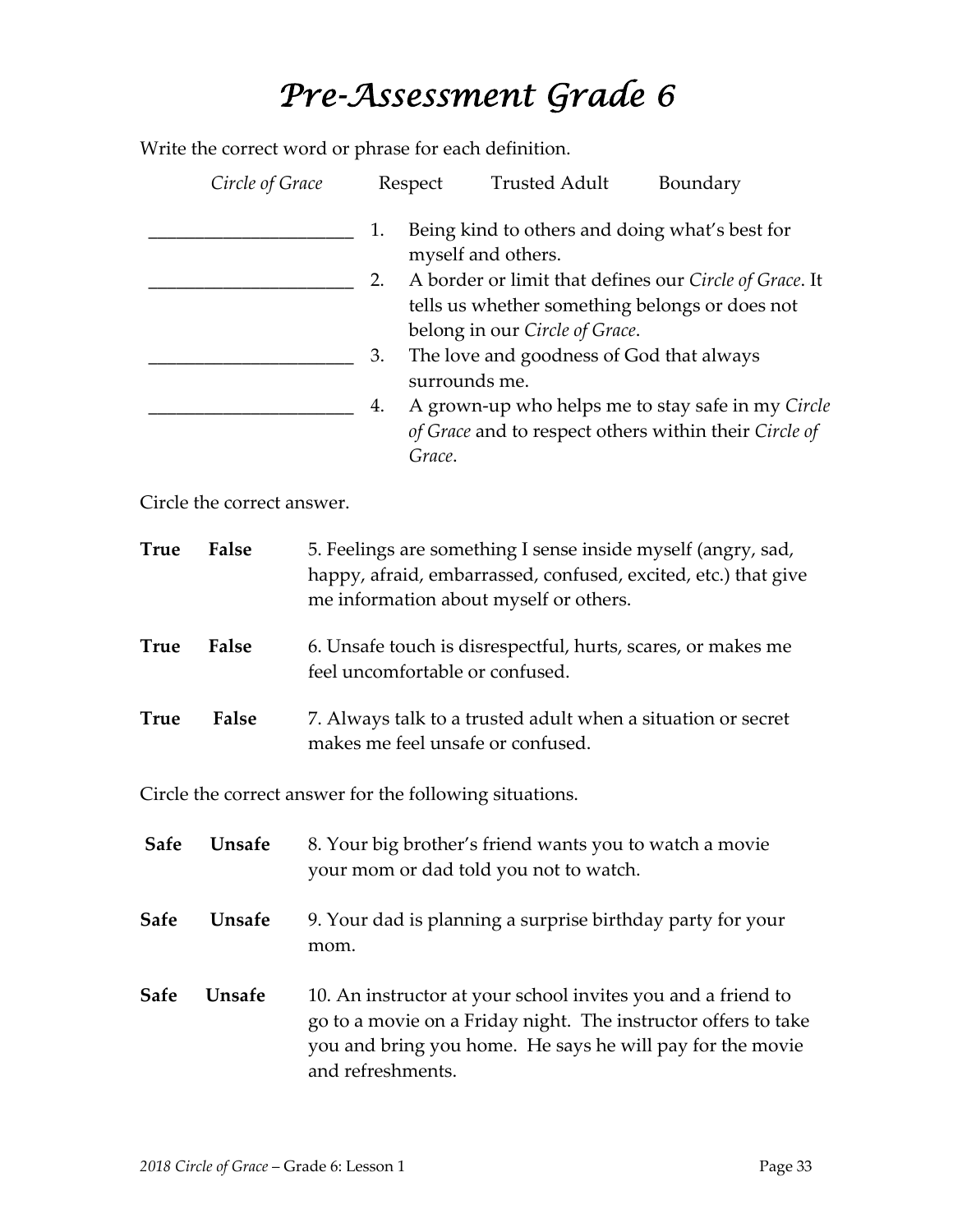# *Pre-Assessment Grade 6 Key*

Write the correct word or phrase for each definition.

| Circle of Grace                                         |                                                                                                   | Respect                                                                                         |                                                                                                                      |                                        | Trusted Adult |  | Boundary                                                                                                                       |  |
|---------------------------------------------------------|---------------------------------------------------------------------------------------------------|-------------------------------------------------------------------------------------------------|----------------------------------------------------------------------------------------------------------------------|----------------------------------------|---------------|--|--------------------------------------------------------------------------------------------------------------------------------|--|
| <u>Respect</u>                                          |                                                                                                   | 1.                                                                                              | Being kind to others and doing what's best for<br>myself and others.                                                 |                                        |               |  |                                                                                                                                |  |
| Boundary                                                |                                                                                                   | 2.                                                                                              | A border or limit that defines our Circle of Grace. It<br>tells us whether something belongs or does not             |                                        |               |  |                                                                                                                                |  |
| <u>Circle of Grace</u>                                  |                                                                                                   | 3.                                                                                              | belong in our Circle of Grace.<br>The love and goodness of God that always<br>surrounds me.                          |                                        |               |  |                                                                                                                                |  |
| Trusted Adult                                           |                                                                                                   | 4.                                                                                              | A grown-up who helps me to stay safe in my Circle<br>of Grace and to respect others within their Circle of<br>Grace. |                                        |               |  |                                                                                                                                |  |
| Circle the correct answer.                              |                                                                                                   |                                                                                                 |                                                                                                                      |                                        |               |  |                                                                                                                                |  |
| <u>True</u>                                             |                                                                                                   |                                                                                                 |                                                                                                                      | me information about myself or others. |               |  | 5. Feelings are something I sense inside myself (angry, sad,<br>happy, afraid, embarrassed, confused, excited, etc.) that give |  |
| T <u>rue</u>                                            |                                                                                                   | 6. Unsafe touch is disrespectful, hurts, scares, or makes me<br>feel uncomfortable or confused. |                                                                                                                      |                                        |               |  |                                                                                                                                |  |
| True                                                    | 7. Always talk to a trusted adult when a situation or secret<br>makes me feel unsafe or confused. |                                                                                                 |                                                                                                                      |                                        |               |  |                                                                                                                                |  |
| Circle the correct answer for the following situations. |                                                                                                   |                                                                                                 |                                                                                                                      |                                        |               |  |                                                                                                                                |  |
| Unsafe                                                  |                                                                                                   |                                                                                                 |                                                                                                                      | your mom or dad told you not to watch. |               |  | 8. Your big brother's friend wants you to watch a movie                                                                        |  |
| Safe<br>mom.                                            |                                                                                                   |                                                                                                 | 9. Your dad is planning a surprise birthday party for your                                                           |                                        |               |  |                                                                                                                                |  |
|                                                         |                                                                                                   |                                                                                                 |                                                                                                                      |                                        |               |  |                                                                                                                                |  |

 **Unsafe** 10. An instructor at your school invites you and a friend to go to a movie on a Friday night. The instructor offers to take you and bring you home. He says he will pay for the movie and refreshments.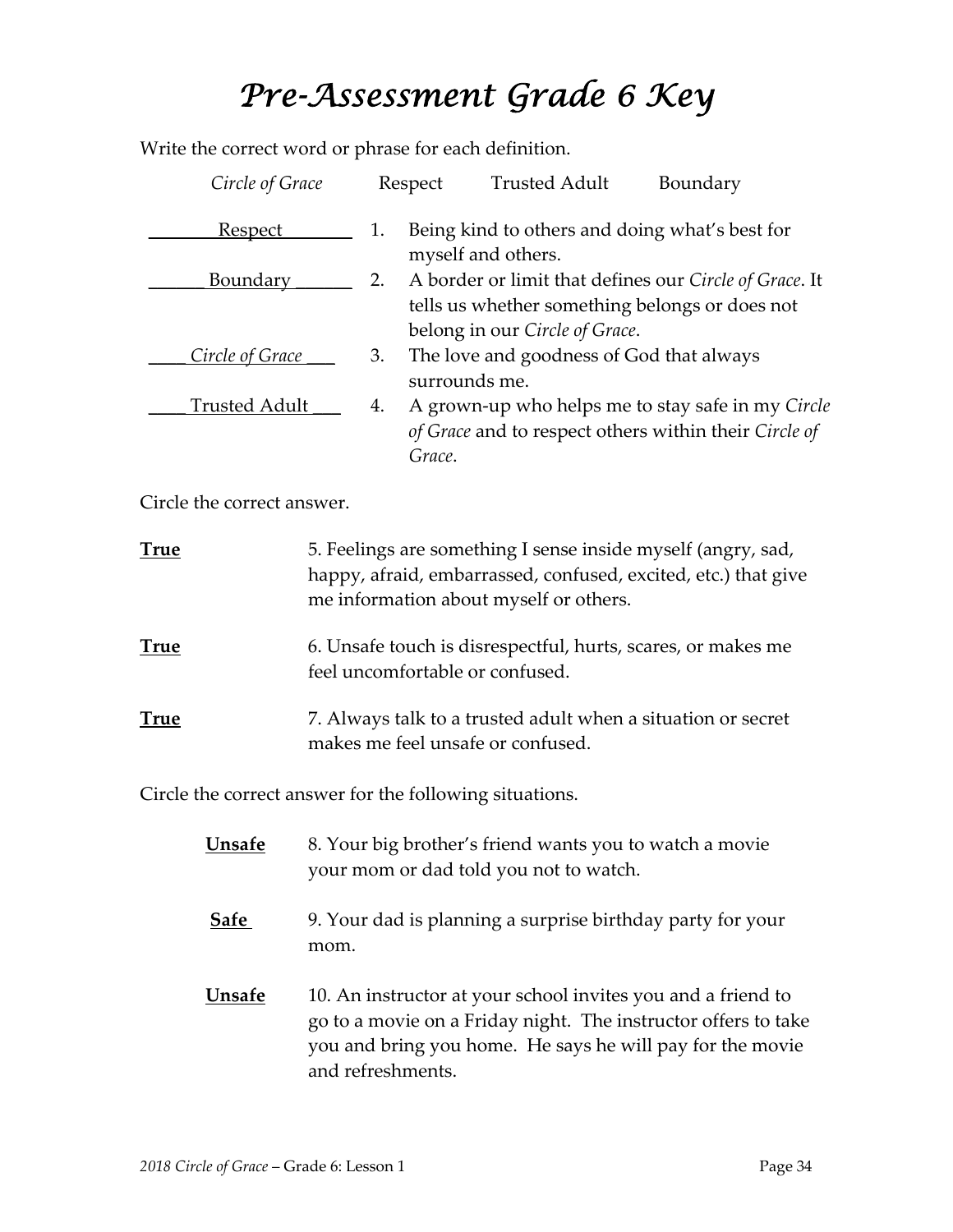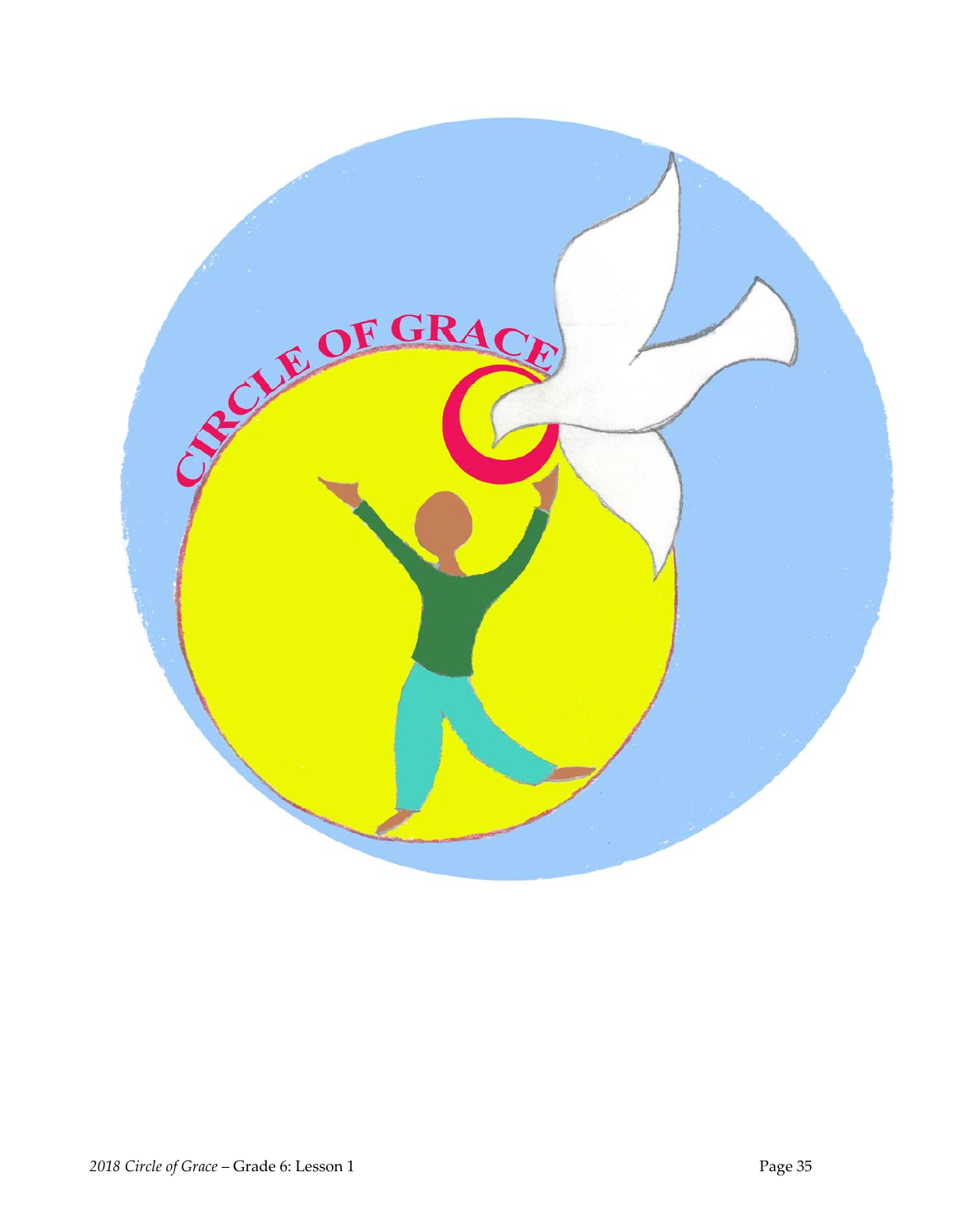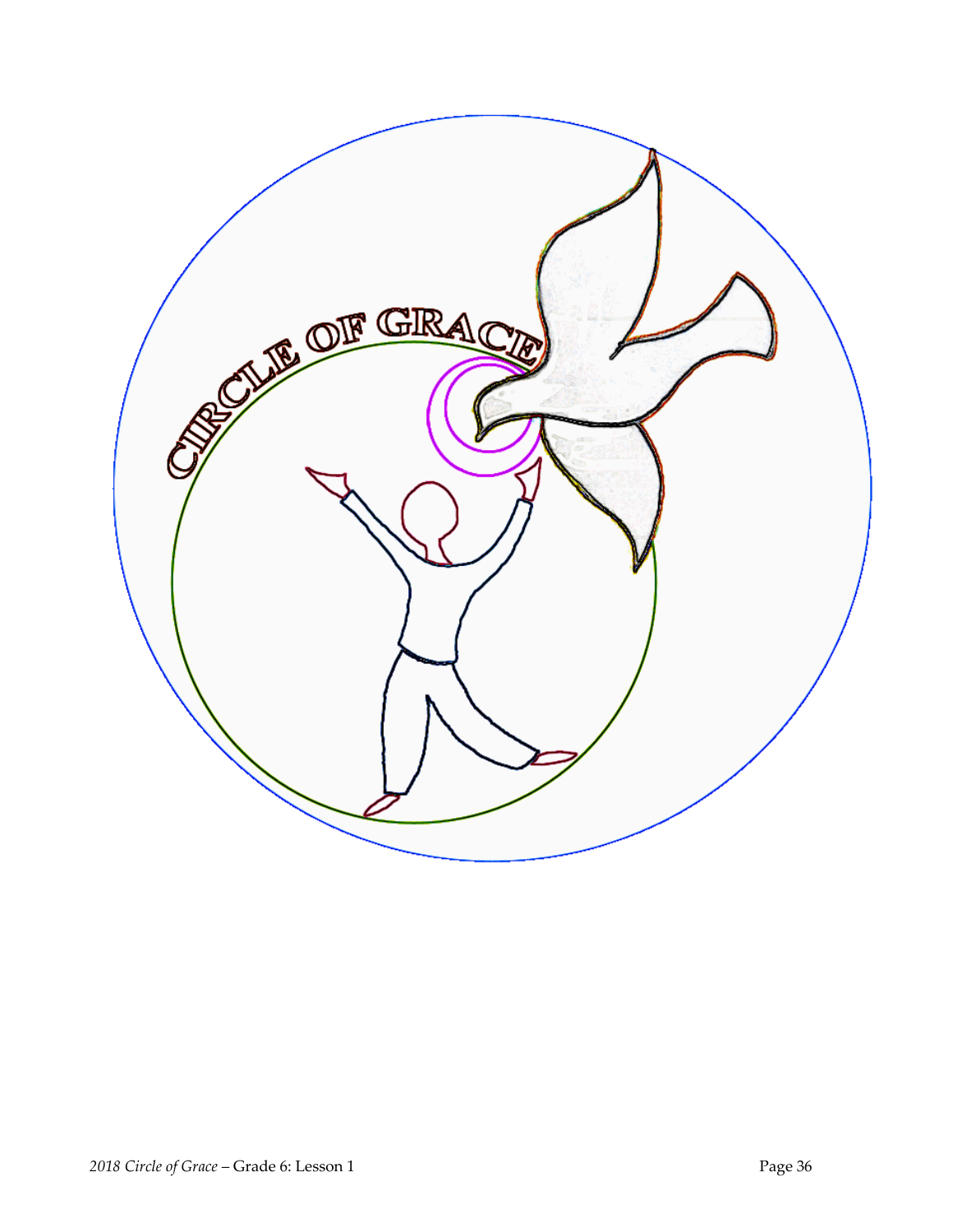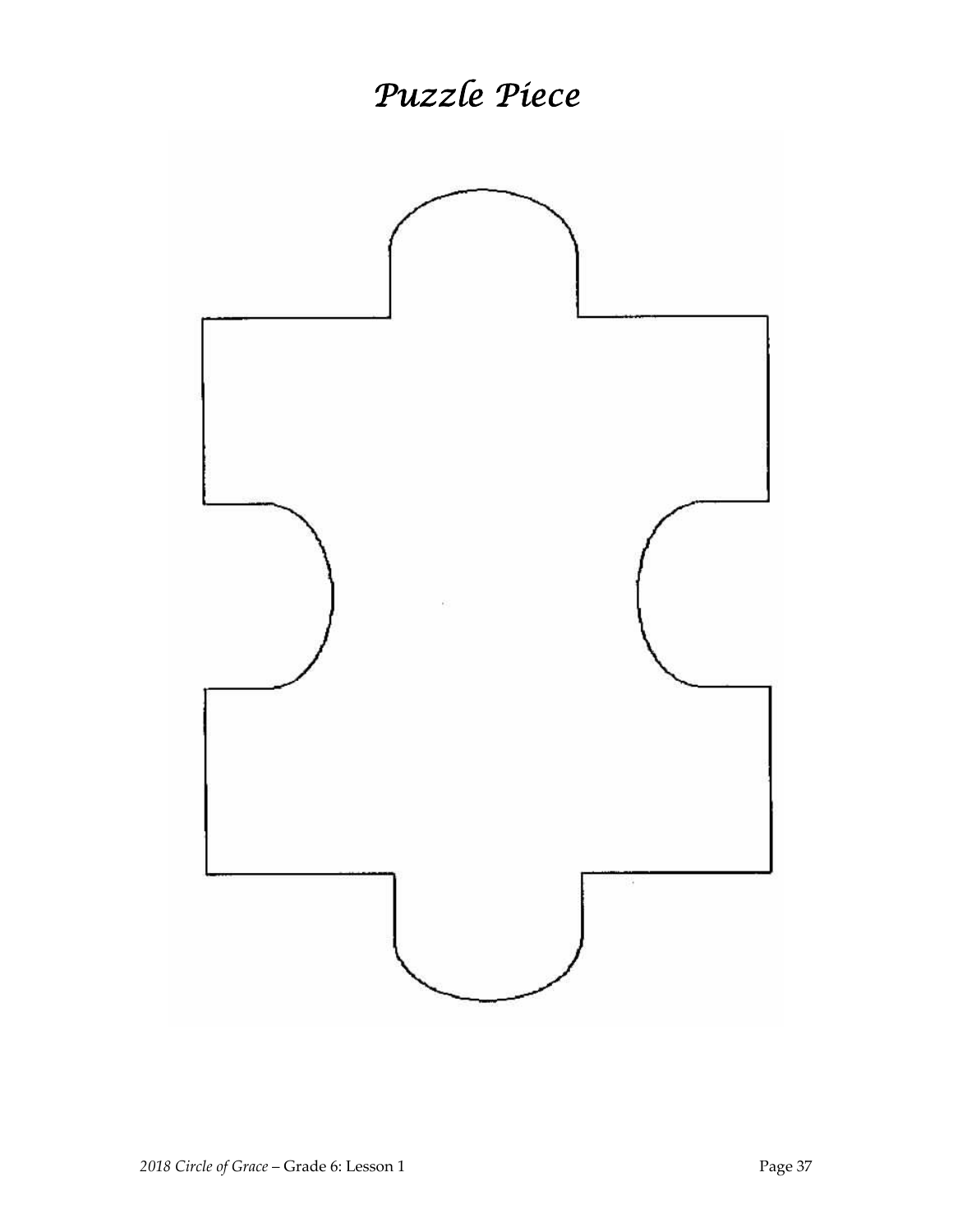# *Activity Handout*

- 1. **What are some things people have told you that you are good at?** God often lets you see your gifts and talents through other people.
- 2. **Who do you admire? What qualities in them would you like to develop in yourself?** This is God's way of helping you recognize qualities you would like to imitate.
- 3. **What are some things that you enjoy doing? Do you like art or writing? Do you take care of animals or the environment?** Using your special gifts brings pleasure to you and to God.
- 4. **What are your hopes and dreams for yourself?** What would you like to be or to do? Our hopes and dreams are special gifts that God uses to help us understand God's dream for us.
- 5. **What are some special things about your personality?** Are you patient or kind? Do you have a great smile, or are you always ready to help out? Are you funny? Do you notice when others are hurting?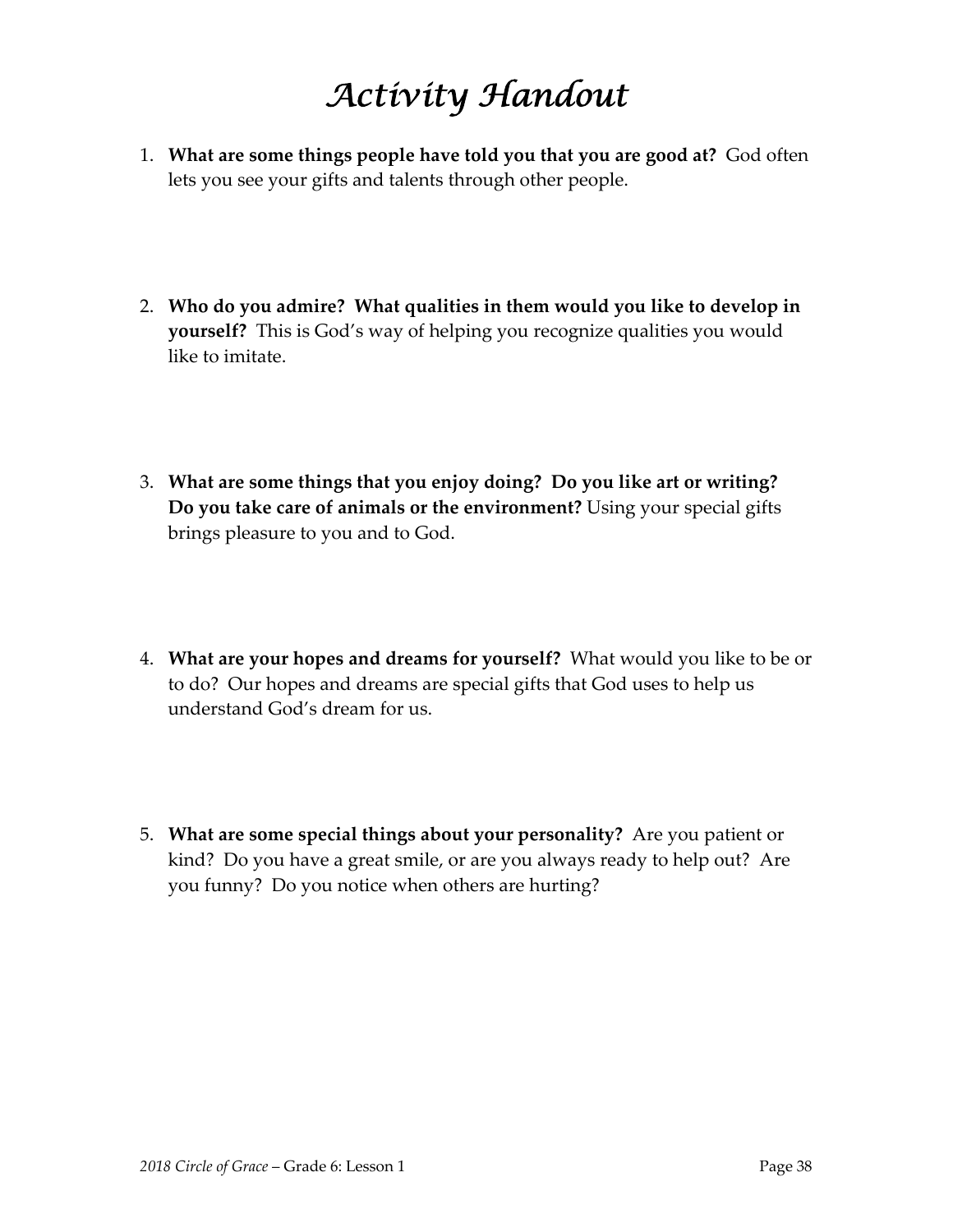# **Closing Prayer**<sup>4</sup>

**Leader:** But now, thus says the LORD, who created you, O Jacob, and formed you, O Israel: Fear not, for I have redeemed you; I have called you by name: you are mine.

**Response:** Eternal God, we bear your name, your imprint.

**Leader:** For I am the LORD, your God, the Holy One of Israel, your savior.

**Response:** You have impressed your Son, your likeness, on us, and we are yours.

**Leader:** Because you are precious in my eyes and glorious, and because I love you.

**Response:** We ask you that we may mirror your life in us and reflect your grace in all our human relationships as Christ our brother did in serving this world today and every day, forever and ever.

**All:** Amen.

 $\overline{a}$ <sup>4</sup> Isaiah 43:1-4 with adaptation from Van Breeman, Peter SJ, The God Who Won't Let Go. Notre Dame, IN: Ave Maria Press, 2001.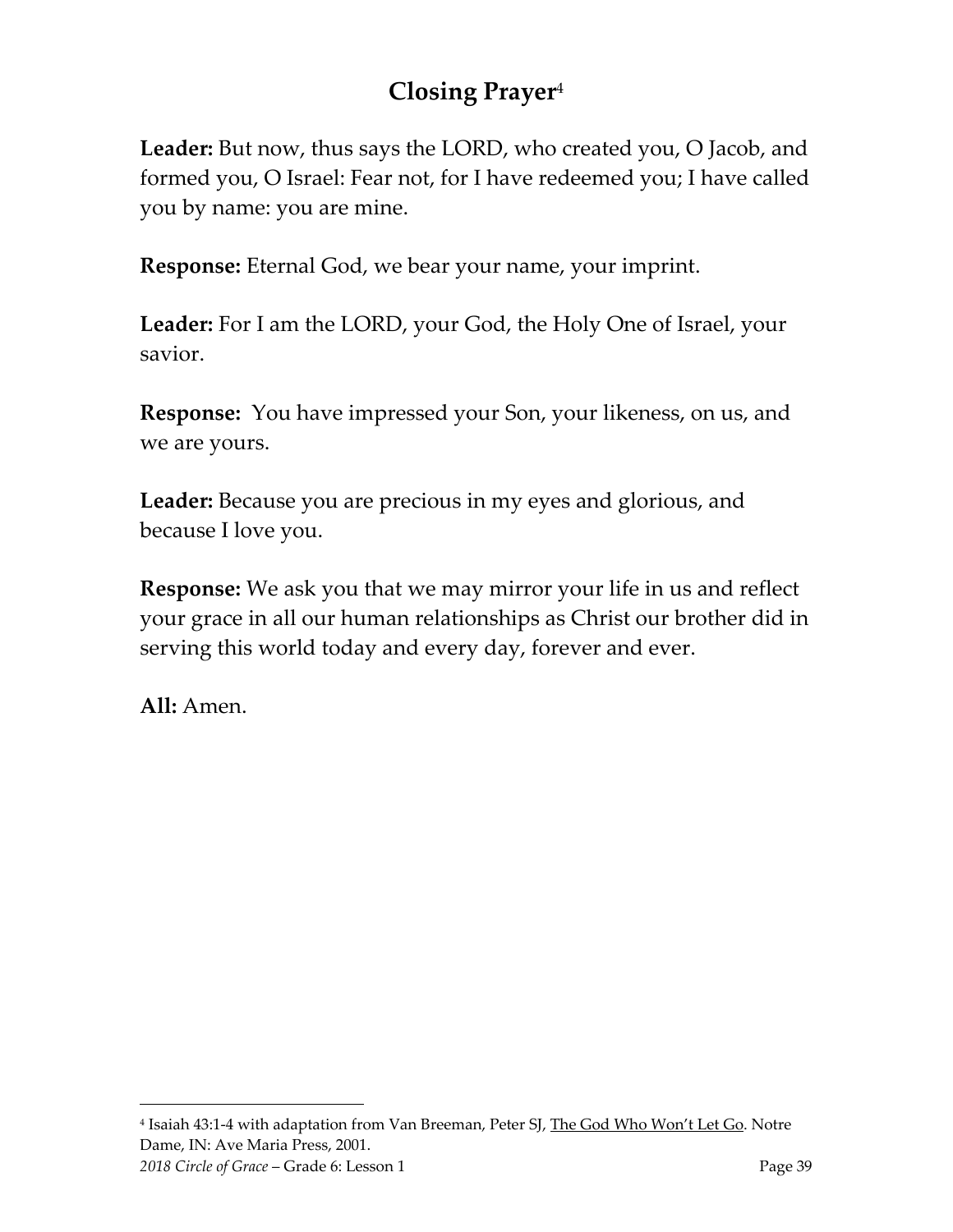# **Optional Extended Opening Prayer**

*How you arrange the young people depends on the size of your group. Invite the young people to sit or stand with sufficient space to allow for movement. Demonstrate the movements before the prayer begins to facilitate the flow of the prayer. Leaders may wish to play background instrumental music.*

*Invite the young people to be aware of God's presence by closing their eyes and breathing slowly. Encourage them by speaking in a clear voice allowing silence of five seconds between breathing instructions*.

Inhale slowly through your nose. Feel the air come into your body and fill your lungs. Exhale slowly through your mouth. Feel your breath leave to make room for fresh air to enter your body. Inhale slowly again through your nose. Exhale slowly again through your mouth. As you continue breathing slowly: raise your hands above your head and then bring your arms slowly down, keeping them outstretched extend your arms in front of you and then behind you embracing all of the space around you knowing that God is in this space with you. Then slowly reach down to your feet. This is your *Circle of Grace*. You are in it. As you continue to breathe slowly, be seated.

Please close your eyes again as I read to you from the Gospel of John words that Jesus spoke to his disciples. (John 14: 15‐18)

If you love me, you will keep my commandments. And I will ask the Father, and he will give you another Advocate to be with you always, the Spirit of truth, which the world cannot accept, because it neither sees nor knows it. But you know it, because it remains with you, and will be in you. I will not leave you orphans; I will come to you.

God did send an Advocate, the Spirit of truth whom we usually call the Holy Spirit. Notice how the Holy Spirit is with you and in your *Circle of Grace* as you end this prayer. Think of a time when God was present working in your life. Spend a few minutes thinking about this. When you are finished and your prayer has ended, you may open your eyes.

*Allow 30‐60 seconds for reflection. When most of the young people have opened their eyes, ask the following question. Allow a few of them to share if they wish. You may choose to talk about a time when you knew God was very present for you. If possible, allow the young people to share first.*

#### **Would anyone like to talk about a time when you knew God was with you?**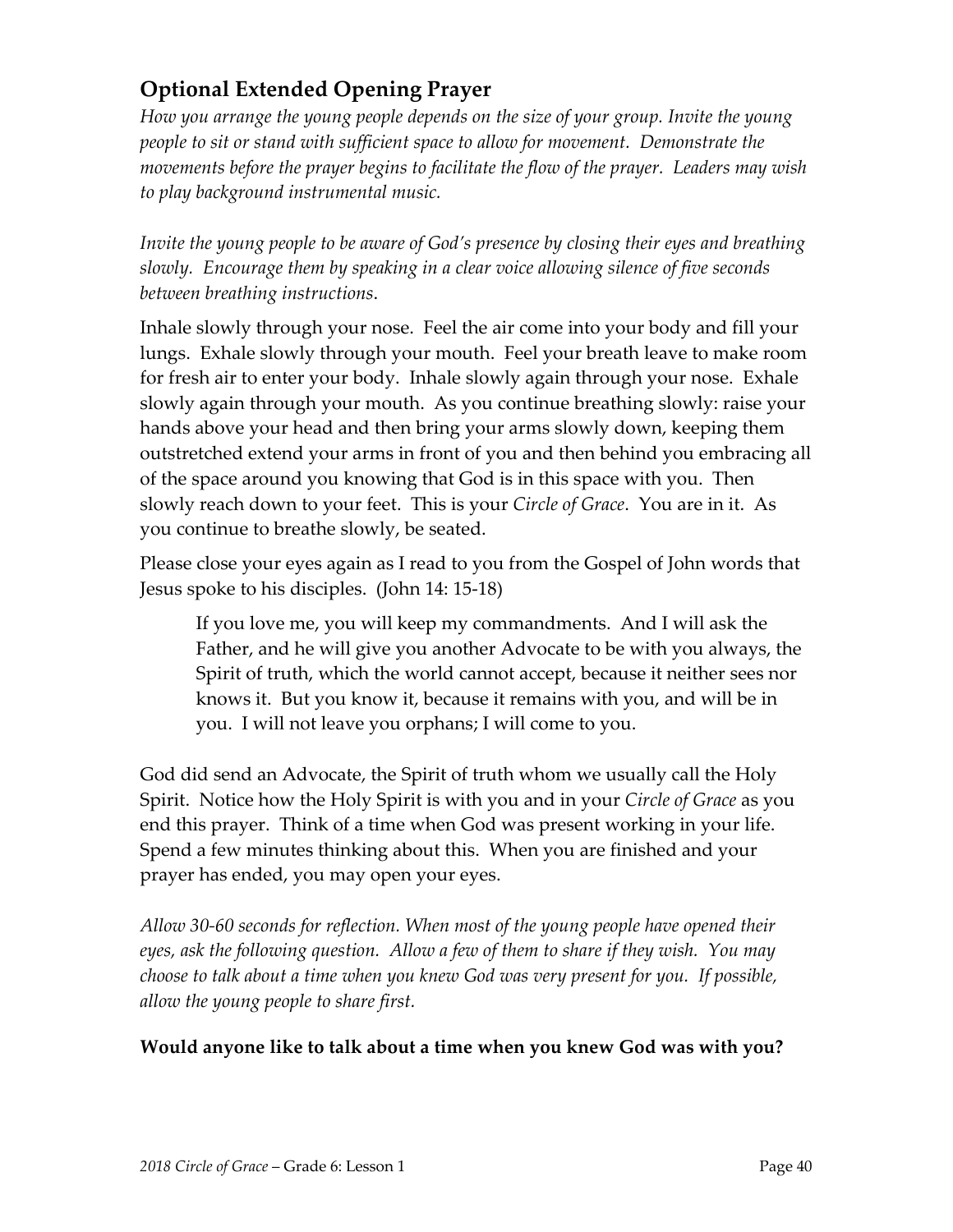# **Optional Extended Opening Prayer**

(This prayer is based on Genesis 1 and 2.)

*Give each young person their own puzzle piece from Lesson 1 and a prayer handout. Have the young people stand in a circle. Invite them to take turns with the "days". Explain to the young people that they will be bringing their own puzzle piece to the center of the prayer circle and connecting it with the other pieces.*

Today we are going to pray with the creation story. This prayer is a creative version of Genesis 1 and 2. Later in the prayer, you will be asked to bring your puzzle piece to the center of the circle. It may not work out that your piece will be with your friend's or someone you even know well. This is how it is in life. We are called to be next to people we don't know or sometimes even like. We will talk more about this later. For now, just place your puzzle in the most obvious place.

#### **In the beginning, when God created the heavens and the earth,**

#### **On the first day…**

God said, "Let there be light," and there was light. God saw how good the light was. God separated the light from the darkness. God called the light day, and the darkness he called night.

#### **On the second day…**

God said, "Let there be a dome in the middle of the waters to separate one body of water from the other." God made the dome, and it separated the water above the dome from the water below it. God called the dome the sky.

#### **On the third day…**

God said, "Let the water under the sky be gathered into a single basin, so that dry land may appear." God called the dry land the earth, and the basin of the water he called the sea. The earth brought forth every kind of plant that bears seed and every kind of fruit tree on earth that bears fruit with its seed in it. God saw how good it was.

#### **On the fourth day…**

God made the two great lights, the greater one to govern the day, the lesser one to govern the night; and he made the stars. God set them in the dome of the sky, to shed light upon the earth, to govern the day and the night, and to separate the light from the darkness. God saw how good it was.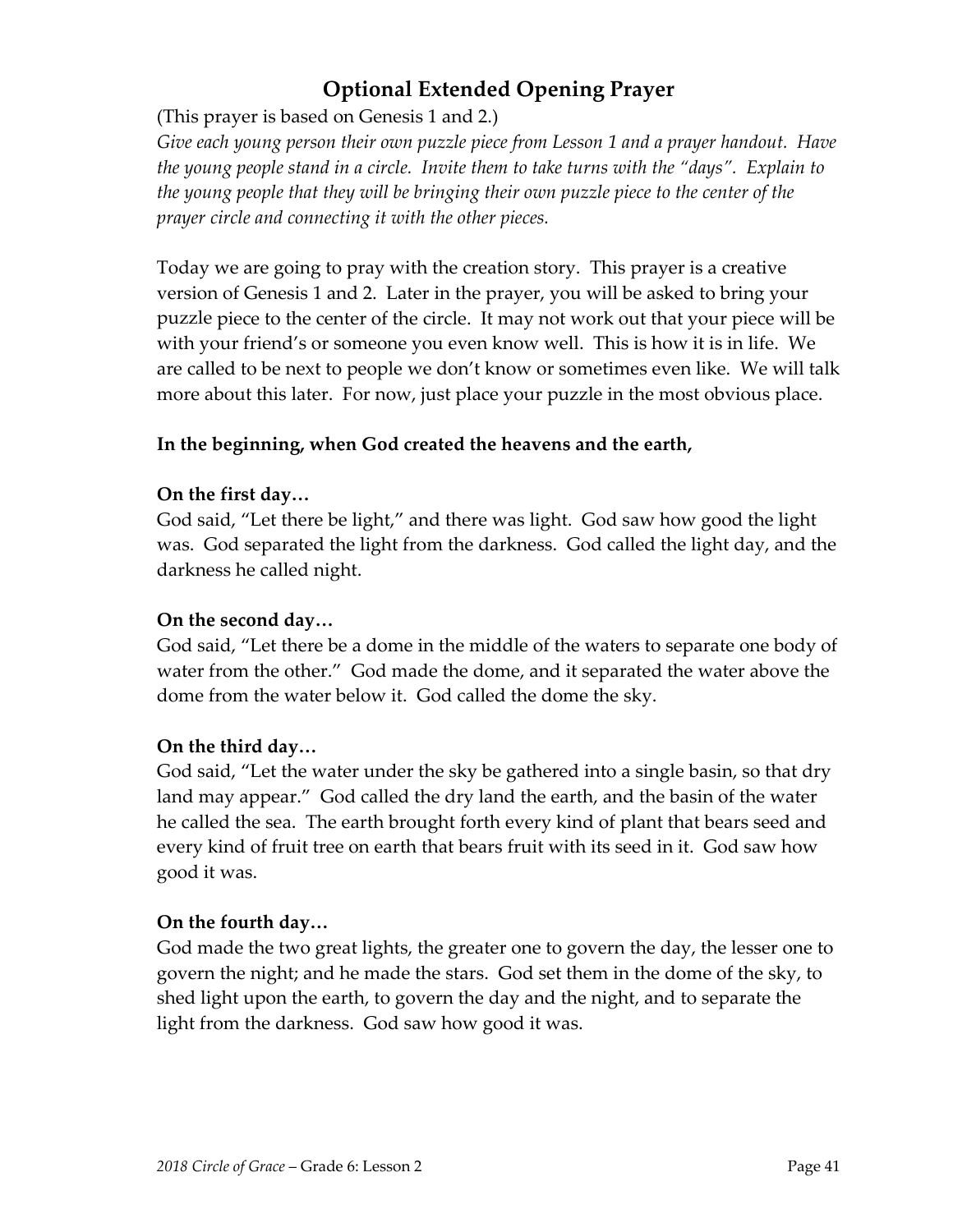#### **On the fifth day…**

God created the great sea monsters and all kinds of swimming creatures with which the water teems, and all kinds of winged birds. God saw how good it was, and God blessed them, saying, "Be fertile, multiply, and fill the water of the seas; and let the birds multiply on the earth."

#### **On the sixth day…**

God made all kinds of wild animals, all kinds of cattle, and all kinds of creeping things of the earth. God saw how good it was. Then God said, "Let us make man in our image, after our likeness." God formed a human being out of the clay of the ground and blew into His nostrils the breath of life creating a living being. God created man in his image; in the divine image He created him; male and female He created them. God looked at everything that was made, and found it very good. Thus the heavens and the earth and their entire array were completed.

#### **On the seventh day…**

God was finished with the work and rested. So God blessed the seventh day and made it holy.

*Pause, indicating that the following is not in the biblical version.*

#### **Then on the day called today …**

God desired to share His full presence with all He had created, so He fashioned a multitude of children and named them.

*At this point, have the young people say their full names as they bring up their puzzle piece and put it together with the pieces to form a whole.*

God sees the goodness in each of us and continues to bless us and create good in us. He wants us to live in God's presence and love, our *Circle of Grace*. God entrusts us with His grace so that we might help in God's work of caring for others and ourselves, filled with the love of the Father, the Son, and the Holy Spirit.

Amen.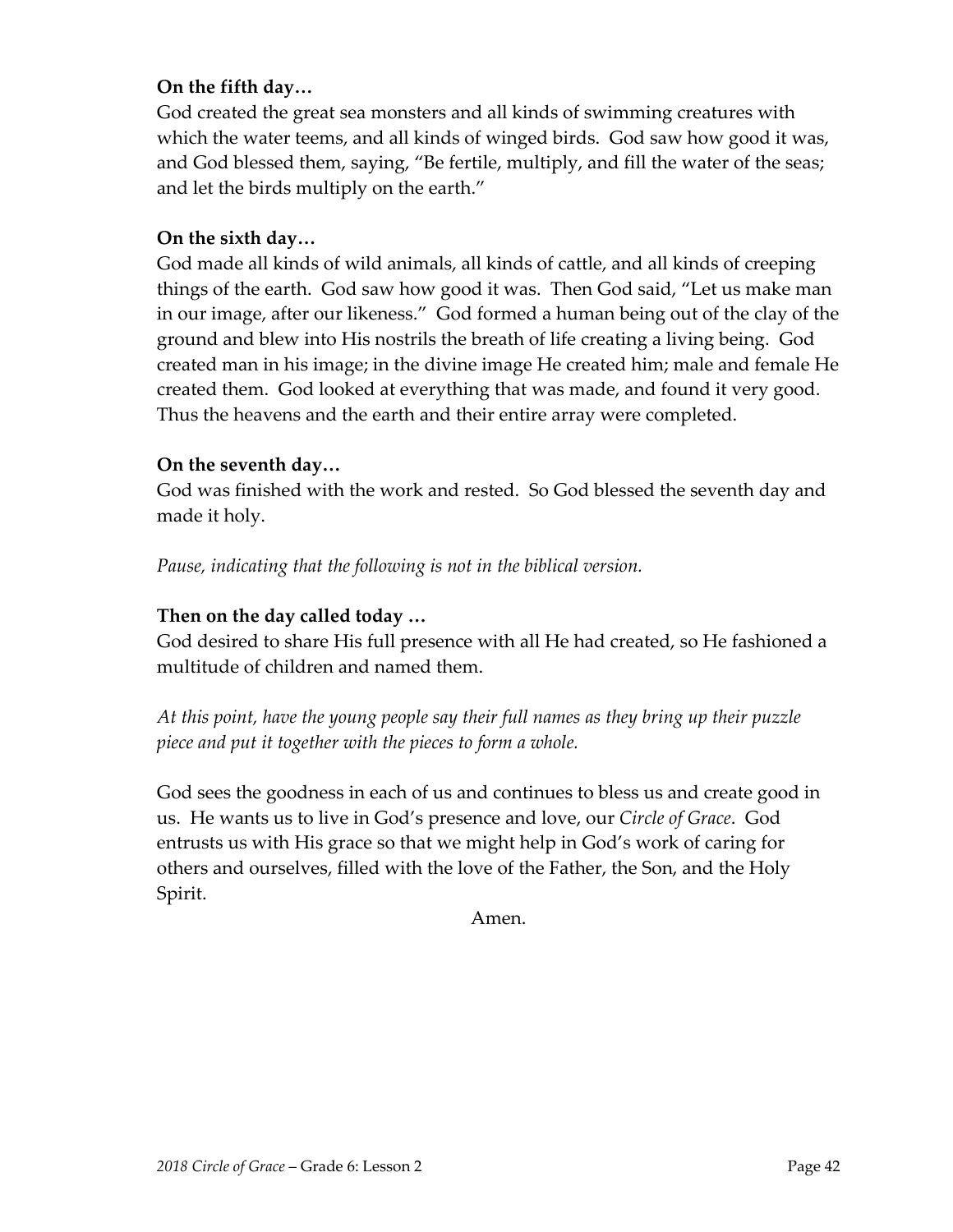# **Optional Extended Closing Prayer**

*Option: If there are two adults present, you may choose to alternate the lines that are after the pause.*

#### *Leader reads slowly…*

Sit in your chair, upright but comfortable, with your back supported. Let your body relax with your feet on the floor in front of you and your hands at rest on your thighs or joined in your lap. Close your eyes. Concentrate all your attention on the physical feeling of breathing in and breathing out.

Now just notice the sounds that you can hear, sounds far away. Just hear them, don't even try to name them. Notice fainter sounds and then sounds that are nearer. Just listen. Become aware of the sound of your own heartbeat. It is your own rhythm of life. Notice the sound of silence in your place of prayer, the silence within yourself. Listen for a few minutes.

Now let your attention focus on what you can feel in your body. You start at your feet and work upwards, letting your attention dwell perhaps only for a few seconds on whatever part of the body you can feel, shifting attention from one part of the body to the other. Your attention is on what you are feeling, not on thoughts about feeling.

#### *Pause for 15‐30 seconds and then continue with this prayer (reading slowly).*

#### **Relationships… How do we expect to be treated? How does it feel to be safe, valued, and respected?**

As a body is one though it has many parts, and all the parts of the body, though many, are one body, so also Christ.

#### **How do I treat others in ways that respect their** *Circle of Grace***? How do I keep my own** *Circle of Grace* **safe?**

For in one Spirit we were all baptized into one body, whether Jews or Greeks, slaves or free persons, and we were all given to drink of one Spirit.

#### **Sometimes we do not realize we need to value everyone. Sometimes we think that we do not need some people in our world.**

Now the body is not a single part, but many. If a foot should say, "Because I am not a hand I do not belong to the body," it does not for this reason belong any less to the body.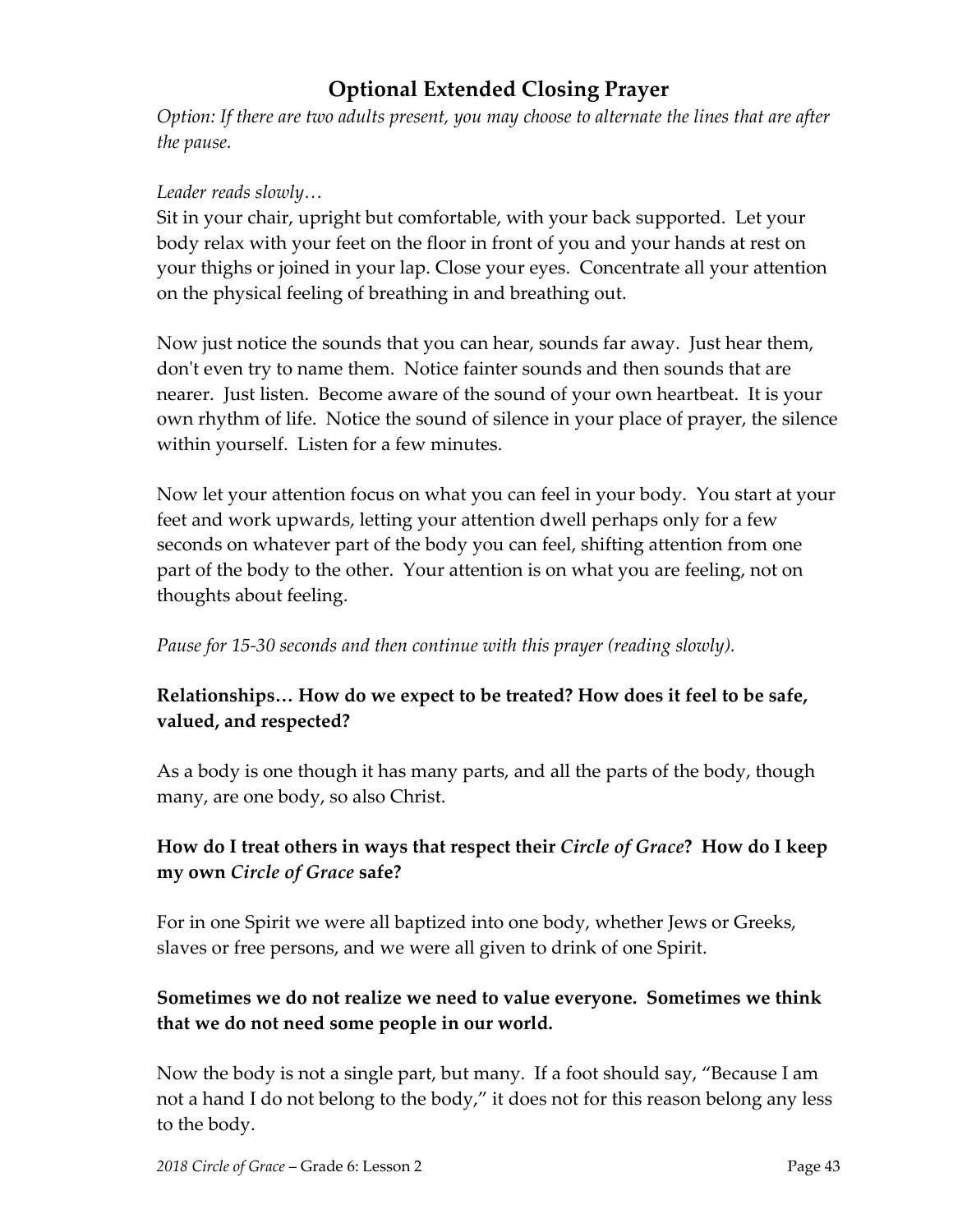#### **Some people are afraid of those who are different, come from a different country, have a different religion, look different. Why are we afraid of differences? Why are we afraid to be different?**

Or if an ear should say, "Because I am not an eye I do not belong to the body," it does not for this reason belong any less to the body. If the whole body were an eye, where would the hearing be? If the whole body were hearing, where would the sense of smell be?

#### **But God has created each of us to be an important piece of His puzzle.**

But as it is, God placed the parts, each one of them, in the body as he intended. If they were all one part, where would the body be? But as it is, there are many parts, yet one body.

#### **We can complete His puzzle. We can build healthy relationships. We can use words and actions that tell others that their unique puzzle piece, the special person they are, is valued.**

The eye cannot say to the hand, "I do not need you," nor again the head to the feet, "I do not need you." Indeed, the parts of the body that seem to be weaker are all the more necessary, and those parts of the body that we consider less honorable we surround with greater honor, and our less presentable parts are treated with greater propriety, whereas our more presentable parts do not need this.

#### **What are some of the differences people have?**

But God has so constructed the body as to give greater honor to a part that is without it, so that there may be no division in the body, but that the parts may have the same concern for one another. If one part suffers, all the parts suffer with it; if one part is honored, all the parts share its joy.

#### **Why should we have friends that are different than ourselves?**

Now you are Christʹs body, and individually parts of it. Some people God has designated in the church to be, first, apostles; second, prophets; third, leaders; then, mighty deeds; then, gifts of healing, assistance, administration, and varieties of tongues. Are all apostles? Are all prophets? Are all leaders? Do all work mighty deeds? Do all have gifts of healing? Do all speak in tongues? Do all interpret? Strive eagerly for the greatest spiritual gifts. But I shall show you a still more excellent way. 1 Cor. 12:12‐31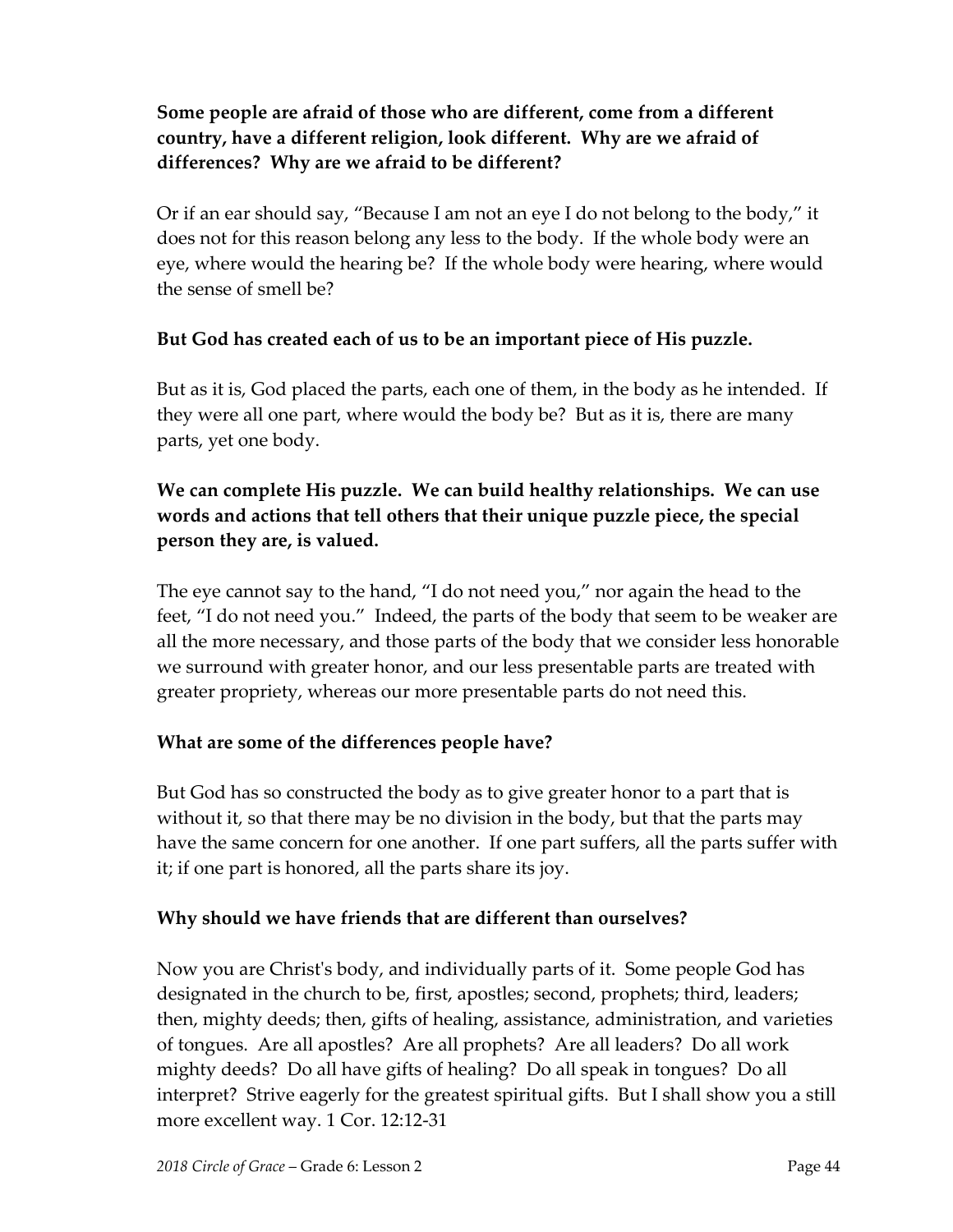As we reflect on what we have just heard, bring your attention back to group, remembering what we have heard. Begin to hear the sounds in this room, and focus you attention not on your own heartbeat, but on the heartbeat of others. Listen to the hearts of others. Move from concentrating on your own breathing to the breath of God's Spirit within all of us. Focus your attention on those around you as we remember how God made each of us unique, but knowing that together we form a completed puzzle.

Slowly open your eyes. Notice everyone around you, and quietly thank God for creating them as a valued piece of the puzzle that is the body of Christ.

*Optional: End with the song "If we are the body" by Casting Crowns or other appropriate song.*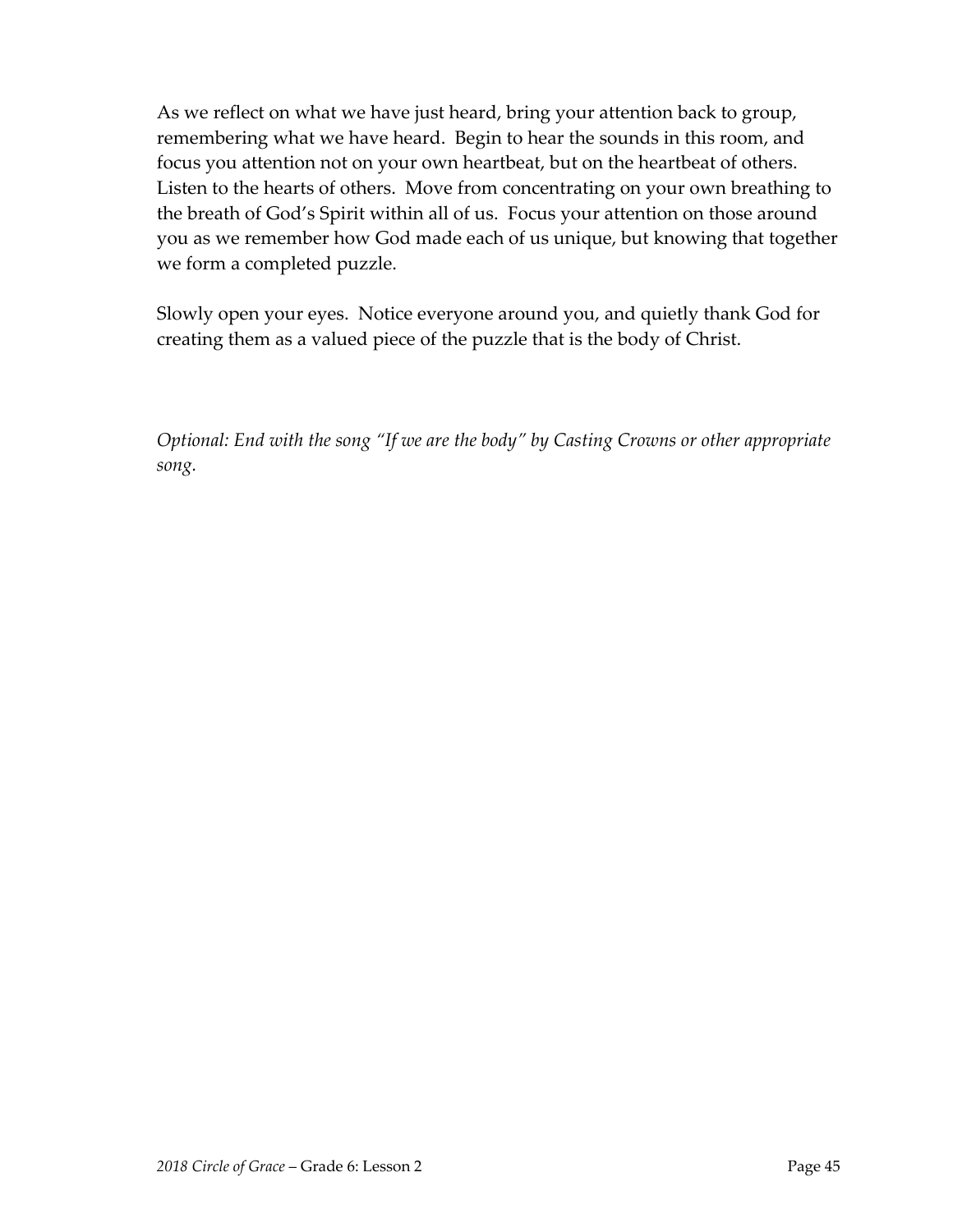**Feeling Faces Chart**

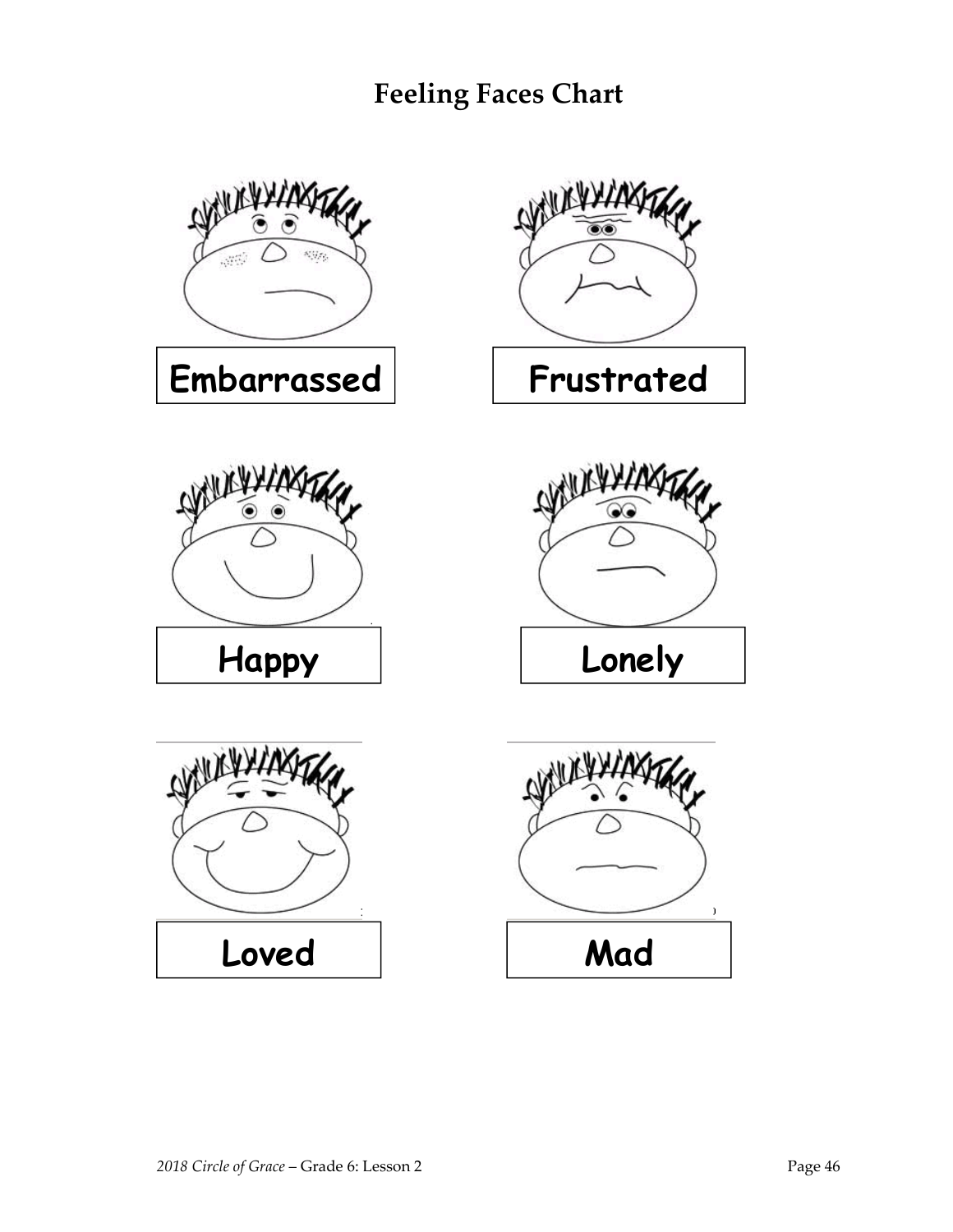



This material was developed by the Center on the Social and Emotional Foundations for Early Learning with redecal functions of the Social and Human Services, Administration for Children and Families:<br>Yederal functions fro

We-welcome-your-feedback-on-this-7raining-Module. Please-go-to-the-CSEFEL-Web-site-(<u>http://csefel.uiuc.edu</u>)-or-<br>call-us-at-(217)-333-4123-to-offer-suggestions. ¶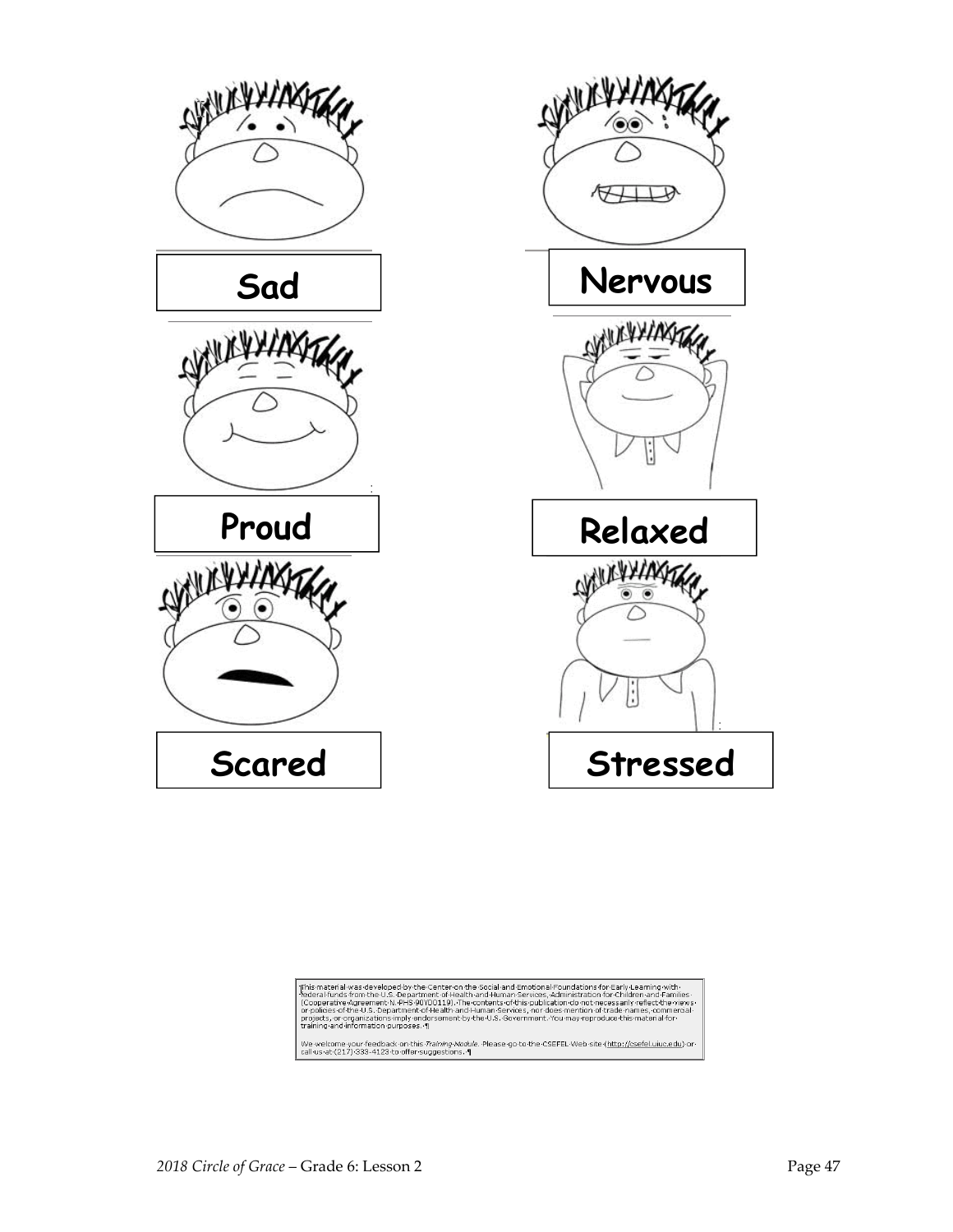**Feeling Faces Chart/No Labels**











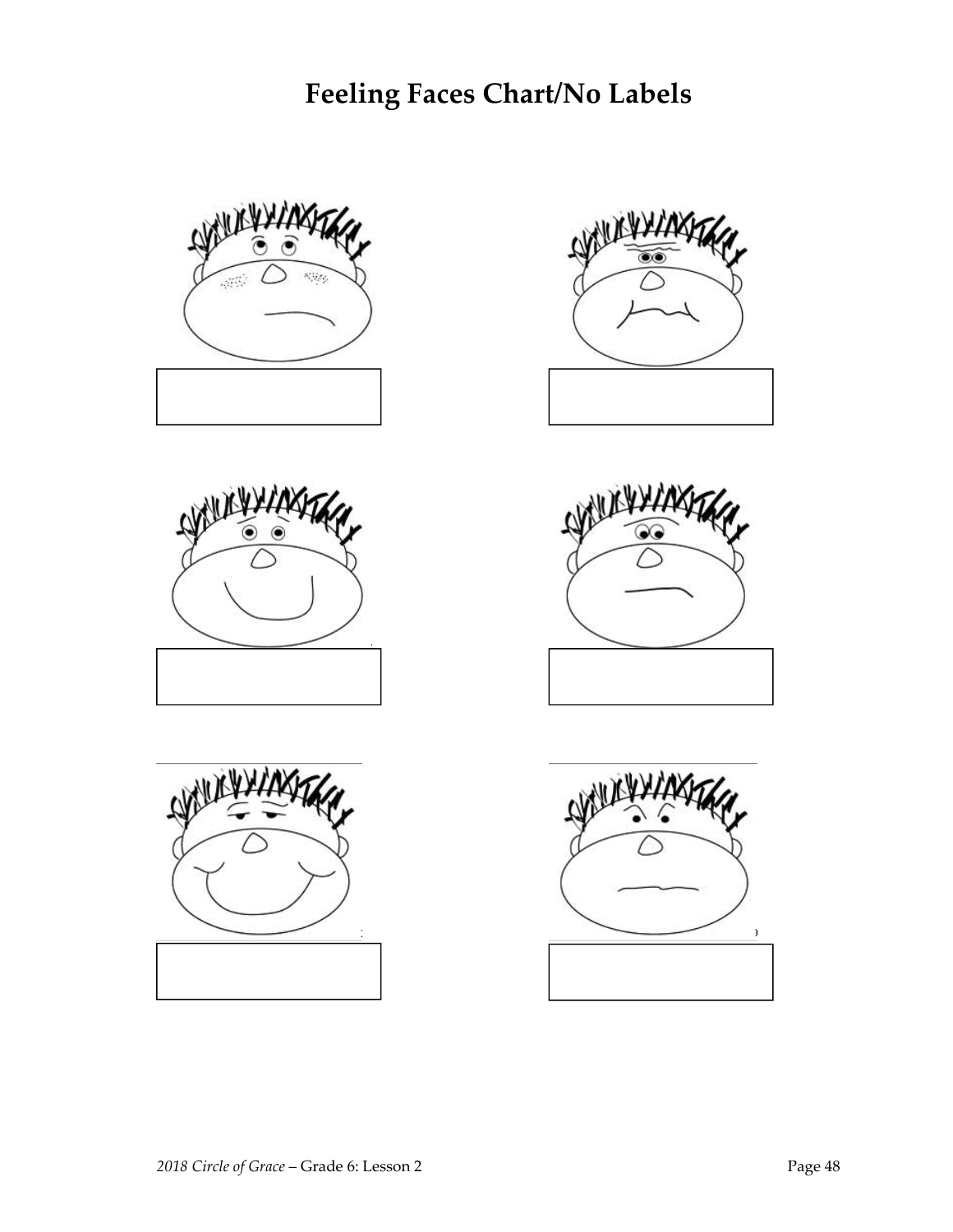

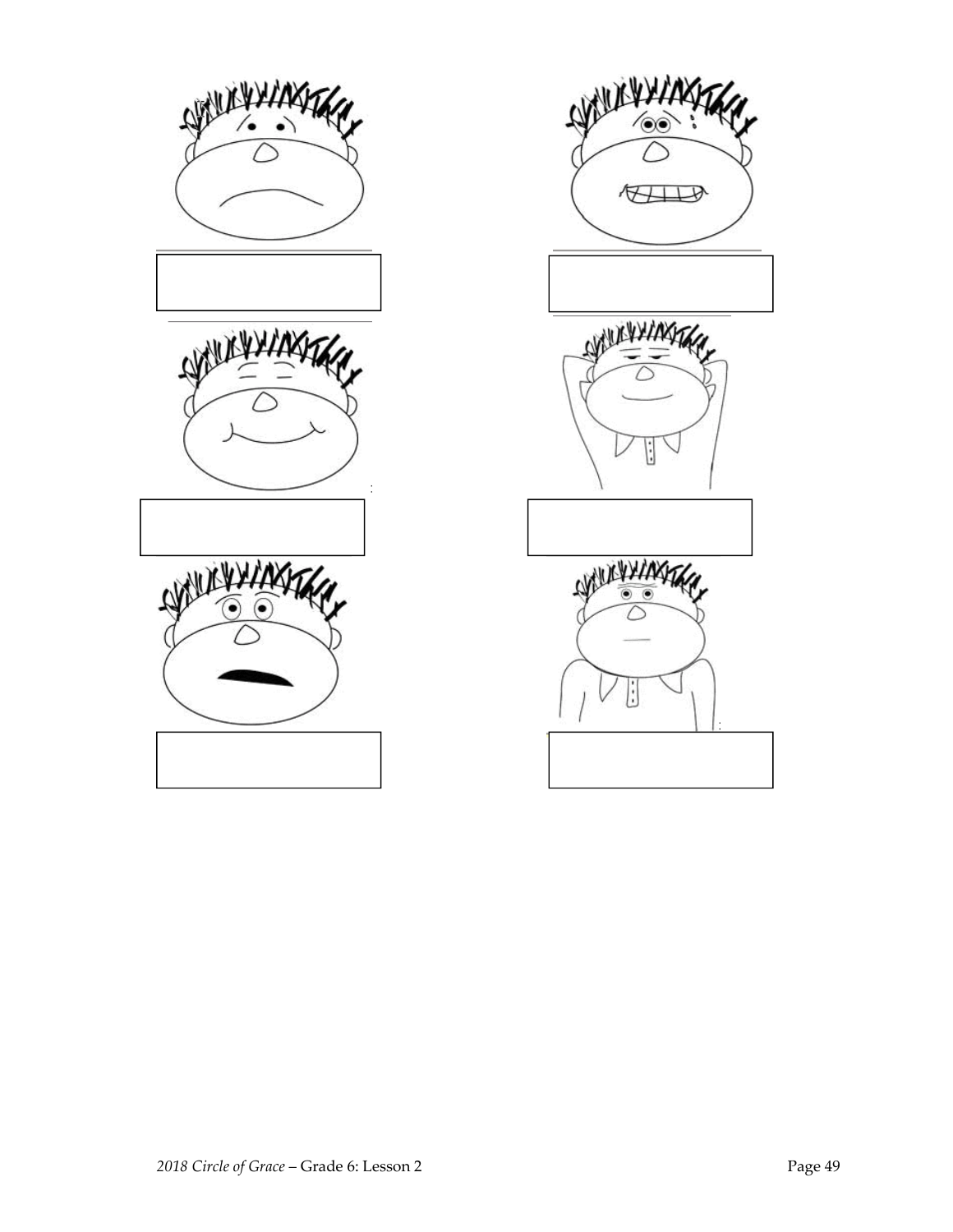# **Opening Prayer**

**God sees the goodness in each of us and continues to bless us. God wants us to live in His presence and love, our** *Circle of Grace***. God entrusts us with His grace so that we might help in His work of caring for ourselves and others filled with the love of the Father, the Son, and the Holy Spirit. Amen.**

# **Closing prayer**

**Lord, teach us to have loving and respectful relationships, ones in which we feel safe and valued.**

**Guide us to treat ourselves and others with respect, honoring all of our** *Circle of Grace***.**

**Help us to model your unconditional love, realizing we need to value everyone, even those we do not like or who are different from us.**

**Enlighten us to know that God has created each of us to be an important piece of His puzzle, His creation of life.**

**Give us courage and desire to build healthy relationships, prompt us to value others as Children of God, lead all to participate in His masterpiece, the glorious Kingdom of God. Amen.**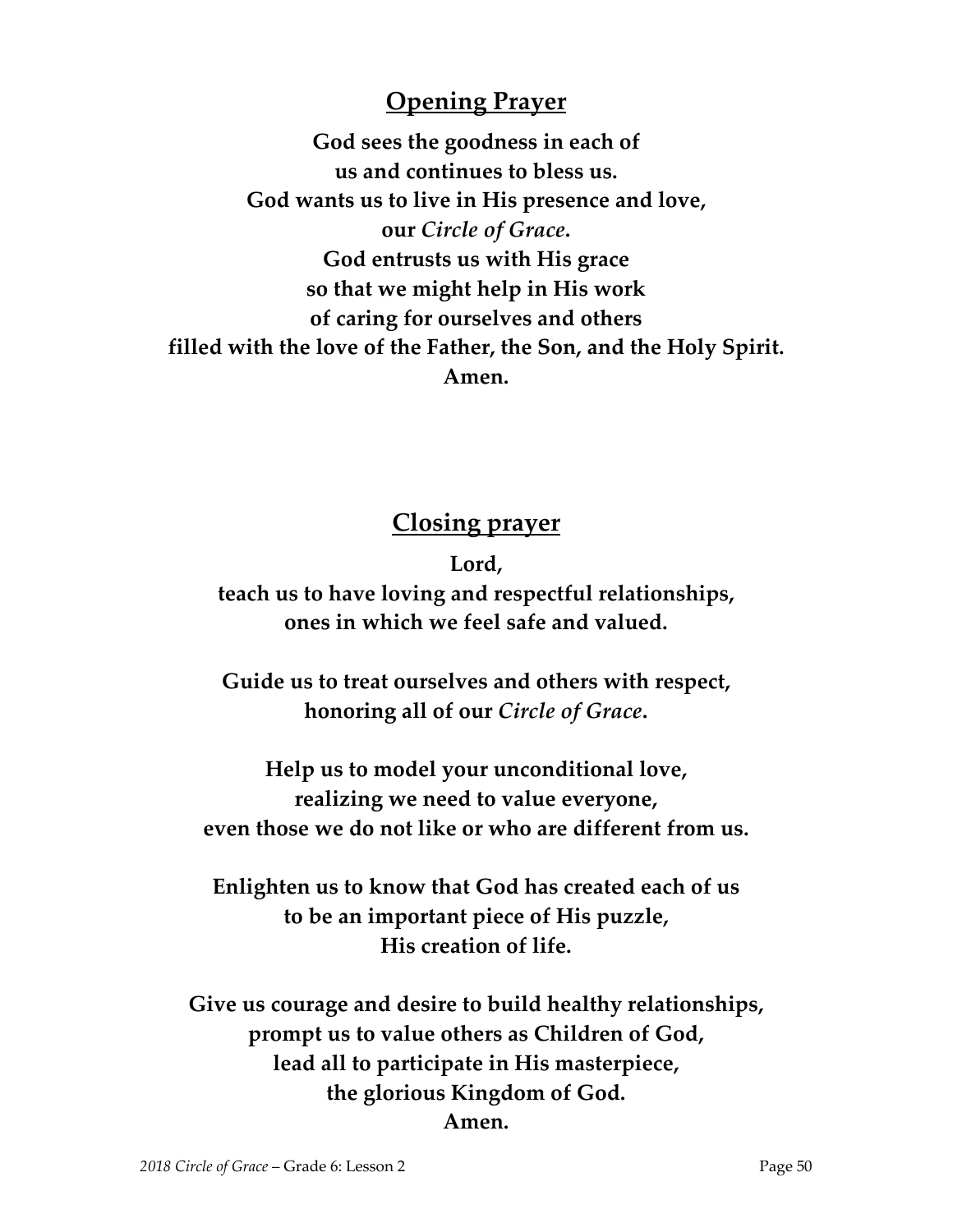# **Parent Letter Grade 6: Lesson 2: Safe Relationships Putting the Puzzle Together**

Dear Parent,

Your young person has just completed the second of four lessons in the *Circle of Grace* Program. Lesson one focused on the *Circle of Grace* as the love and goodness of God which always surrounds him or her. The focus of lesson two was healthy relationships and situations.

Lesson three will be about boundaries. The goal of lesson three is: "Young people will be better able to distinguish between healthy and unhealthy relationships." The activities and discussion will help them be better able to recognize safe and unsafe situations, acknowledge and respect the boundaries surrounding their own *Circle of Grace* and those of others, and identify actions or words that violate one's *Circle of Grace*.

Your young person will be given the following guidelines to help him or her decide whether a relationship or situation is safe or unsafe.

- 1. How long have you known this person?
- 2. Is your knowledge of this person face-to-face?
- 3. How much do you know about this person?
- 4. How have you verified what this person has told you about themselves?
- 5. What do your feelings (instincts) tell you about this person or situation?
- 6. How many things do you have in common with this person?
- 7. Is the relationship respectful of your boundaries and the other person's?
- 8. Are you able to say, "No," to this person?
- 9. Does this person's age or status influence your behavior in the relationship?
- 10. Does this person ever ask you to keep secrets?

Your young person will also learn about potentially unsafe and dangerous situations and relationships. *Ask your young person what they learned after Lesson Three. Your ongoing conversations with your young person are very important. It is important to reinforce that they can come to you with any situation and that you are willing to talk with them and help them*. In Lesson Four, they will learn that they are to talk to a trusted adult about any situation that confuses them or is unsafe.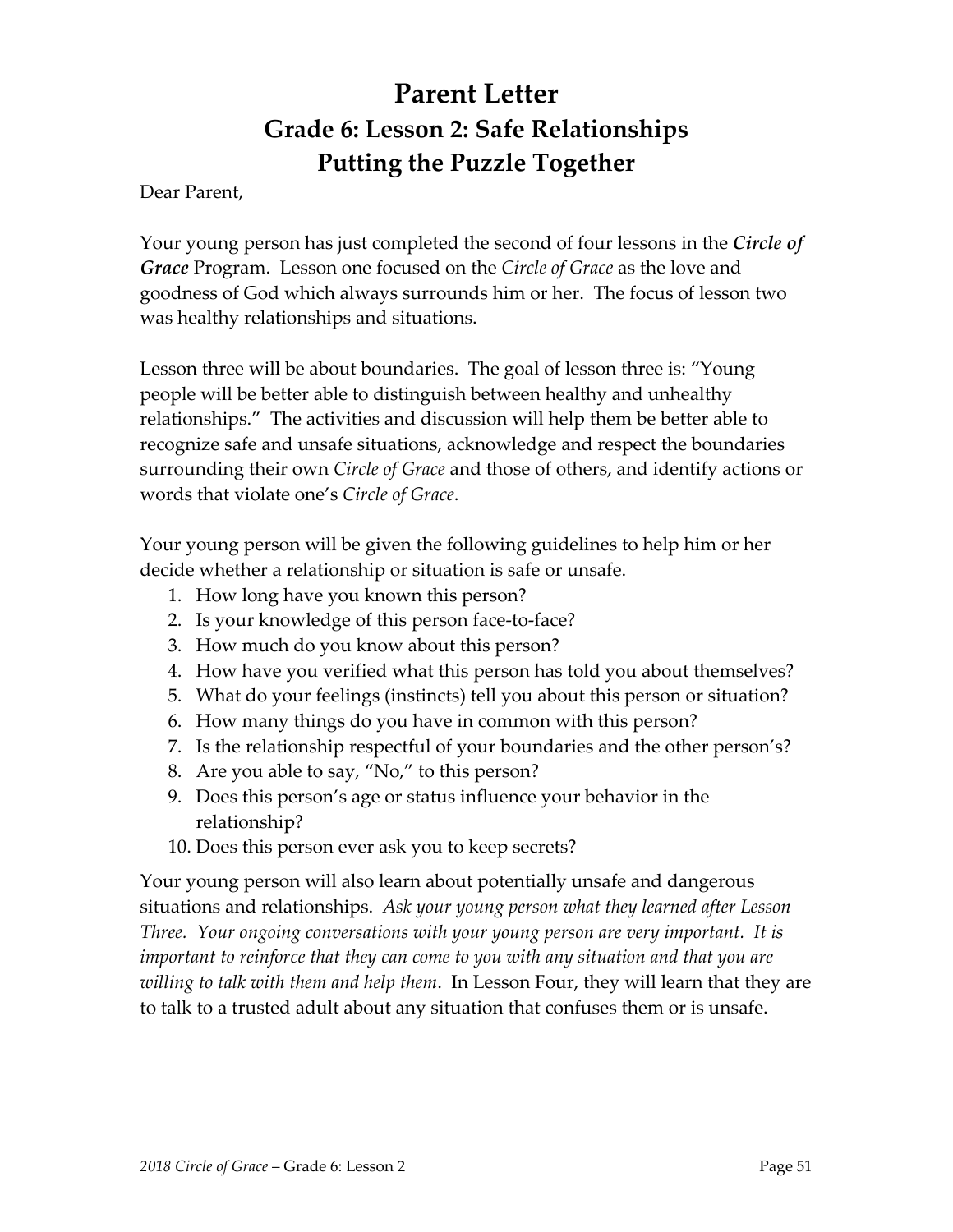Caution your young person:

- 1. Not to reveal personal information on the internet. That includes full names, school, grade, address, phone, sports teams, church groups, etc. Perpetrators try to identify young people by learning about their activities and schedule patterns.
- 2. To let you know about any time they feel bullied. Help them understand how to respond to bullies, whether that is on social media, a text, at school, or in another setting.
- 3. To be sensitive to comments that devalue or criticize others for their physical attributes, race, religion, economic status, etc. Model appropriate respectful behavior yourself. Watch the jokes you tell, your children do.
- 4. To avoid unsafe situations involving alcohol, drugs, and smoking.
- 5. To be cautious about situations in which they are alone with an adult.

#### **Unsafe Behaviors**

The young people will not be presented the following information about unsafe and potentially dangerous behaviors. They will be asked to talk with you about it. We encourage you to discuss this with your young person.

- Cutting is a form of self‐harm in which a young person cuts or scratches themselves deep enough that it may bleed. This cutting can be on their wrists, arms, legs or stomachs, places where they can hide the scars that will form. Cutting can be a symptom of deeper emotional issues so it is important to seek professional help for your young person. Cutting can lead to suicide ideation. If you have any concerns about this call the Suicide Prevention Lifeline (1‐800‐273‐ 8255, Boys Town National Hotline 10800‐273‐8255 or text VOICE to 20121
- Suicide is the third leading cause of death in ages 10‐14 and the second leading cause for those 15‐34 years old. Someone dies of suicide every 13 minutes.
- Sexting is when someone sends sexually suggestive photos/texts to another person by way of the cell phone or social networking site. This behavior has significant legal and emotional consequences.
- In recent years, both nationally and locally, young people have died playing asphyxiation games (also known as the choking game and the fainting game) either alone or in groups.
- There is also a prevalence of potentially dangerous behaviors including genital contact (Rainbow Parties, Chicken Games). In these situations, problem‐solve with your young people the appropriate ways to remove themselves from this environment (e.g. I have to call my mom/dad now, I have to go to the bathroom, I don't feel good, etc.).
- Nexflix and Chill is an internet slang term used as a invitation to watch Netflix together and have sex.

*Thank you for your support of the Circle of Grace Program. It is essential and appreciated as we strive to provide the safest possible environment for our young people. If you have any questions, please call your school or parish office*.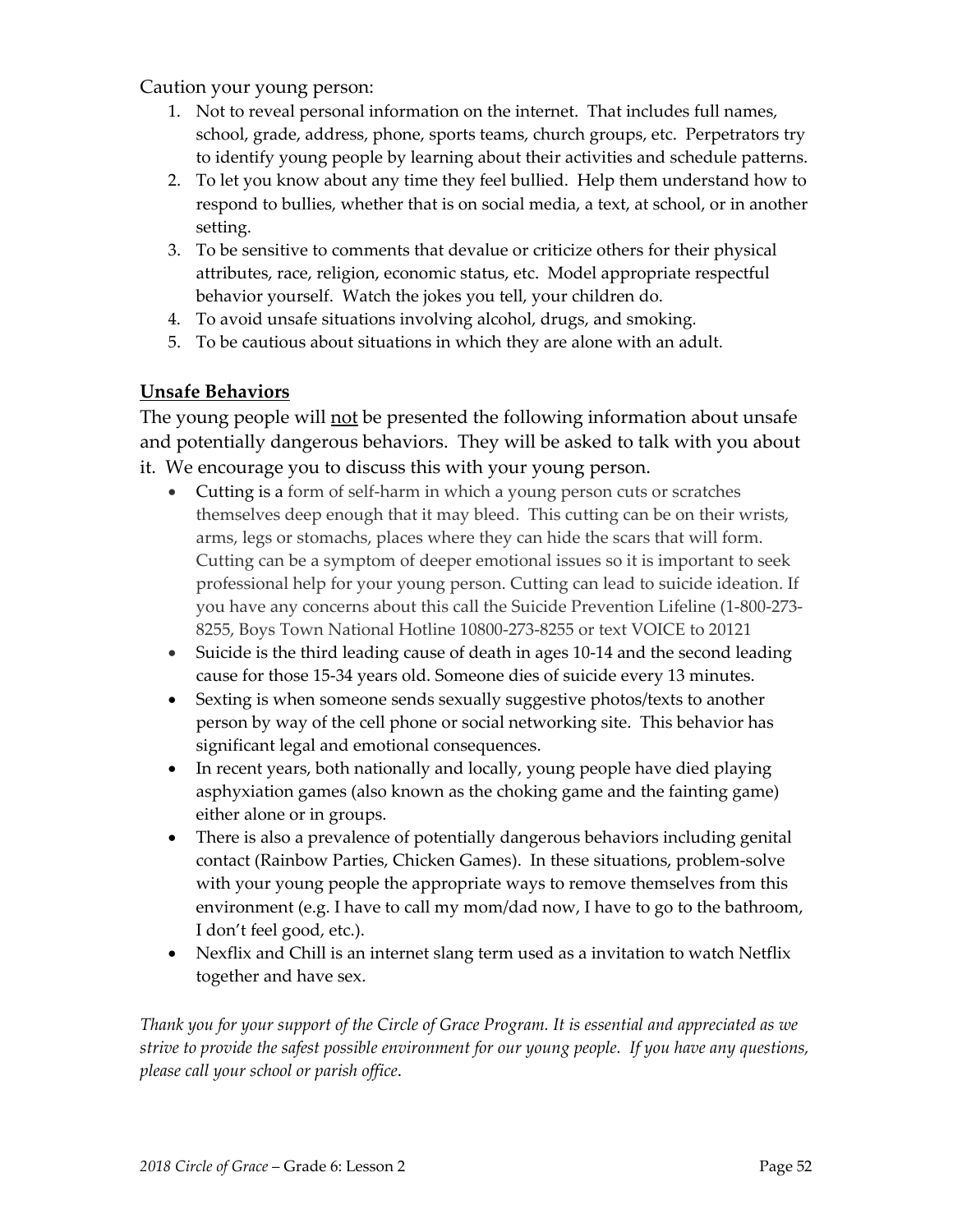

# $\setminus$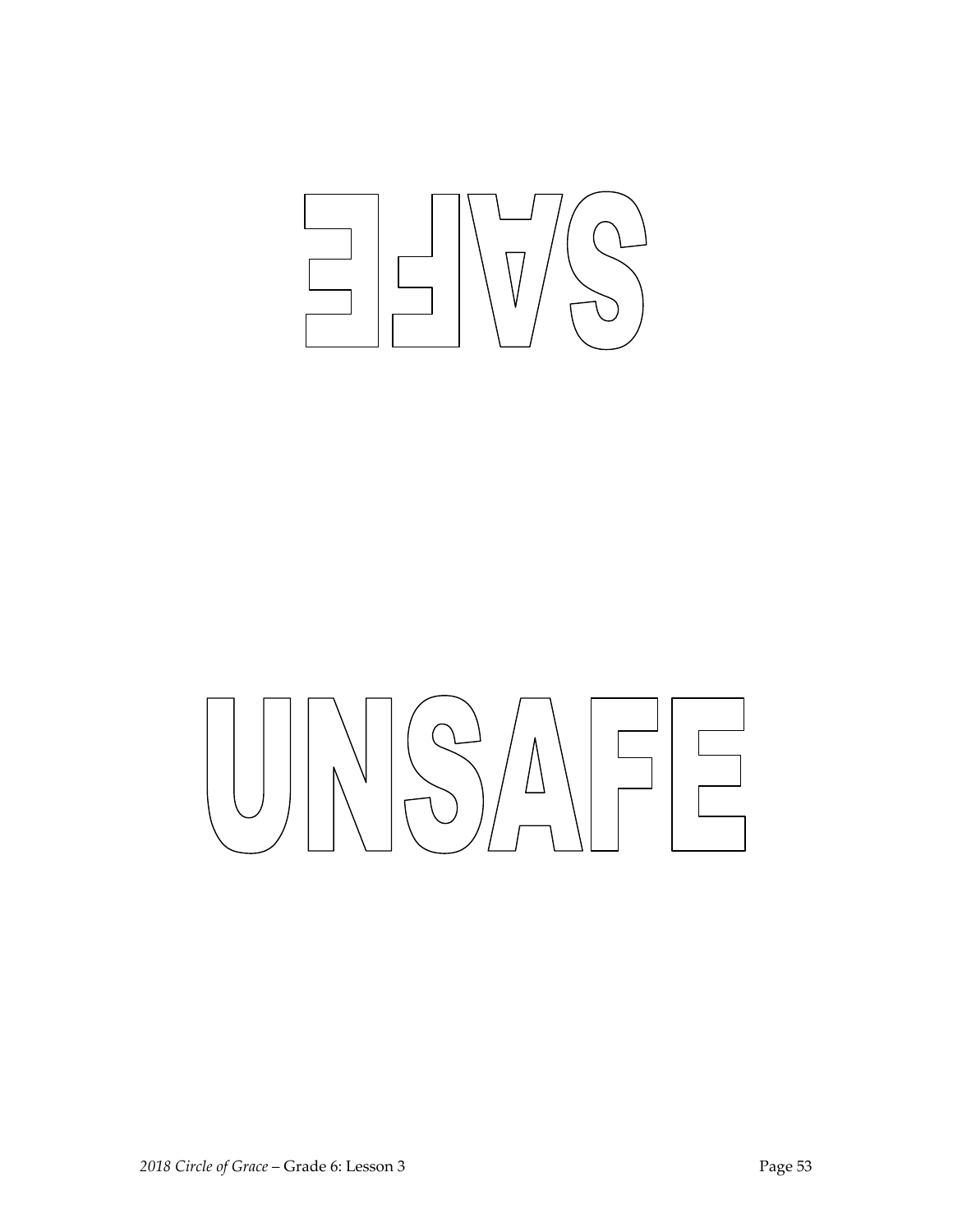# **Guidelines for Protecting Boundaries Handout**

# **Ask Yourself:**

- 1. How long have you known this person?
- 2. Is your knowledge of this person face‐to‐face?
- 3. How much do you know about this person?
- 4. How have you verified what this person has told you about themselves?
- 5. What do your feelings (instincts) tell you about this person or situation?
- 6. How many things do you have in common with this person?
- 7. Is the relationship respectful of your boundaries and the other person's?
- 8. Are you able to say, "No," to this person?
- 9. Does this person's age or status influence your behavior in the relationship?
- 10. Does this person ever ask you to keep secrets?

# **Guidelines:**

- 1. Do not reveal personal information on the internet. That includes full names, school, grade, address, phone, sports teams, church groups, etc. Those who want to exploit young people will try to identify potential victims by learning about their activities and schedule patterns.
- 2. Let a trusted adult know anytime you feel bullied. Know how to respond to bullies, whether in an internet chat room, at school, or in another setting.
- 3. Understand that comments which devalue or criticize others for their physical attributes, race, religion, economic status, etc., are not appropriate.
- 4. Avoid situations, which involve alcohol, drugs, and smoking, or other risk taking behavior.
- 5. Be cautious about situations in which you are alone with an adult.

*Your parents have received more information about activities that are unsafe and may be potentially dangerous. I encourage you to talk with them about these situations that you might encounter*.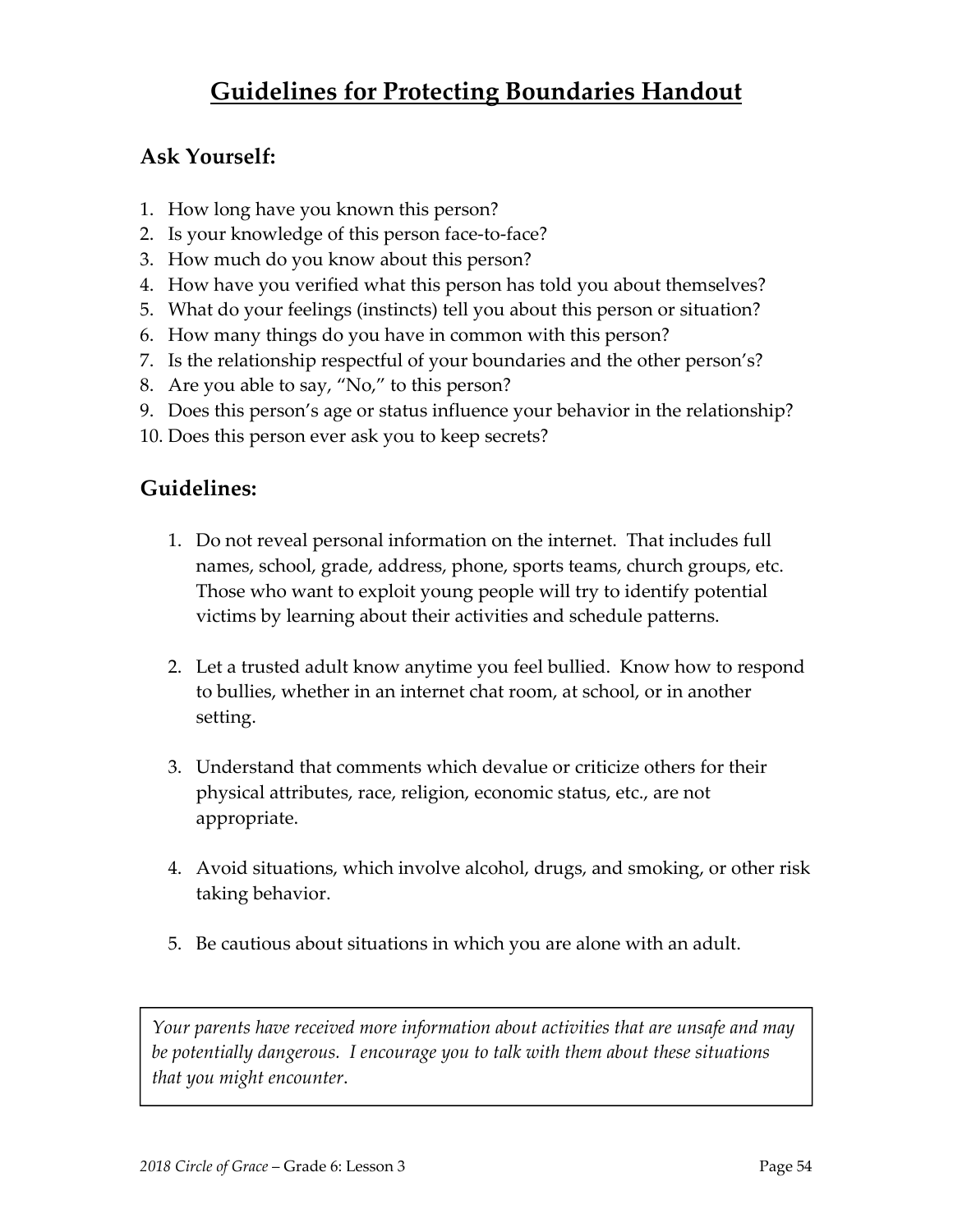# **Trusted Adult Take Home Activity Grade 6: Lesson 4 Safety PLAAN When Something Doesn't Fit**

Dear Parent,

#### **Lesson 4 Goal: Young people will be better able to safeguard their** *Circle of Grace* **from violations.**

In this lesson, we ask young people to identify three trusted adults (in addition to their parents). They were asked to consider the following criteria when identifying trusted adults.

- Do these people respect your *Circle of Grace*?
- Do they respect their *Circle of Grace*?
- Do they respect the *Circle of Grace* of others you know?

Adults to be cautious of are those…

- who enjoy having kids, rather than adults, as friends
- who tell you it's OK to disobey the rules of parents or leaders
- who give you gifts that make you feel uncomfortable
- who plan "private" activities for you or other groups of young people
- who ask you to keep secrets.

Please ask your child who they selected as their trusted adults. Parents are encouraged to contact these individuals to let them know you and your child have identified them as trusted adults. This can be done in person, by phone, or a letter. Being identified as a trusted adult will most likely make them feel honored as well as alert them to your safety plan for your young person.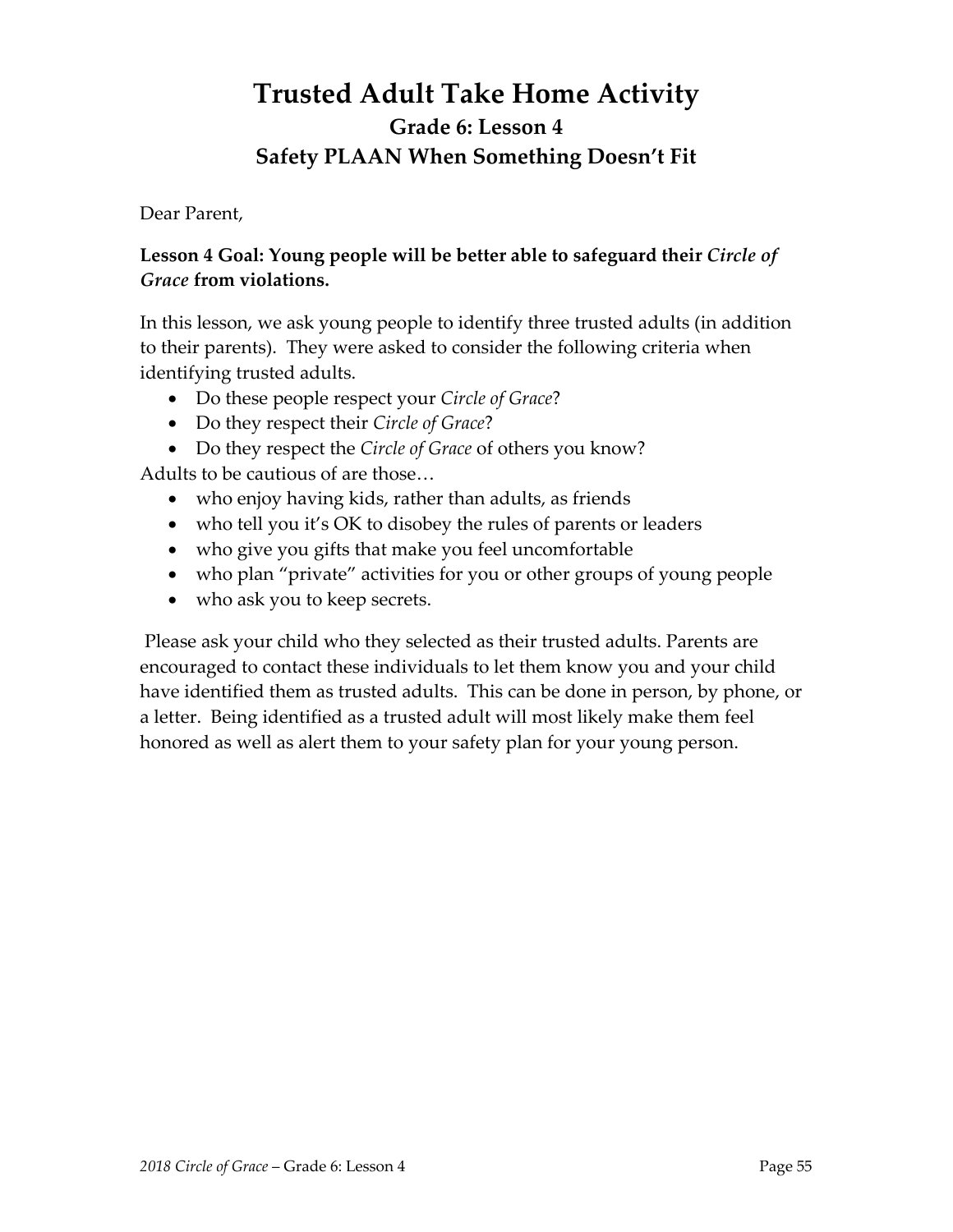# *Post-Assessment Grade 6*

Write the correct word or phrase for each definition.

|            |                            | Circle of Grace               | <b>Trusted Adult</b>                                                        | Boundary                                                                                                                                                                                                               |  |  |
|------------|----------------------------|-------------------------------|-----------------------------------------------------------------------------|------------------------------------------------------------------------------------------------------------------------------------------------------------------------------------------------------------------------|--|--|
|            |                            | Grace.                        |                                                                             | 1. A border or limit that defines our Circle of Grace. It tells us<br>whether something belongs or does not belong in our Circle of                                                                                    |  |  |
|            |                            |                               | 2. The love and goodness of God that always surrounds me<br>and all others. |                                                                                                                                                                                                                        |  |  |
|            |                            |                               | Grace and to respect others within their Circle of Grace.                   | 3. A grown-up who helps me to stay safe in my Circle of                                                                                                                                                                |  |  |
|            | Circle the correct answer. |                               |                                                                             |                                                                                                                                                                                                                        |  |  |
| True False |                            |                               |                                                                             | 4. Feelings are something I sense inside myself (angry, sad, embarrassed,<br>confused, etc.) that give me information about myself or others.                                                                          |  |  |
| True       | False                      |                               | others because I honor all people as Children of God.                       | 5. Respect is being kind to others and doing what is best for myself and                                                                                                                                               |  |  |
| True       | False                      |                               |                                                                             | 6. Anytime a person is in a relationship where the other does not respect<br>your Circle of Grace is a time when hurt or damage may occur.                                                                             |  |  |
| Safe       | Unsafe                     | or dad told you not to watch. |                                                                             | 7. Your big brother's friend wants you to watch a movie your mom                                                                                                                                                       |  |  |
| Safe       | Unsafe                     |                               |                                                                             | 8. A person you know from the internet wants you to meet at the mall<br>this weekend and told you not to tell your parents. Although you are<br>curious, you feel uncomfortable in keeping a secret from your parents. |  |  |
| Safe       | Unsafe                     |                               | He says he will pay for the movie and refreshments.                         | 9. An instructor at your school invites you and a friend to go to a movie<br>on a Friday night. The instructor offers to take you and bring you home.                                                                  |  |  |

#### 10. PLAAN stands for:

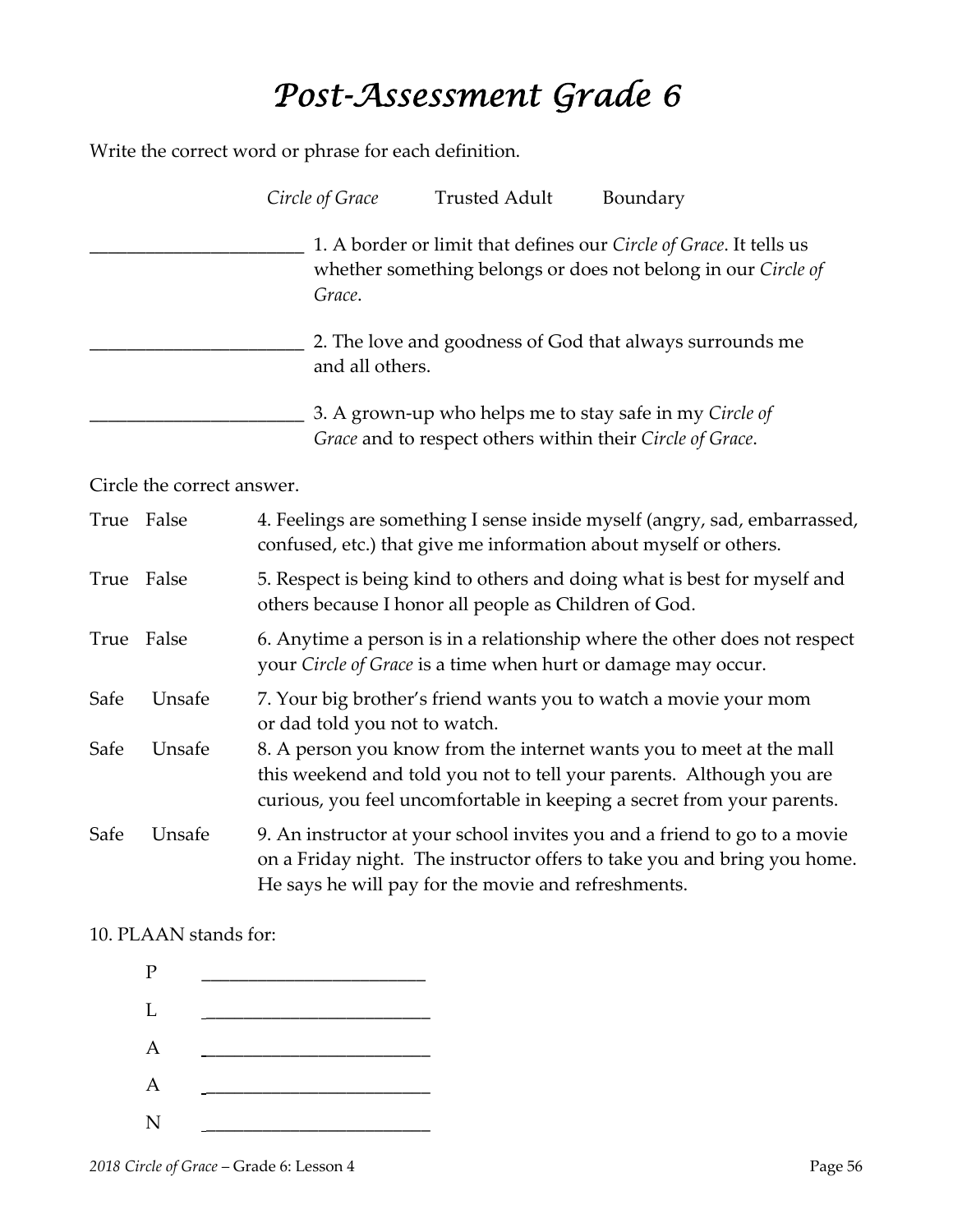# *Post-Assessment Grade 6 Key*

Write the correct word or phrase for each definition.

|                                                                                                |  | Circle of Grace               | <b>Trusted Adult</b>                                          | Boundary                                                                                                                                                                                                               |
|------------------------------------------------------------------------------------------------|--|-------------------------------|---------------------------------------------------------------|------------------------------------------------------------------------------------------------------------------------------------------------------------------------------------------------------------------------|
| Boundary                                                                                       |  | Grace.                        |                                                               | 1. A border or limit that defines our Circle of Grace. It tells us<br>whether something belongs or does not belong in our Circle of                                                                                    |
| Circle of Grace<br>2. The love and goodness of God that always surrounds me<br>and all others. |  |                               |                                                               |                                                                                                                                                                                                                        |
| <b>Trusted Adult</b>                                                                           |  |                               | Grace and to respect others within their Circle of Grace      | 3. A grown-up who helps me to stay safe in my Circle of                                                                                                                                                                |
| Circle the correct answer.                                                                     |  |                               |                                                               |                                                                                                                                                                                                                        |
| <b>True</b>                                                                                    |  |                               |                                                               | 4. Feelings are something I sense inside myself (angry, sad, embarrassed,<br>confused, etc.) that give me information about myself or others.                                                                          |
| <b>True</b>                                                                                    |  |                               | others because I honor all people as Children of God.         | 5. Respect is being kind to others and doing what is best for myself and                                                                                                                                               |
| <b>True</b>                                                                                    |  |                               | your Circle of Grace is a time when hurt or damage may occur. | 6. Anytime a person is in a relationship where the other does not respect                                                                                                                                              |
| Unsafe                                                                                         |  | or dad told you not to watch. |                                                               | 7. Your big brother's friend wants you to watch a movie your mom                                                                                                                                                       |
| Unsafe                                                                                         |  |                               |                                                               | 8. A person you know from the internet wants you to meet at the mall<br>this weekend and told you not to tell your parents. Although you are<br>curious, you feel uncomfortable in keeping a secret from your parents. |
| Unsafe                                                                                         |  |                               | He says he will pay for the movie and refreshments.           | 9. An instructor at your school invites you and a friend to go to a movie<br>on a Friday night. The instructor offers to take you and bring you home.                                                                  |

# 10. PLAAN stands for:

| <b>Protect with Respect</b> |  |
|-----------------------------|--|
| Listen                      |  |
| Ask                         |  |
| Act                         |  |
| Notify                      |  |
|                             |  |